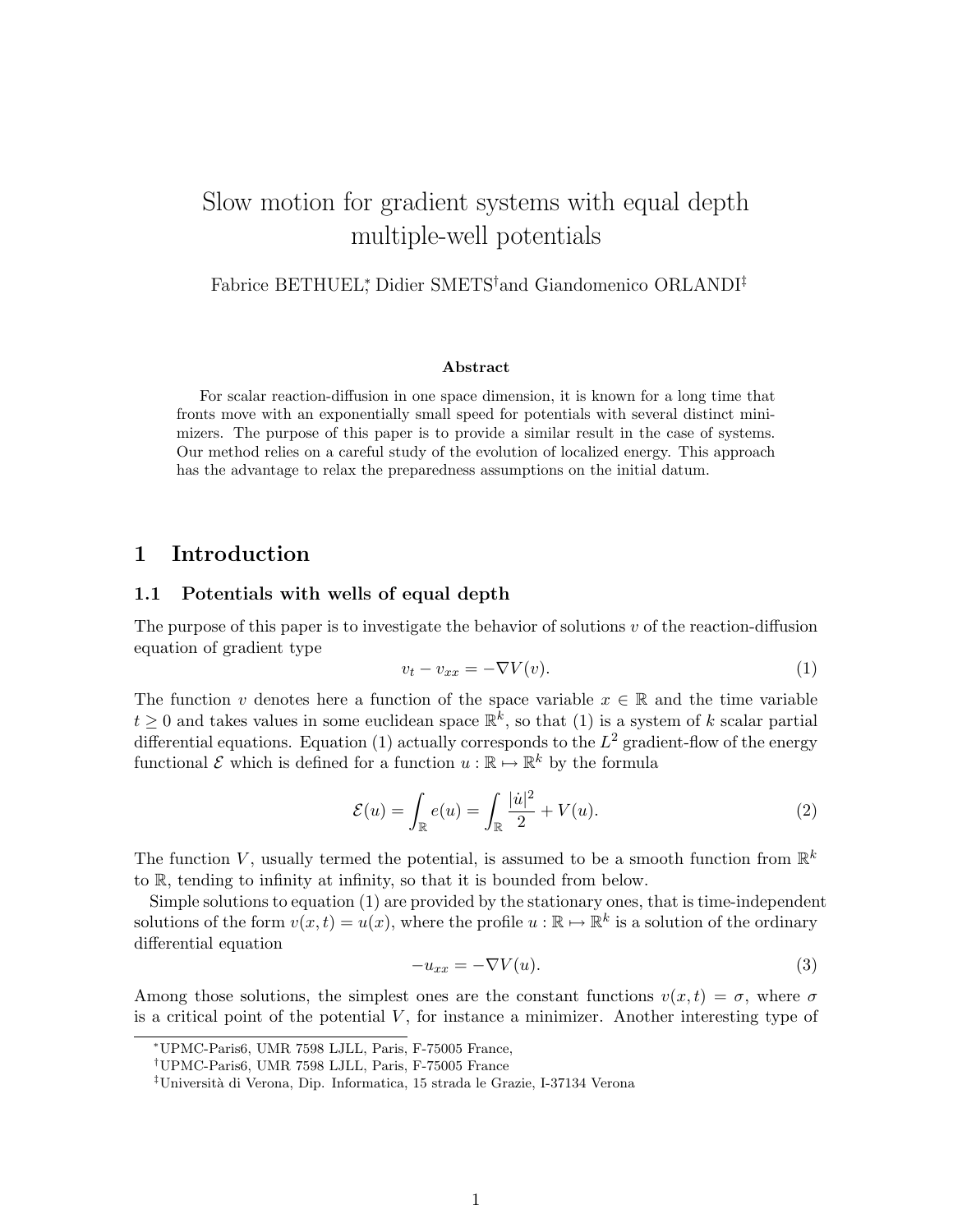solutions to (3) is provided by those tending, as  $x \to \pm \infty$ , to critical points of the potential V: in this case conservation of energy for (3) implies that  $V(u(+\infty)) = V(u(-\infty))$ . The central assumption on the potential  $V$  in this paper is that it possesses a finite number of, and at least two, distinct minimizers. A canonical example in the scalar case  $k = 1$  is given by the function

$$
V(u) = \frac{(1 - u^2)^2}{4},\tag{4}
$$

whose minimizers are  $+1$  and  $-1$ .

This paper is devoted to the analysis of the evolution in time of initial data which connect two distinct minimizers of the potential. Such maps u, from  $\mathbb{R}$  to  $\mathbb{R}^k$ , whose limits at  $\pm \infty$ are distinct minimizers of  $V$  are usualy termed **fronts**. If they are moreover solution to the ordinary differential equation (3), we will call them stationary fronts, so that a stationary front is a heretoclinic<sup>1</sup> solution to  $(3)$ . For instance, in example  $(4)$ , stationary fronts are necessarily of the form

$$
u(x) = w_{\pm}(x - c) = \pm \tanh\left(\frac{x - c}{\sqrt{2}}\right),\tag{5}
$$

for some  $c \in \mathbb{R}$ . In that case,  $w_+$  (resp.  $w_-$ ), which is often referred to as the kink (resp. anti-kink) solution, connects  $-1$  to  $+1$  (resp.  $+1$  to  $-1$ ). The dynamics of fronts and their eventual convergence to stationary fronts, which are attractors of the dynamics, is actually a central topic in the study of reaction-diffusion equations of gradient-type: in our short historical section below, we will review some of the works related to this question.

To be more specific, our assumptions on the potential  $V$  can be formulated as follows. We assume that V is smooth and satifies the conditions:

(H<sub>1</sub>) inf 
$$
V = 0
$$
 and the set of minimizers  $\Sigma \equiv \{y \in \mathbb{R}^k, V(y) = 0\}$ 

is a finite set, with at least two distinct elements, that is

$$
\Sigma = \{\sigma_1, ..., \sigma_q\}, \ q \ge 2, \ \sigma_i \in \mathbb{R}^k, \ \forall i = 1, ..., q.
$$
 (6)

(H<sub>2</sub>) The matrix  $\nabla^2 V(\sigma_i)$  is positive definite at each point  $\sigma_i$  of  $\Sigma$ , in other words, if  $\lambda_i^$ denotes its smallest eigenvalue, then  $\lambda_i$  > 0. We denote by  $\lambda_i^+$  its largest eigenvalue. (H<sub>3</sub>) There exists constants  $\alpha_0 > 0$  and  $R_0 > 0$  such that

$$
y \cdot \nabla V(y) \ge \alpha_0 |y|^2, \text{ if } |y| > R_0.
$$

A potential V which fullfills conditions  $(H_1)$ ,  $(H_2)$  and  $(H_3)$  will be termed throughout a non-degenerate multiple-well potential with equal depths. A canonical example is given by (4), for which  $\Sigma = \{+1, -1\}.$ 

The main assumption in this paper on the initial datum  $v^0(\cdot) = v(\cdot, 0)$  is that its energy is finite. More precisely, given an arbitrary constant  $M_0 > 0$ , we assume that

$$
(\mathrm{H}_0) \qquad \qquad \mathcal{E}(v^0) \le M_0 < +\infty.
$$

 $1$ Actually homoclinic solutions, whenever they exist, could be considered as well.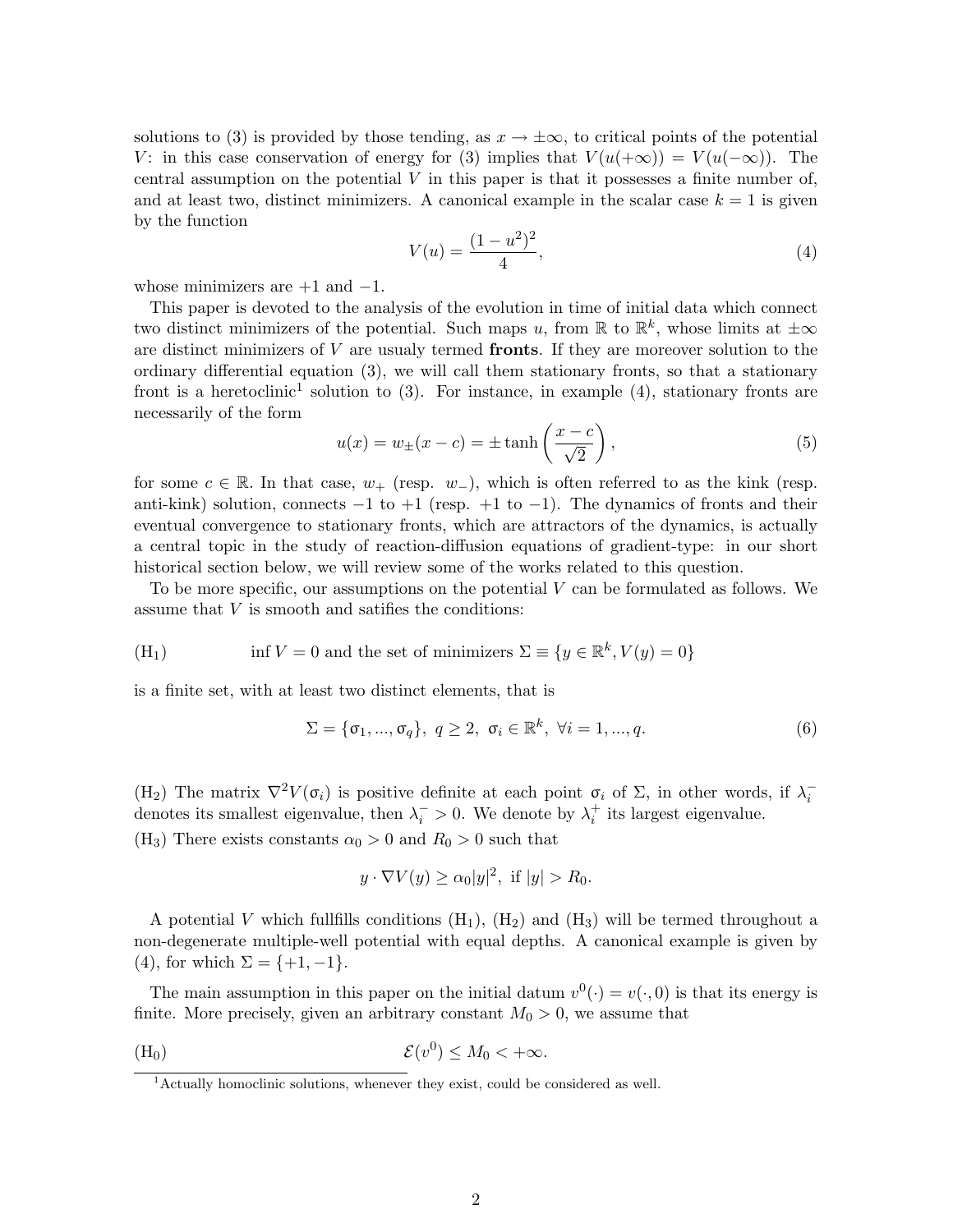In particular, in view of the classical energy identity

$$
\mathcal{E}(v(\cdot,T_2)) + \int_{T_1}^{T_2} \int_{\mathbb{R}} \left| \frac{\partial v}{\partial t} \right|^2 (x,t) dx dt = \mathcal{E}(v(\cdot,T_1)) \quad \forall \, 0 \le T_1 \le T_2 \,, \tag{7}
$$

we have,  $\forall t > 0$ ,

$$
\mathcal{E}\left(v(\cdot,t)\right) \le M_0. \tag{8}
$$

This implies in particular that for every given  $t \geq 0$ , we have  $V(v(x, t)) \to 0$  as  $|x| \to \infty$ . It is then quite straightforward to deduce from assumption  $(H_0)$ ,  $(H_1)$ ,  $(H_2)$  as well as the energy identity (7), that  $v(x, t) \to \sigma_{\pm}$  as  $x \to \pm \infty$ , where  $\sigma_{\pm} \in \Sigma$  does not depend on t. In other words our assumptions imply that the map  $v(\cdot, t)$  is a front for all times  $t > 0$  if  $\sigma_+ \neq \sigma_-$ .

#### 1.2 Front sets

One of our aims is to localize the evolution in time of the region where the function  $v(\cdot, t)$ jumps from one minimizer of V to a second one. This will allow us to follow the evolution of the front. To that purpose, we fix  $\mu_0 > 0$  sufficiently small so that, for  $i = 1, \ldots, q$ , we have

$$
B(\sigma_i, \mu_0) \cap B(\sigma_j, \mu_0) = \emptyset
$$

for all  $i \neq j$  in  $\{1, \dots, q\}$  and

$$
\frac{1}{2}\lambda_i^- \mathrm{Id} \le \nabla^2 V(y) \le 2\lambda_i^+ \mathrm{Id} \tag{9}
$$

for all  $i \in \{1, \dots, q\}$  and  $y \in B(\sigma_i, \mu_0)$ . We then define, for a map  $u : \mathbb{R} \mapsto \mathbb{R}^k$ , the set

$$
\mathcal{D}(u) \equiv \{x \in \mathbb{R}, \ \text{dist}(u(x), \Sigma) \ge \mu_0\}.
$$
\n(10)

In the context of equation (1) we set moreover

$$
\mathcal{D}(t) = \mathcal{D}(v(\cdot, t)).\tag{11}
$$

The evolution of the set  $\mathcal{D}(t)$  is the main focus of our paper.

For a given map u,  $\mathcal{D}(u)$  is related to the set where the energy of u concentrates, in view of the following:

**Lemma 1.** There exists a constant  $\eta_0 > 0$ , depending only  $\mu_0 > 0$  and V, such that, if I is an interval of  $\mathbb R$  of length  $|I| \geq 1$ , and u is a  $\mathbb R^k$ -valued function on I satisfying

$$
\int_{I} e(u) \le \eta_0,\tag{12}
$$

then

$$
dist(u(x), \Sigma) < \mu_0 \qquad \text{for all } x \in I,\tag{13}
$$

or equivalently

$$
\mathcal{D}(u) \cap I = \emptyset. \tag{14}
$$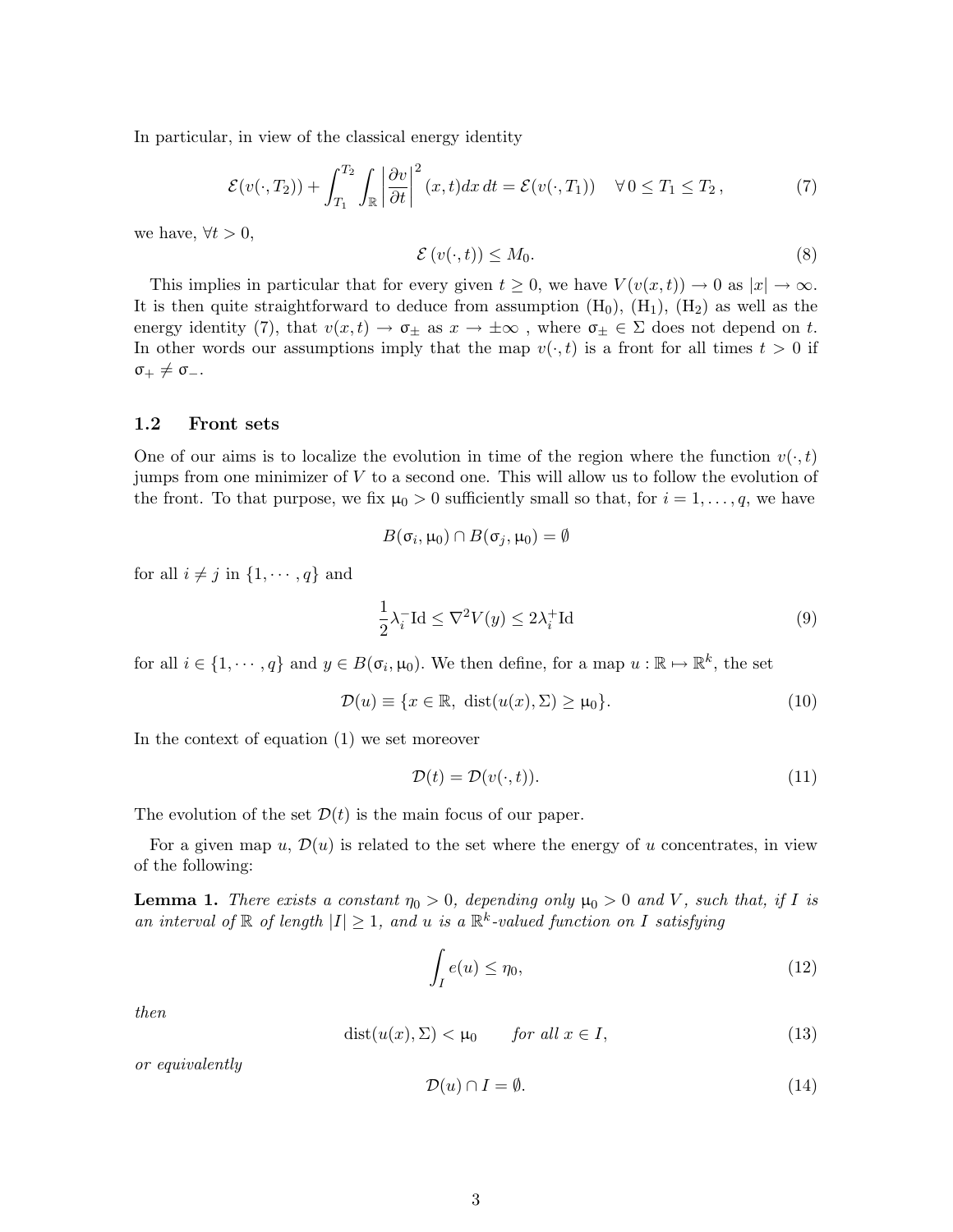This kind of result is usually called a clearing-out Lemma in the literature. It shows that if the energy is sufficiently small in some place, then there are no front located there, or equivalently that where fronts are present, energy needs to concentrate<sup>2</sup>. Therefore, fronts are among energy concentration intervals, and energy is a good object to track fronts. We will explicitely assume in the sequel  $M_0 \ge \eta_0$ .

An immediate consequence of Lemma 1 yields:

**Corollary 1.** Assume that the map u satisfies  $\mathcal{E}(u) \leq M_0$ . There exists  $\ell$  points  $x_1, ..., x_\ell$  in  $\mathcal{D}(u)$  such that

$$
\mathcal{D}(u) \subset \bigcup_{i=1}^{\ell} [x_i - 1, x_i + 1],\tag{15}
$$

with a bound  $\ell \leq \frac{M_0}{n_0}$  $\frac{M_0}{n_0}$  on the number of points.

#### 1.3 Slow motion of concentration sets

The first and main result of this paper is as follows. Assume  $M_0 \ge \eta_0$ , and set

$$
\alpha_0 = 32 \frac{M_0}{\eta_0}.
$$

**Theorem 1.** Assume that the potential V satisfies assumptions  $(H_1)$ ,  $(H_2)$  and  $(H_3)$ , that the initial datum  $v_0$  satisfies the energy bound  $(H_0)$ . There exists a constant  $K_0 > 0$  depending only on the potential V and on  $M_0$  such that if  $R \ge \alpha_0$ ,

$$
\mathcal{D}(t) \subset \mathcal{D}(0) + [-R, R] \tag{16}
$$

provided

$$
0 \le t \le \left(\frac{R}{K_0}\right)^2 \exp\left(\frac{R}{K_0}\right).
$$

Theorem 1 expresses the fact the motion of the front set is slow when considered at sufficiently large scale R. Indeed, its maximal average speed should not exceed

$$
c(R) = K_0^2 R^{-1} \exp\left(-\frac{R}{K_0}\right).
$$

For large R this speed is exponentially small. As a matter of fact, our proofs rely on an asymptotic expansion for large values of R.

Since  $R$  represents the typical length scale which is considered, if one wishes to work on fixed domains, it is sometimes interesting to introduce a small parameter  $\varepsilon > 0$ , and consider the more general form of the equation (1) given by

$$
\partial_t v_{\varepsilon} - \partial_{xx} v_{\varepsilon} = -\frac{1}{\varepsilon^2} \nabla V(v_{\varepsilon}).\tag{17}
$$

Notice that if v is a solution to (1), then the map  $v_{\varepsilon}$  given by

$$
v_{\varepsilon}(x,t) = v(\varepsilon x, \varepsilon^2 t) \tag{18}
$$

<sup>&</sup>lt;sup>2</sup>The converse is of course not true in general for arbitrary maps, think of small oscillations.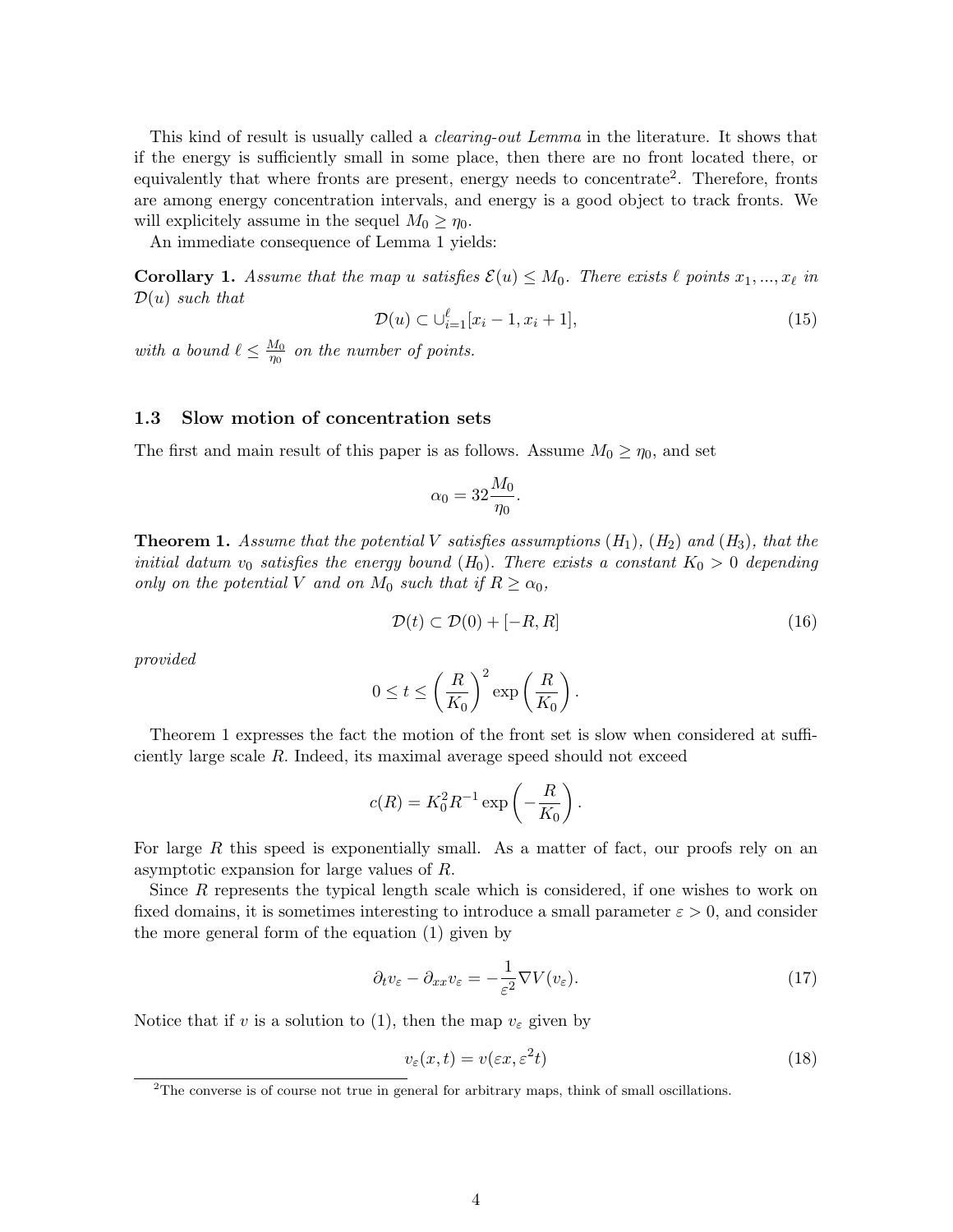is a solution to (17). In this setting the statement of Theorem 1 may easily be translated if we replace equation (1) by equation (17) and the map v by the map  $v_{\varepsilon}$ . The energy density  $e_{\varepsilon}(u)$  and the energy functional  $\mathcal{E}_{\varepsilon}(u)$  are given respectively by

$$
e_{\varepsilon}(u) = \frac{\varepsilon}{2}\dot{u}^2 + \frac{1}{\varepsilon}V(u) \quad \text{and} \quad \mathcal{E}_{\varepsilon}(u) = \int_{\mathbb{R}} e_{\varepsilon}(u). \tag{19}
$$

The energy bound  $(H_0)$  is translated into

$$
(\mathcal{H}_0^{\varepsilon}) \qquad \qquad \mathcal{E}_{\varepsilon}(v^0) \le M_0 < +\infty.
$$

We may define accordingly the front set  $\mathcal{D}(t) = \mathcal{D}(v_{\varepsilon}(\cdot,t))$ , so that if the initial datum satisfies the initial bound  $(H_0)^\varepsilon$ , this set is of size of order  $\varepsilon$ , in view of Corollary 1 and (18), and shrinks, as  $\varepsilon$  converges to zero, to a finite set, which is sometimes termed the defect set. Considering  $R > 0$  fixed but letting  $\varepsilon > 0$  vary, the statement of Theorem 1 turns then out to be equivalent to the following statement.

**Theorem 1bis.** Assume that the potential V satisfies assumptions  $(H_1)$ ,  $(H_2)$  and  $(H_3)$ , let  $\varepsilon > 0$  be given and consider a solution  $v_{\varepsilon}$  to (17). Assume that the initial datum  $v_{\varepsilon}^{0}(\cdot) =$  $v_{\varepsilon}(\cdot,0)$  satisfies the energy bound  $(H_0^{\varepsilon})$ . There exists a constant  $K_0 > 0$  depending only on the potential V and on  $M_0$  such that if  $R \ge \alpha_0 \varepsilon$ , then

$$
\mathcal{D}(t) \subset \mathcal{D}(0) + [-R, R] \tag{20}
$$

provided

$$
0 \le t \le \left(\frac{R}{K_0}\right)^2 \exp\left(\frac{R}{K_0 \varepsilon}\right).
$$

As we will recall in our short historical survey on the topic below, slow motion of fronts has a long history in the mathematical literature, and it is mainly described considering the form (1) and assuming  $\varepsilon$  is asymptotically small.

Combining Theorem 1bis with dissipation estimates off the front set (see Section 4 below), we obtain

**Theorem 2.** Assume that V and  $v_{\varepsilon}$  are as in Theorem 1bis. There exist a constant  $K_1 > 0$ depending only on V such that if  $x_0 \in \mathbb{R}$  and  $R \ge \alpha_0 \varepsilon$  satisfy

$$
[x_0 - 2R, x_0 + 2R] \cap \mathcal{D}(0) = \emptyset,
$$

then

$$
\varepsilon^3 |\partial_t v_\varepsilon|^2 + e_\varepsilon(v_\varepsilon) \le K_1 M_0 \varepsilon^{-1} \left[ \exp\left( -\frac{t}{K_1 \varepsilon^2} \right) + \frac{t}{R^2} \exp\left( -\frac{R}{K_1 \varepsilon} \right) \right],\tag{21}
$$

pointwise on  $[x_0 - \frac{1}{2}R, x_0 + \frac{1}{2}R] \times [\varepsilon^2, (\frac{R}{K_0})]$  $(\frac{R}{K_0})^2 \exp(\frac{R}{K_0 \varepsilon})].$ 

Using a Gronwall type argument, we may then prove that the flow drives the solution close to a chain of stationary fronts. More precisely, we have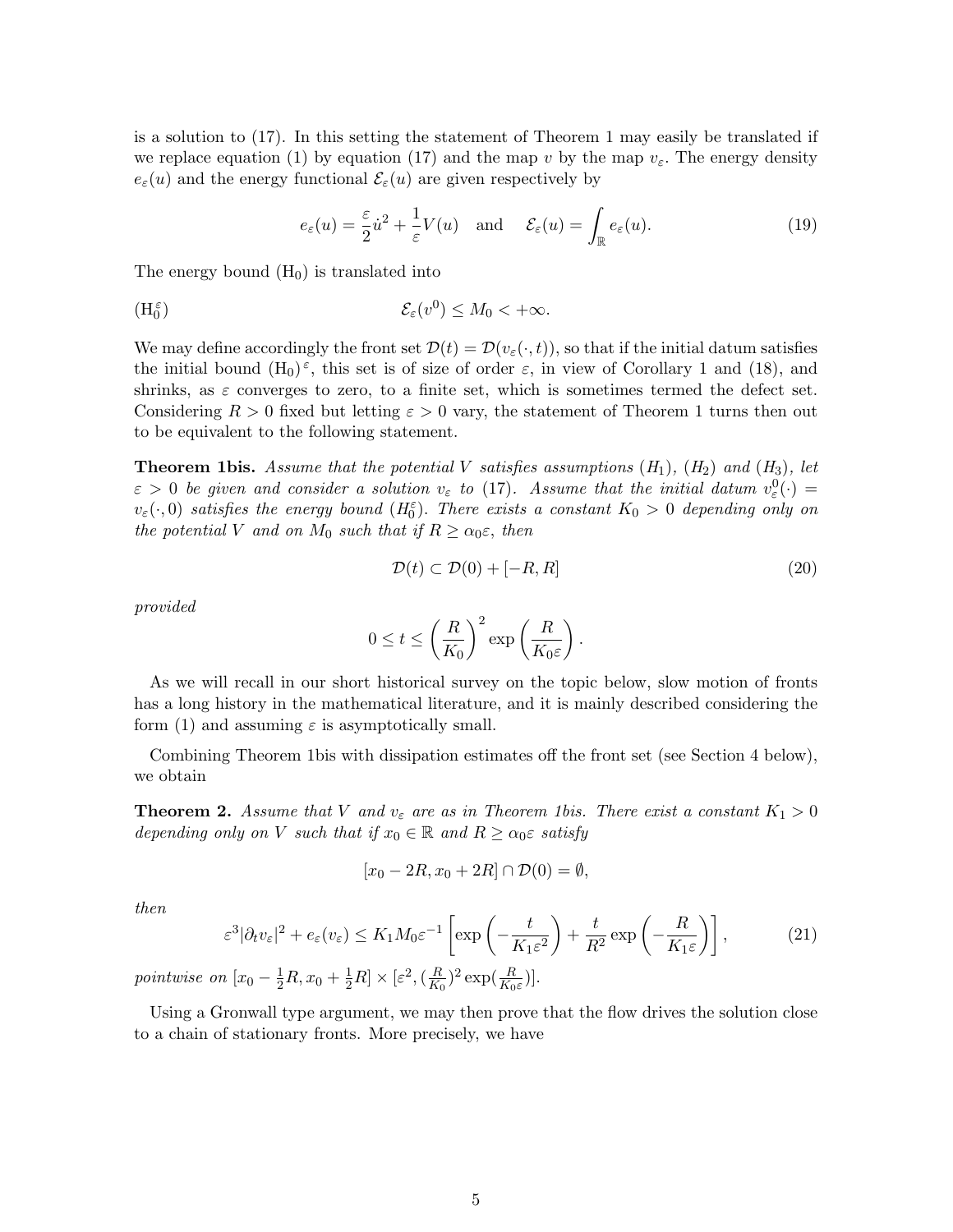**Theorem 3.** Assume that V and  $v_{\varepsilon}$  are as in Theorem 1bis. Given  $R \ge \alpha_0 \varepsilon$  there exists a relaxation time

$$
0 \le T \le \left(\frac{R}{K_0}\right)^2 \exp\left(\frac{R}{K_0 \varepsilon}\right)
$$

at which  $v_{\varepsilon}(\cdot, T)$  possesses the following structure: There exist  $K_2 > 0$  depending only on V nad  $M_0$ , a length scale of order R

$$
2^{-4\frac{M_0}{\eta_0}}\frac{R}{K_2} \le r \le \frac{R}{K_2},
$$

a collection of points  $\{a_j\}_{j\in J}$  in  $\mathbb R$ , and a corresponding collection of functions  $\{U_j\}_{j\in J}$  defined on  $\left[-\frac{r}{\varepsilon}\right]$  $\frac{r}{\varepsilon}, \frac{r}{\varepsilon}$  $\left[\frac{r}{\varepsilon}\right]$  with values into  $\mathbb{R}^k$  such that

- 1.  $0 \leq \sharp J \leq \frac{M_0}{n_0}$  $\frac{M_0}{\eta_0},$
- 2.  $a_j \in \mathcal{D}(T) \quad \forall j \in J$ ,
- 3. dist  $(a_j, \mathcal{D}(0)) \leq R$ ,  $\forall j \in J$ ,
- 4. dist $(a_i, a_j) > 4r$   $\forall i \neq j \in J$ ,
- 5. Each  $U_j$  is a solution to the stationnary equation (3) with zero discrepancy:

$$
-\partial_{xx}U_j = -\nabla V(U_j), \qquad \xi(U_j) = \frac{|\partial_x U_j|^2}{2} - V(U_j) = 0,
$$

6. We have the estimate

$$
\|v_{\varepsilon}(\cdot,T)-U_j\left(\frac{-a_j}{\varepsilon}\right)\|+\varepsilon\|\partial_x\left(v_{\varepsilon}(\cdot,T)-U_j\left(\frac{-a_j}{\varepsilon}\right)\right)\|\leq K_2\exp\left(-\frac{r}{K_2\varepsilon}\right),
$$

in  $L^{\infty}([a_i - r, a_i + r])$ , for each  $j \in J$ ,

7. If I is an interval disjoint from  $\bigcup_{j\in J}[a_r - R, a_j + r]$ , we have

$$
||v_{\varepsilon}(.,T)-\sigma_i||+\varepsilon||\partial_x v_{\varepsilon}(\cdot,T)||\leq K_2\exp\left(-\frac{r}{K_2\varepsilon}\right),
$$

in  $L^{\infty}(I)$ , for some  $\sigma_i \in \Sigma$ .

Notice that the functions  $U_j$  are defined on the interval  $\left[-\frac{r}{\epsilon}\right]$  $\frac{r}{\varepsilon}, \frac{r}{\varepsilon}$  $\frac{r}{\varepsilon}$ , which grows as  $\varepsilon$  tends to 0 if R is kept fixed, to cover the whole of  $\mathbb R$ . In particular if one considers a family of solutions  $(v_{\varepsilon})_{0<\varepsilon<1}$  to (17) satisfying the energy bound  $(H_0^{\varepsilon})$  and the corresponding family  $U_j\equiv U_j^{\varepsilon}$ obtained thanks to Theorem 3, then a straighforward compactness argument shows that, up to a subsequence  $\varepsilon_n \to 0$ , we have the convergence

$$
U_j^{\varepsilon_n} \to U_j^0, \text{ as } n \to \infty,
$$
\n(22)

in  $C^k(K)$  for any  $k \in \mathbb{R}$  and any compact interval K of  $\mathbb{R}$ , where the limiting map  $U_j^0$  is defined on the whole of  $\mathbb R$  and is a stationary front, that is a finite energy solution to (3).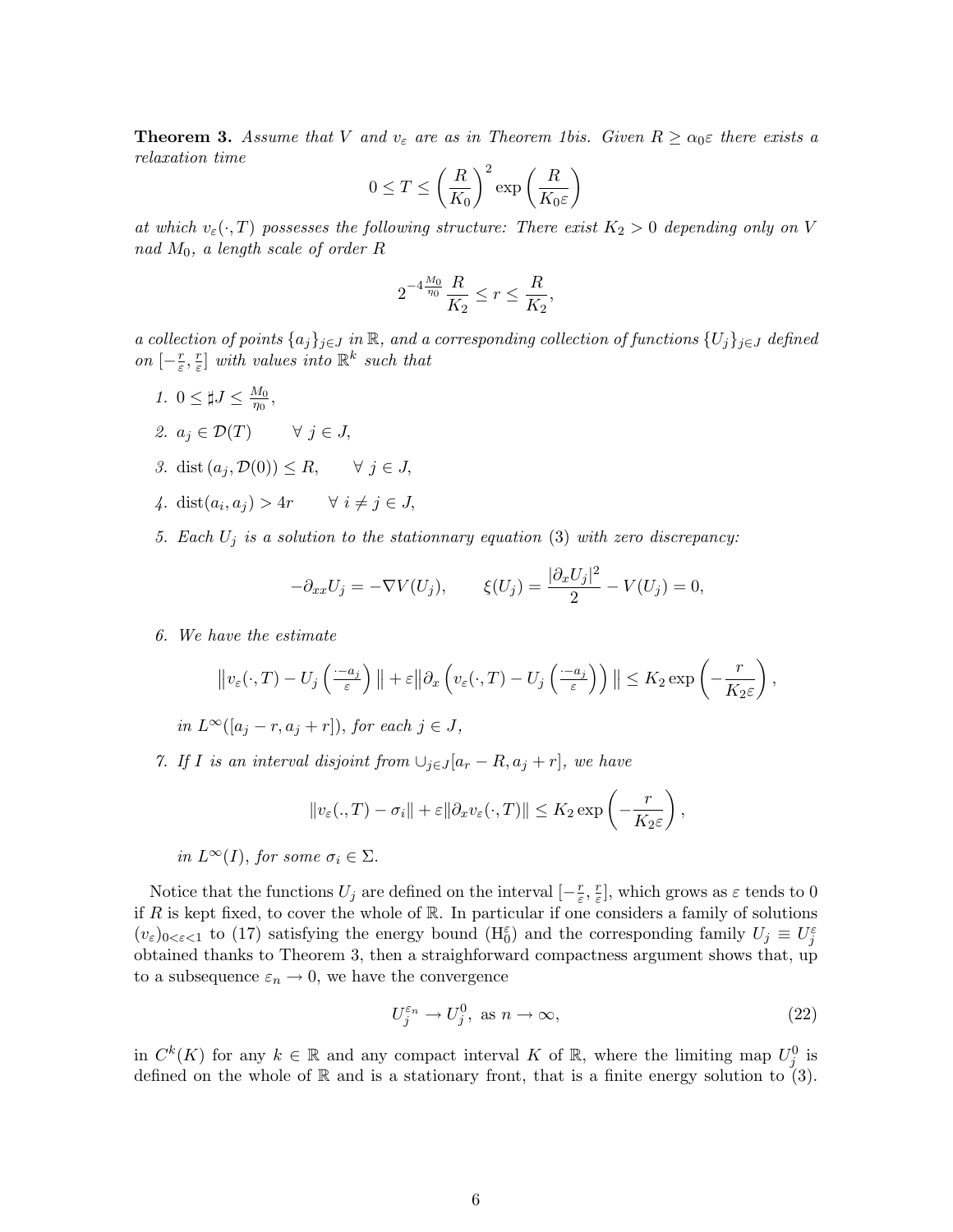Loosely speaking<sup>3</sup>, one may rephrase Theorem 3 stating that, after some suitable time, the solution enters an  $O\left(\exp(-\frac{R}{\varepsilon})\right)$  $(\frac{R}{\varepsilon})$ ) neighborhood of glued together stationary fronts.

The next step in the analysis would be to derive a precise motion law for the fronts, or more precisely, in view of Theorem 3, of the points  $a_i$ . It is in particular of interest to determine whether the interactions between them is repulsive or attractive. Notice however that the points  $a_i$  are only defined so far up to an  $O(R)$  term. This introduces an additional difficulty which is easily removed in the scalar case imposing some preferred value for  $U_i(0)$ , in the vectorial case the situation is more subtle. We are inclined to believe that such results would involve more restrictive assumptions on the potential  $V$  than the ones which we have used so far, which are rather mild and involve only its behavior near its zeroes. In particular, more should be known or required regarding the zoology of finite energy stationnary front (concerning for instance their spectral properties).

In the scalar case, it is a standard exercice to integrate equation (3) and to determine the set of finite energy solutions (for instance, the solution is given by formula (5) in the case the potential is (4)). Furthermore in that case, fixing the discrepancy to zero as it is done in statement 5 of Theorem 3 insures that all the solutions  $U_j$  are true stationary fronts<sup>4</sup> (that is they coincide with finite energy globally defined solutions of (3)). In a forthcoming paper, we will show how these information combined with the local energy identity which is the central tool of the present paper allows to recover the motion law in the Allen-Cahn case (see the historical notes below), where the fronts attract, and also can be extended to three wells or more, where the interactions may be attractive or repulsive, depending on the nature of the fronts.

An ultimate goal would be of course to obtain similar results in the case of systems, when appropriate assumptions are made on the potential. In that case, we believe that the interaction between two fronts is governed by the behavior as  $x \to \pm \infty$  of the corresponding finite energy stationary fronts. In order to state a conjecture which specifies the magnitude of the interaction, consider first a given finite energy stationary solution  $U$  to  $(3)$ , and set  $\sigma^{\pm} = \lim_{x \to \pm \infty} U(x)$ . In view of the form of the potential near its zeroes, it can be shown that the solution converges to  $\sigma^+$  (resp.  $\sigma^-$ ) with an asymptotic direction, that is that the following limits exist

$$
\omega^+ = \lim_{x \to +\infty} \frac{U(x) - \sigma^+}{|U(x) - \sigma^+|} \quad \left(\text{resp. } \omega^- = \lim_{x \to -\infty} \frac{U(x) - \sigma^-}{|U(x) - \sigma^-|}\right),
$$

so that  $|\omega^+| = |\omega^-| = 1$ . Next, we go back to Theorem 3 and consider two consecutive "fronts", say  $U_1$  and  $U_2$  given by its statement. We have in particular  $\sigma^+(U_1) = \sigma^-(U_2) \equiv \sigma$ . Let  $\lambda > 0$  denote the smallest eigenvalue of the matrix  $\nabla^2 V(\sigma)$ , let F denote the corresponding eigenspace, and  $\Pi$  the projection onto F. Our conjecture is that the interaction between the two fronts is given by

$$
(C\langle \Pi \omega_1^+, \Pi \omega_2^- \rangle_{\mathbb{R}^k} + o(1)) \exp \left(-\frac{\lambda}{\varepsilon}d\right), \quad \text{as } \varepsilon \to 0,
$$

<sup>&</sup>lt;sup>3</sup>Loosely in particular because the  $U_j$ 's are not globally defined !

<sup>&</sup>lt;sup>4</sup>In particular, for the potential given by (4), Theorem 3 allows to recover the convergence result of Fife and McLeod [11] without any reference to the maximum principle (this was already achieved in Gallay and Risler [13]), and with a quantitative error estimate (we do not rely on a compactness argument).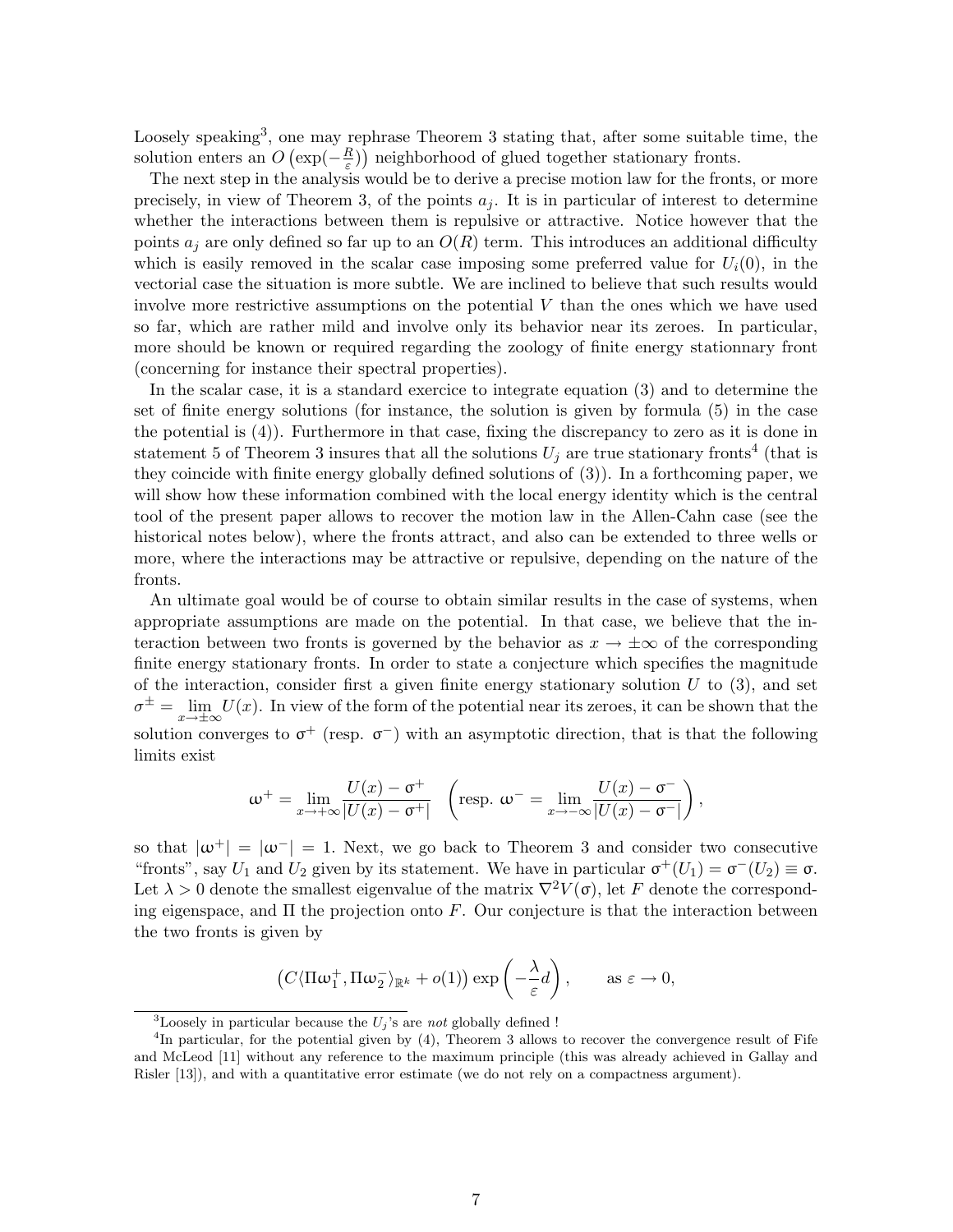where the constant  $C > 0$  depends on the profiles  $U_1$  and  $U_2$  and d denotes the distance between the two fronts.<sup>5</sup>

A short historical review. General reaction-diffusion of gradient type (17) have been widely introduced and used as models in numerous branches of science, for instance in physics, chemistry (in particular combustion theory), or biology, among many others. The theory of fronts has received extensive mathematical study, in particular the theory is highly developed in the scalar case. For instance, existence and uniqueness (up to translation) of traveling fronts<sup>6</sup> has been established in the scalar case. It has also been shown that for arbitrary initial data connecting the local minimizers, as time tends to infinity solutions converge towards such fronts (see e.g. the seminal work of Fife and McLeod [11]). More recently, part of the analysis of convergence towards traveling fronts as time tends to infinity has been extended to the case of systems by Risler [21, 22, 23] and Gallay and Risler[13]. The methods used in these works rely on energy estimates and compactness arguments.

When a front connects two local minimizers with the same potential energy, it is stationary, and therefore is a solution of (3). As proved by Risler, as time tends to infinity solutions for "arbitrary" initial data eventually converge to slowly repulsing chains of such stationary fronts. The next step of the analysis, when the initial data possesses several fronts, is to follow carefully the evolution of the various fronts from the initial time, and not only asymptotically, and possibly to estimate their speed. On a heuristic level, the speed of the fronts can be seen as the effect of the (small) interaction between them: This interaction might be attractive or repulsive depending on the nature of the potential.

For scalar two-wells potentials, which are often referred to as Allen-Cahn potentials, this program was first completed in the celebrated works of Carr and Pego, and Fusco and Hale [6, 7, 12], which provided the first rigorous mathematical derivation of very slow motion, and even derived a precise motion law for the evolution of fronts. In their result, the initial data is very constrained, since it is supposed to be close to optimaly glued together fronts. Their method relies on a careful analysis of the motion near these special solutions through a thorough study of the linearized operator near the stationary solution. The fact that the kernel for such solutions on the line contains only the space derivative of the solutions is crucial there (the proof of this latest statement provided in [6] relies heavily on the fact that the solution is scalar). This type of spectral methods were later applied successfully on related problems, for instance the Cahn-Hilliard equation (see e.g  $[1, 2]$ ). Other interesting papers based on that kind of ideas (sometimes termed the invariant manifold method or geometric method) are [9, 8, 12, 20, 10]. In particular in [10], Ei was able to handle the interaction of a kink and an anti-kink in the vectorial case. Keller, Rubinstein and Sternberg [16] made related contributions in a similar direction.

At least two other methods have been applied successfully in the scalar case. Firstly, the method of sub-solutions and super-solutions turns out to be extremly powerful and allowed to handle larger classes of initial data (see e.g [11, 8]). There is little hope however to extend this method to systems, since comparison principles do not hold in general for systems. Another direction is given by the global energy approach due to Bronsard and Kohn [5]. Using the energy identity (7), they were able to prove that for initial data sufficiently close to glued

 $5$ As explained above, defining the distance between two fronts supposes first to localise them by fixing an anchor point for each of them, the constant C depends of course on the definition of those anchors.

<sup>&</sup>lt;sup>6</sup> that is, solutions with a constant profile which are translated with constant speed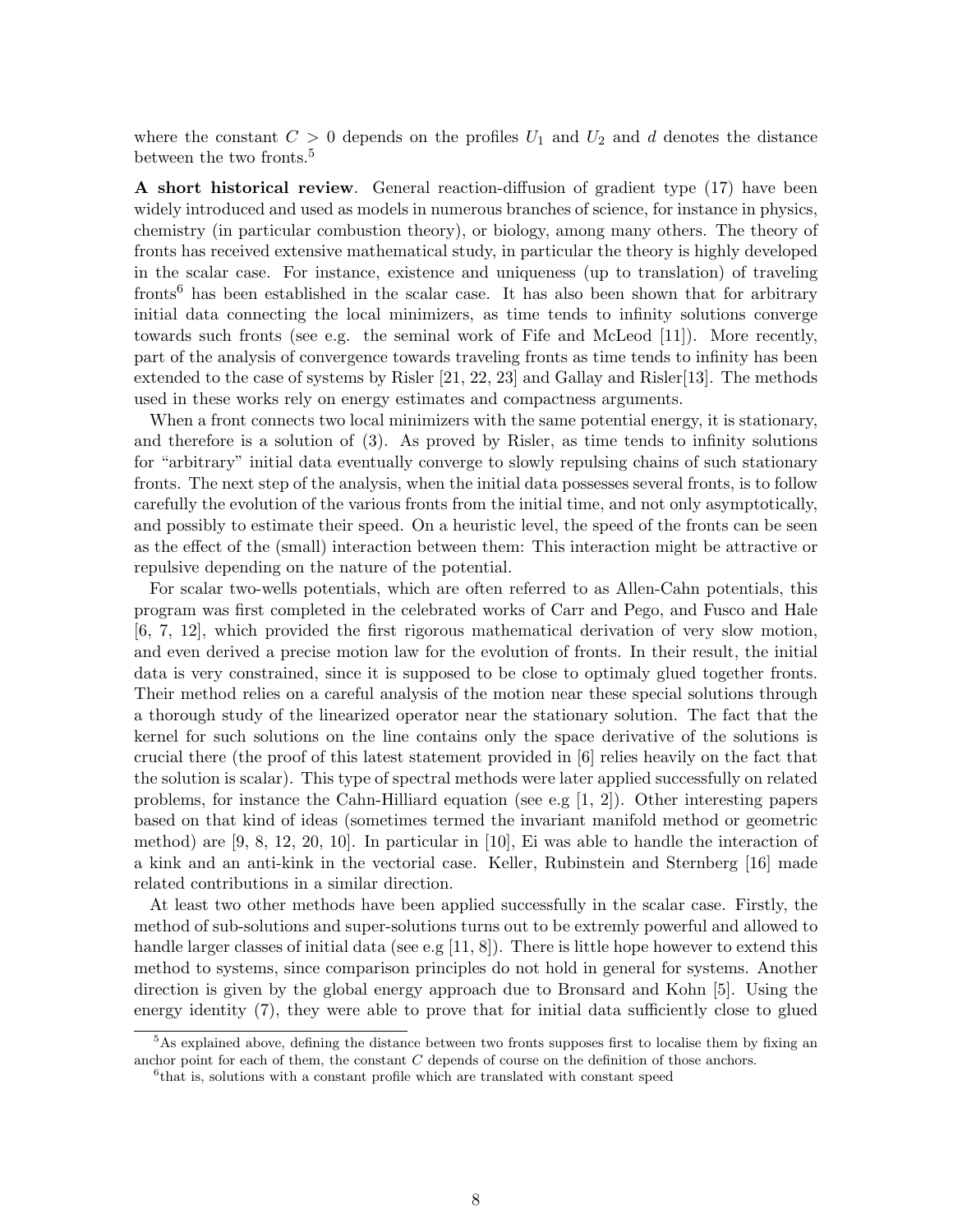front solutions, the fronts have a speed slower than  $O(\varepsilon^k)$ , for every  $k \in \mathbb{N}$ . The closeness to the glued solutions is expressesed in their paper in terms of energy estimates and assumptions which are reminiscent of concepts of Gamma-convergence. Grant [14] improved the method to obtain an exponentially small upper bound of the form  $O(\exp(-\frac{c}{\epsilon}))$  $(\frac{c}{\varepsilon})$  imposing however stronger conditions on the initial data. The method was extended to functionals with higher order derivatives in [24]. Finally, in [19] through a more abstract setting of the problem, Otto and Reznikoff were able to recover some of the results in [8] through global energy methods.

At this stage it is worthwhile to emphasize that all mentioned results use more or less the properties of the solutions to (3) (in the case of Allen-Cahn, these are unique up to translations and sign change).

The aim of our present paper is to extend the analysis to the case of systems, to relax the assumptions on the preparedness of the initial data, and also to handle possible annihilation of fronts. Our approach bears many analogies with the energy method of Bronsard, Kohn and Grant, however, instead of using the global energy identity we use a local version of it, which is combined with parabolic estimates away from the fronts. Our ideas are partially borrowed from our earlier work on the motion of vortices in the two-dimensional parabolic Ginzburg-Landau equation [3, 4] as well as from earlier works on the topic by Lin, Jerrard and Soner [17, 15]. A new technical difficulty which occurs in the present paper is that we are able to handle, for the evolution of localized energy density, test functions which are affine (and therefore change sign) near the front, whereas (positive) quadratic test functions were extremely useful in the context of the Ginzburg-Landau vortices. In contrast with the results obtained so far in the scalar case, our results do not rely on the properties nor the existence of solutions to (3) (as a matter of fact, the number and the properties of solutions to (3) might be much more involved in the multi-dimensional case than in the scalar case). Roughly speaking the heart of our method is precisely to avoid regions where the solution becomes close to solution to (3).

#### 1.4 Elements in the proofs

For the proofs of the main results, we will work with the parameter  $\varepsilon$  (equation (1) being a special case for the value  $\varepsilon = 1$ . The most difficult part corresponds to the case where  $\varepsilon$  is small with respect to R.

In order to analyze the evolution in time of the concentration sets of the energy, we invoke the localized version of (7), which writes, for a smooth test function  $\chi$  with compact support in R

$$
\frac{d}{dt} \int_{\mathbb{R} \times \{t\}} e_{\varepsilon}(v_{\varepsilon}) \chi(x) \, dx = - \int_{\mathbb{R} \times \{t\}} \varepsilon |\partial_t v_{\varepsilon}|^2 \chi(x) \, dx - \int_{\mathbb{R} \times \{t\}} \varepsilon \partial_t v_{\varepsilon} \nabla v_{\varepsilon} \cdot \nabla \chi \, dx. \tag{23}
$$

A few integration by parts yield the classical formula (24) below.

**Lemma 2.** Let  $\chi$  be a smooth function with compact support on  $\mathbb{R}$ . Then, we have the identity

$$
\frac{d}{dt} \int_{\mathbb{R}} \chi(x) \, e_{\varepsilon}(v_{\varepsilon}) dx = - \int_{\mathbb{R} \times \{t\}} \varepsilon \chi(x) |\partial_t v_{\varepsilon}|^2 dx + \mathcal{F}_S(t, \chi, v_{\varepsilon}), \tag{24}
$$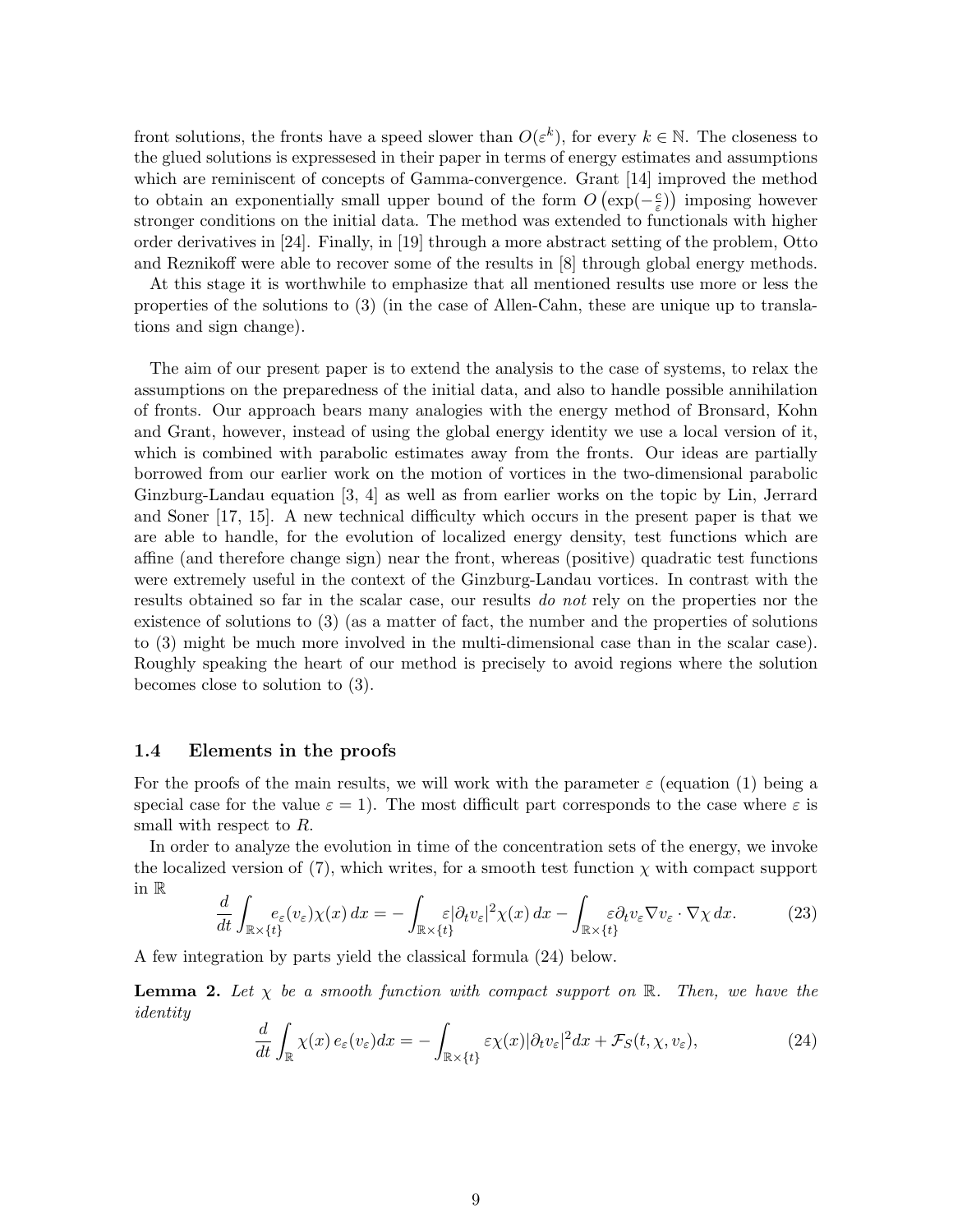where, the term  $\mathcal{F}_S$ , is given by

$$
\mathcal{F}_S(t, \chi, v_\varepsilon) = \int_{\mathbb{R} \times \{t\}} \left( \left[ \varepsilon \frac{\dot{v}_\varepsilon^2}{2} - \frac{V(v_\varepsilon)}{\varepsilon} \right] \ddot{\chi} \right) dx. \tag{25}
$$

The first term on the right hand side of dentity (24) stands for local dissipation, whereas the second might be interpreted as a flux. The quantity

$$
\xi_{\varepsilon} \equiv \left[ \varepsilon \frac{\dot{v}_{\varepsilon}^2}{2} - \frac{V(v_{\varepsilon})}{\varepsilon} \right]
$$
\n(26)

is sometimes referred to as the discrepancy term in the litterature. For solutions of the ordinary differential equation

$$
-u_{\varepsilon xx} + \frac{1}{\varepsilon^2} \nabla V(u_{\varepsilon}) = 0 \qquad \text{on } I,
$$
\n(27)

for some interval I, the discrepancy is constant, and in particular it vanishes if the interval is the whole of  $\mathbb R$  and the solution is a heteroclinic between two of the wells. A general idea, which is underlying our analysis, is the fact that front sets in the parabolic equations relax quickly to solutions to (27), so that we may take advantage of some properties of the ode (27), in particular in order to estimate the driving force  $\mathcal{F}_S$ .

We will make use of formula (24) for a rather specific choice of test functions  $\chi$ , namely test functions which are affine near the defect set, so that  $\ddot{\chi}$  vanishes there, and one has merely, in view of Lemma 2, to estimate the discrepancy term off the defect set. An important step in our proofs is to show that if the solution is locally close to one of the minimizers  $\sigma_i$  at a given time, it remains so for a short while, and the equation has strong smoothing properties on the corresponding space-time region.

We have

**Proposition 1.** Assume that  $v_{\varepsilon}$  is a solution to (17) verifying assumption (H<sub>0</sub>). Let  $t \geq 0$ ,  $x \in \mathbb{R}$  and  $r \geq \alpha_0 \varepsilon$  be such that

$$
\mathcal{D}(t) \cap [x - r, x + r] = \emptyset. \tag{28}
$$

Then,

$$
\mathcal{D}(s) \cap [x - r/2, x + r/2] = \emptyset \tag{29}
$$

for every  $t \leq s \leq t + \alpha_0^{-3} r^2$ . Moreover, for such s,

$$
\int_{x-r/2}^{x+r/2} e_{\varepsilon}(v_{\varepsilon}(y,s)) dy \le M_0(1+4\frac{\lambda_i^+}{\lambda_i^-}) \left[ \exp(-\frac{\lambda_i^-}{\varepsilon^2}(s-t)) + 2^{14}\frac{s-t}{r^2} \exp(-\sqrt{\frac{\lambda_i^-}{2}}\frac{1}{12}\frac{r}{\varepsilon}) \right],
$$
\n(30)

where  $\lambda_i^-$  and  $\lambda_i^+$  are defined in  $(H_2)$  for the corresponding potential well.

Finally, another important tool in our proofs in an elementary covering argument, which we introduced in an earlier work on the motion of Ginzburg-Landau vortices and that we will recall in subsection 5. Roughly speaking, given a small number  $\kappa$ , this covering results states that given  $\ell$  points in a metric space and a typical length  $\delta$ , one may find a length scale  $\delta$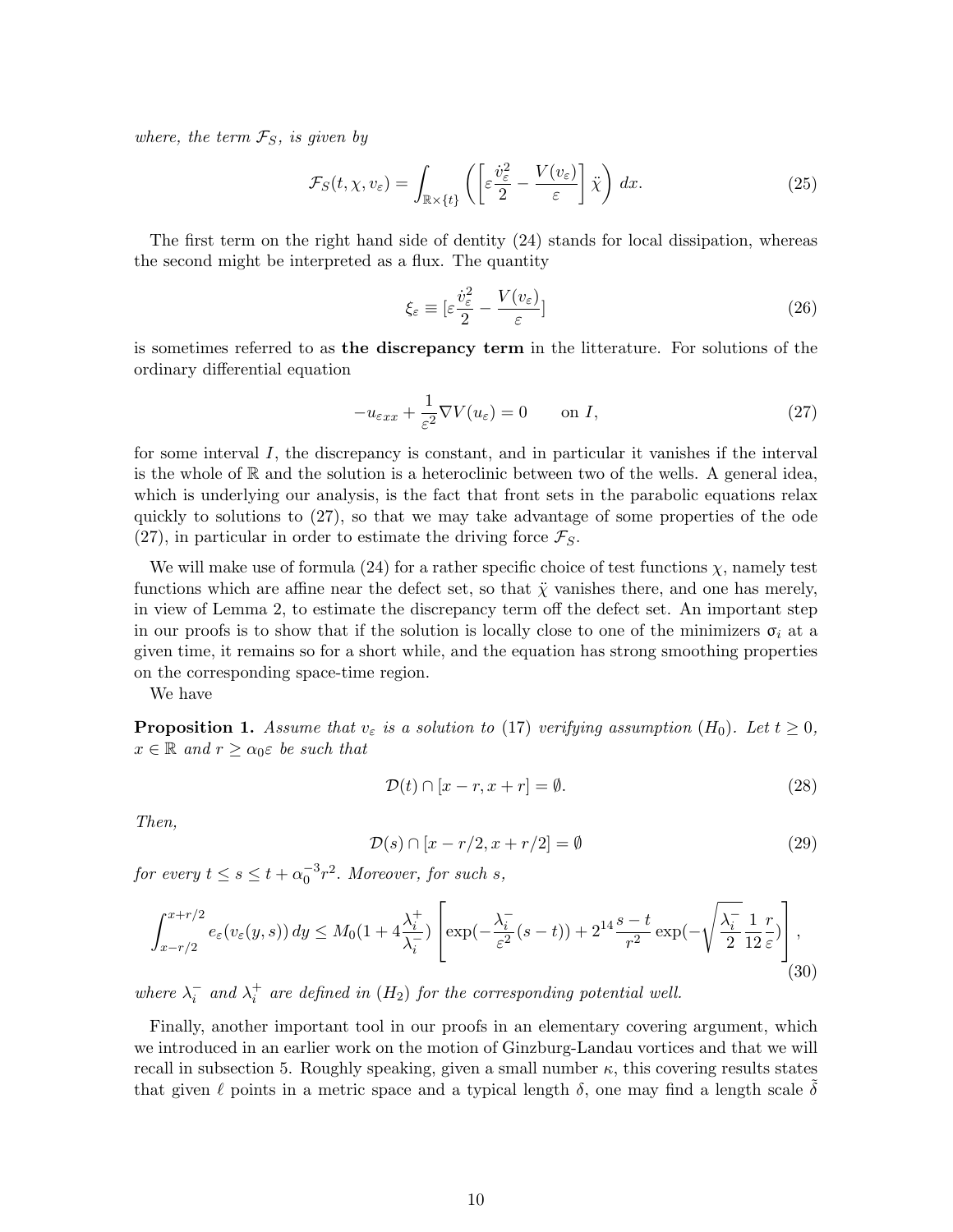of the same order as  $\delta$ , such that all the points are included in balls of radius  $\kappa \delta$ , and such that mutual distances between the balls is at least  $\kappa^{-1}\tilde{\delta}$  (the points are said to be  $\kappa$ -confined inside these balls).

The proof of Theorem 1bis is then a combination of applications of Lemma 2, Proposition 1, the clearing-out Lemma 1, and the  $\kappa$ -confinement Lemma. It is based on an iteration argument, which will be completed in a finite, bounded by above, number of steps. The main parameter which is involved in the iteration process is  $\delta$ , which appears in the  $\kappa$ - confinement technique, and which we let it shrink. More precisely, we set  $\delta_{n+1} = \delta_n \kappa^{\ell_0}$ , and each step on the iteration is defined thank to a suitable stopping time.

The paper is organized as follows. In the next section,

## 2 Properties of the front set

We describe in this section some classical and mostly elementary properties of the front set. More precisely, we present the proofs of Lemma 1 and Corollary 1.

**Proof of Lemma 1.** Let  $a \in I$  be such that  $[a, a + 1] \subset I$ . Since by assumption  $|I| \geq 1$ , the set of such points is non-empty. In view of the definition of the energy,  $V(u) \leq e(u)$ , and therefore if the map  $u$  satisfies  $(12)$  then

$$
\int_{[a,a+1]} V(u(x))dx \leq \int_I V(u(x))dx \leq \eta_0.
$$

We deduce from the mean-value theorem that there exists some point  $s_0 \in [a, a + 1]$  such that

$$
V(u(s_0)) \le \eta_0. \tag{2.1}
$$

We first choose the constant  $\eta_0$  small enough so that  $V(y) \leq \eta_0$  for  $y \in \mathbb{R}^k$  implies that  $y \in B(\sigma_i, \mu_0/2)$  for some  $i \in \{1, \dots, q\}$ . In view of  $(2.1)$ , there exists therefore  $i \in \{1, \dots, q\}$ such that

$$
|u(s_0) - \sigma_i| \le \frac{\mu_0}{2}.\tag{2.2}
$$

On the other hand, by integration we have for any  $s \in [a, a + 1]$ 

$$
|u(s) - u(s_0)| \le \int_{[s,s_0]} |u| \le \left(\int_{[s,s_0]} |u|^2\right)^{\frac{1}{2}} \le (2\eta_0)^{\frac{1}{2}}.
$$
 (2.3)

We impose additionnally that  $(2\eta_0)^{\frac{1}{2}} \leq \frac{\mu_0}{2}$ , so that combining  $(2.2)$  and  $(2.3)$  we obtain, for any  $s \in [a, a + 1]$ ,

$$
|u(s) - \sigma_i| \le \mu_0. \tag{2.4}
$$

Since this relation holds for any  $a \in I$  such that  $[a, a + 1] \subset I$ , inequality (2.4) actually holds for any  $s \in I$ , and the proof is complete.  $\Box$ 

**Proof of Corollary 1.** We consider the covering of R given by  $\mathbb{R} = \bigcup_{n \in \mathbb{Z}} I_n$ , where  $I_n$  denotes the interval  $[n, n+1]$ . Consider the subset  $\mathcal I$  of  $\mathbb Z$  defined by

$$
\mathcal{I} = \{ n \in \mathbb{Z}, \ \mathcal{D}(u) \cap I_n \neq \emptyset \}.
$$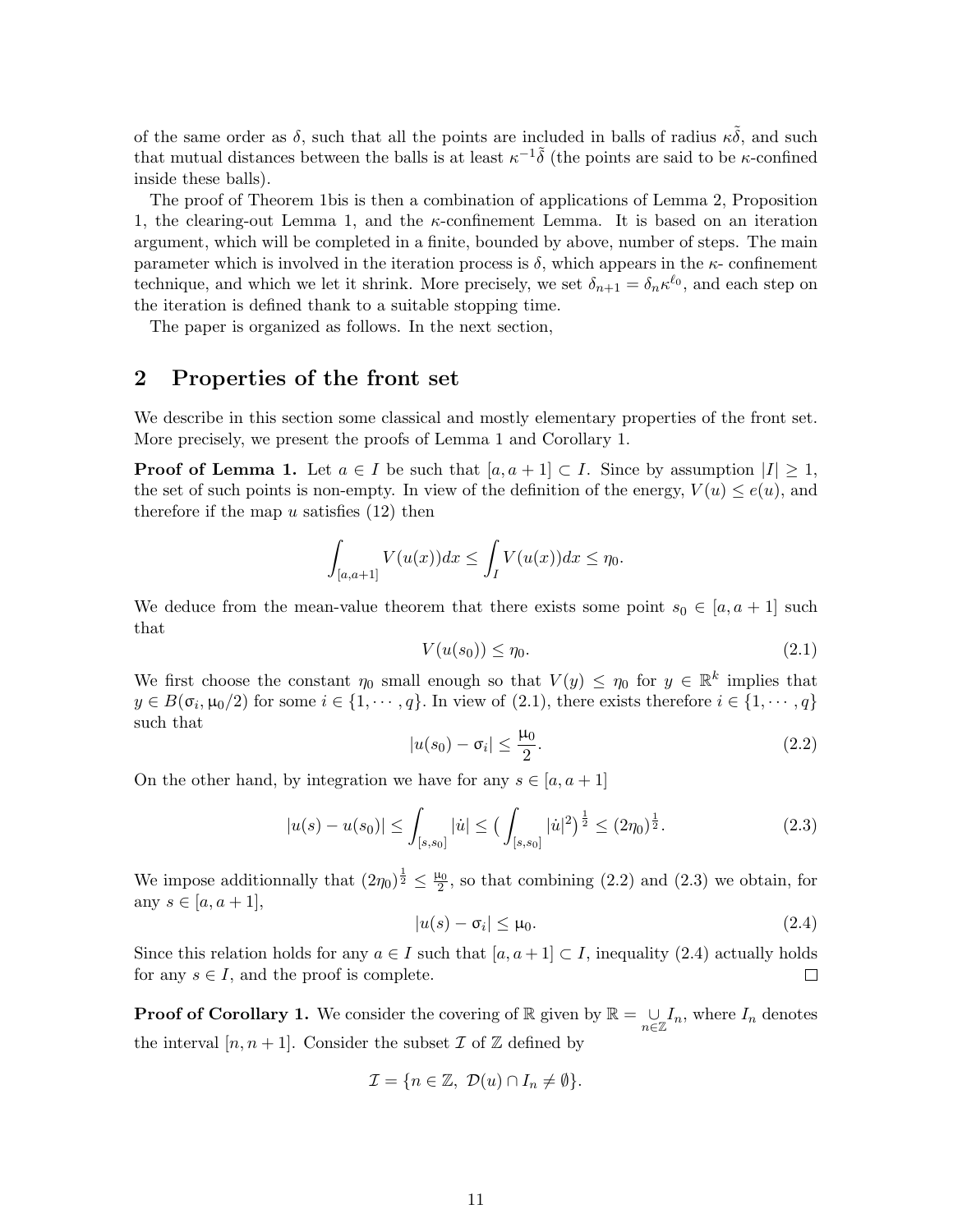In view of Lemma 1 we have  $\int_{I_n} e(u) \ge \eta_0$  for any  $n \in \mathcal{I}$ , so that we deduce

$$
M_0 \ge \int_{\mathbb{R}} e(u) \ge \sum_{n \in \mathcal{I}} \int_{I_n} e(u) \ge (\sharp \mathcal{I}) \eta_0,
$$

so that  $\sharp \mathcal{I} \leq \frac{M_0}{\eta_0}$ . For  $n \in \mathcal{I}$  choose  $x_n \in \mathcal{D}(u) \cap I_n$ , so that  $I_n \subset [x_n-1, x_n+1]$ . We have

$$
\mathcal{D}(u) \subset \bigcup_{n \in \mathcal{I}} I_n \subset \bigcup_{n \in \mathcal{I}} [x_n - 1, x_n + 1].
$$

 $\Box$ 

# 3 A first upper bound for the velocity of the front set

In this section we provide a first estimate concerning the speed of the front set. It relies on the clearing-out lemma as well as on some maximum principle for the quantity  $|v_{\varepsilon} - \sigma_i|^2$ . The main result of this section is the following

**Proposition 3.1.** Assume that  $v_{\varepsilon}$  is a solution to (17) verifying assumption ( $H_0^{\varepsilon}$ ). Let  $t \geq 0$ ,  $x \in \mathbb{R}$  and  $r \geq \alpha_0 \varepsilon$  be such that

$$
\mathcal{D}(t) \cap [x - r, x + r] = \emptyset. \tag{3.1}
$$

Then,

$$
\mathcal{D}(s) \cap [x - \frac{3}{4}r, x + \frac{3}{4}r] = \emptyset \tag{3.2}
$$

for every  $t \leq s \leq t + \alpha_0^{-3} r^2$ .

The starting point is a straightforward consequence of formula (23), often termed semidecreasing property.

**Lemma 3.1.** Let  $\chi$  be a smooth function with compact support in  $\mathbb{R}$ , then

$$
\frac{1}{2} \int_{\mathbb{R} \times \{t\}} \varepsilon |\partial_t v_\varepsilon|^2 \chi^2 + \frac{d}{dt} \int_{\mathbb{R} \times \{t\}} e_\varepsilon(v_\varepsilon) \chi^2 \le 4 \|\dot{\chi}\|_{L^\infty}^2 \int_{\text{supp}\chi} e_\varepsilon(v_\varepsilon). \tag{3.3}
$$

In particular,

$$
\frac{d}{dt} \int_{\mathbb{R} \times \{t\}} e_{\varepsilon}(v_{\varepsilon}) \chi^2(x) dx \le 4 \|\dot{\chi}\|_{L^{\infty}}^2 \mathcal{E}_{\varepsilon}(v_{\varepsilon}^0) \le 4M_0 \|\dot{\chi}\|_{L^{\infty}}^2,
$$
\n(3.4)

so that for  $0 \le t \le t + \Delta t$ 

$$
\int_{\mathbb{R}} e_{\varepsilon}(v_{\varepsilon}(x, t + \Delta t)) \chi^2(x) dx \le \int_{\mathbb{R}} e_{\varepsilon}(v_{\varepsilon}(x, t)) \chi^2(x) dx + 4M_0 \|\dot{\chi}\|_{L^{\infty}}^2 \Delta t, \tag{3.5}
$$

whereas in the opposite direction

$$
\int_{\mathbb{R}} e_{\varepsilon}(v_{\varepsilon}(x, t + \Delta t)) \chi^{2}(x) dx \ge \int_{\mathbb{R}} e_{\varepsilon}(v_{\varepsilon}(x, t)) \chi^{2}(x) dx \n- (\int_{t}^{t + \Delta t} \int_{\mathbb{R}} \varepsilon |\partial_{t} v_{\varepsilon}|^{2} \chi^{2}) - 4M_{0} \|\chi\|_{L^{\infty}}^{2} \Delta t.
$$
\n(3.6)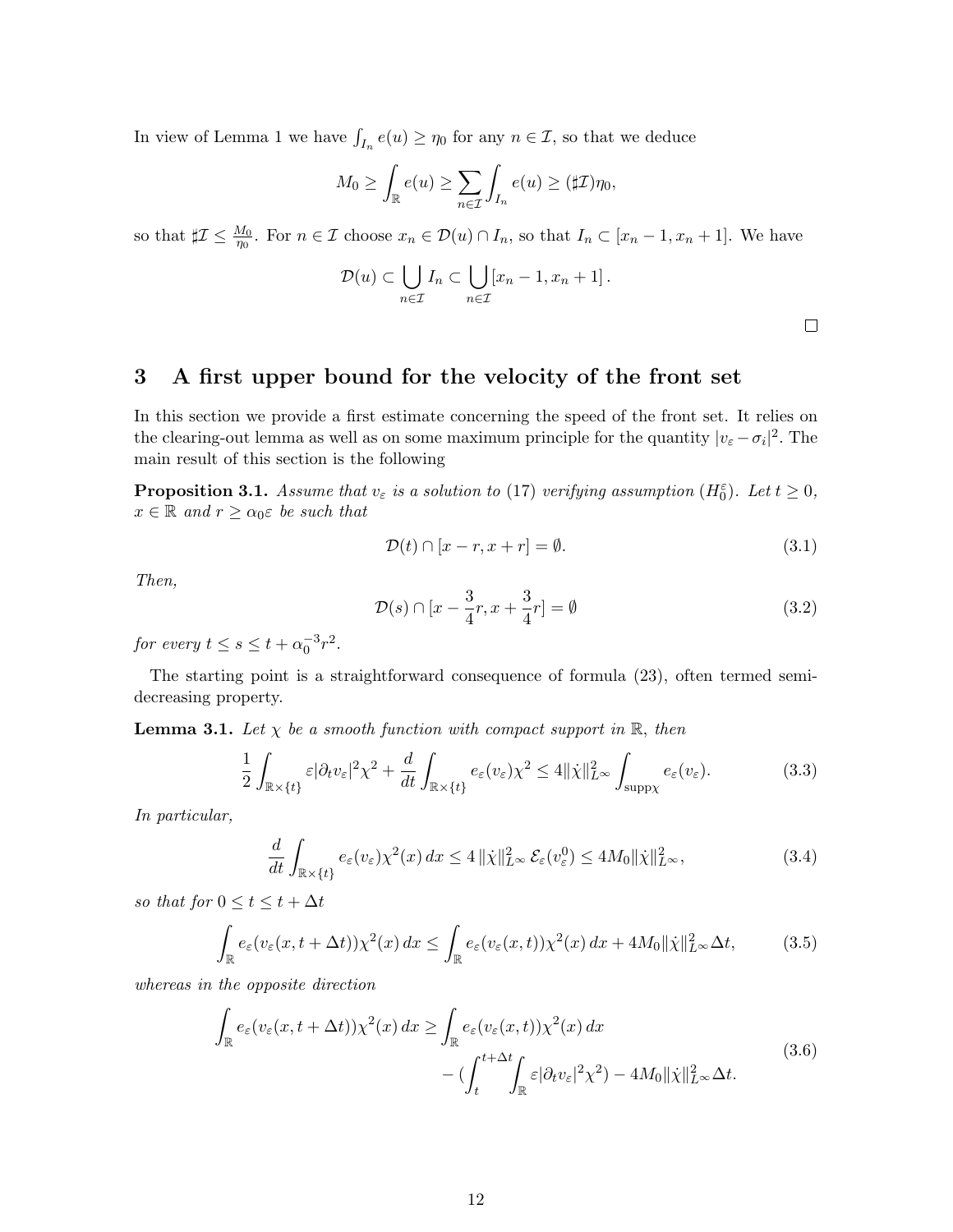This property yields

Lemma 3.2. Under the assumptions of Proposition 3.1, there exist

$$
x_i \in [x - r, x - \frac{3}{4}r]
$$
 and  $x_f \in [x + \frac{3}{4}r, x + r]$ 

such that

$$
\{x_i, x_f\} \cap \mathcal{D}(s) = \emptyset
$$

for every  $t \leq s \leq t + \alpha_0^{-3} r^2$ .

In other words, the two time segments  $\{x_i\} \times [t, t + \alpha_0^{-3}r^2]$  and  $\{x_f\} \times [t, t + \alpha_0^{-3}r^2]$  are disjoint from the space-time front set of  $v_{\varepsilon}$ .

*Proof.* By the pigeonhole principle there exists  $x_i \in [x - r, x - \frac{3}{4}]$  $\frac{3}{4}r$  such that

$$
\int_{x_i - \frac{2r}{\alpha_0}}^{x_i + \frac{2r}{\alpha_0}} e_{\varepsilon}(v_{\varepsilon}(y, t)) dy \le \frac{\eta_0}{2}.
$$

Indeed, the total energy of  $v_{\varepsilon}$  is bounded by  $M_0$  and an interval of length  $r/4$  is  $\alpha_0/16$  times larger than an interval of length  $4r/\alpha_0$ .

Let  $\chi$  be a smooth non-negative cut-off function such that  $\chi \equiv 1$  on  $[x_i - \varepsilon, x_i + \varepsilon], \chi \equiv 0$ outside  $[x - 2r/\alpha_0, x_i + 2r/\alpha_0]$ , and  $|\chi'| \le \alpha_0 r^{-1}$ . Applying (3.5) we obtain

$$
\int_{x_i-\varepsilon}^{x_i+\varepsilon} e_\varepsilon(v_\varepsilon(y,s)) dy \le \frac{\eta_0}{2} + 4M_0 \alpha_0^2 r^{-2} (s-t) \le \eta_0
$$

provided

$$
s \le t + \tfrac{\eta_0}{8M_0} \alpha_0^{-2} r^2 \le t + \alpha_0^{-3} r^2.
$$

One obtains similarily  $x_f$  and the conclusion follows from Lemma 1.

By continuity, it follows from previous lemma that under the assumptions of Proposition 3.1 there exists  $\sigma_i \in \Sigma$  such that  $v_{\varepsilon}$  takes values in  $B(\sigma_i, \mu_0)$  on the parabolic boundary

$$
\partial_P \Lambda = [x_i, x_f] \times \{t\} \bigcup \{x_i\} \times [t, t + \alpha_0^{-3} r^2] \bigcup \{x_f\} \times [t, t + \alpha_0^{-3} r^2]
$$

of the cylinder

$$
\Lambda = [x_i, x_f] \times [t, t + \alpha_0^{-3} r^2].
$$

We are now in position the complete the

**Proof of Proposition 3.1.** Let  $\tilde{V}$  be a potential which coincides with V on  $B(\sigma_i, \mu_0)$  and such that the equivalent of (9) for  $\tilde{V}$  holds everywhere on  $\mathbb{R}^k$ . Consider the unique solution  $\tilde{v}_{\varepsilon}$  of

$$
\partial_t \tilde{v}_{\varepsilon} - \partial_{xx} \tilde{v}_{\varepsilon} = -\frac{1}{\varepsilon^2} \nabla \tilde{V}(\tilde{v}_{\varepsilon})
$$
\n(3.7)

on Λ, which coincides with  $v_{\varepsilon}$  on  $\partial P\Lambda$ . By scalar multiplication of (3.7) with  $\tilde{v}_{\varepsilon} - \sigma_i$  and taking into account (9), we are led to

$$
\partial_t |\tilde{v}_{\varepsilon} - \sigma_i|^2 - \partial_{xx} |\tilde{v}_{\varepsilon} - \sigma_i|^2 \leq -2|\partial_x (\tilde{v}_{\varepsilon} - \sigma_i)|^2 \leq 0
$$

on Λ. It follows from the maximum principle that  $|\tilde{v}_{\varepsilon} - \sigma_i|^2$  achieves its maximal value on  $\partial P\Lambda$ , and hence that  $\tilde{v}_{\varepsilon} \in B(\sigma_i, \mu_0)$  on the whole  $\Lambda$ . Since  $V = \tilde{V}$  on  $B(\sigma_i, \mu_0)$ , we deduce that  $v_{\varepsilon} = \tilde{v}_{\varepsilon}$  on  $\Lambda$ , which is the desired conclusion.  $\Box$ 

 $\Box$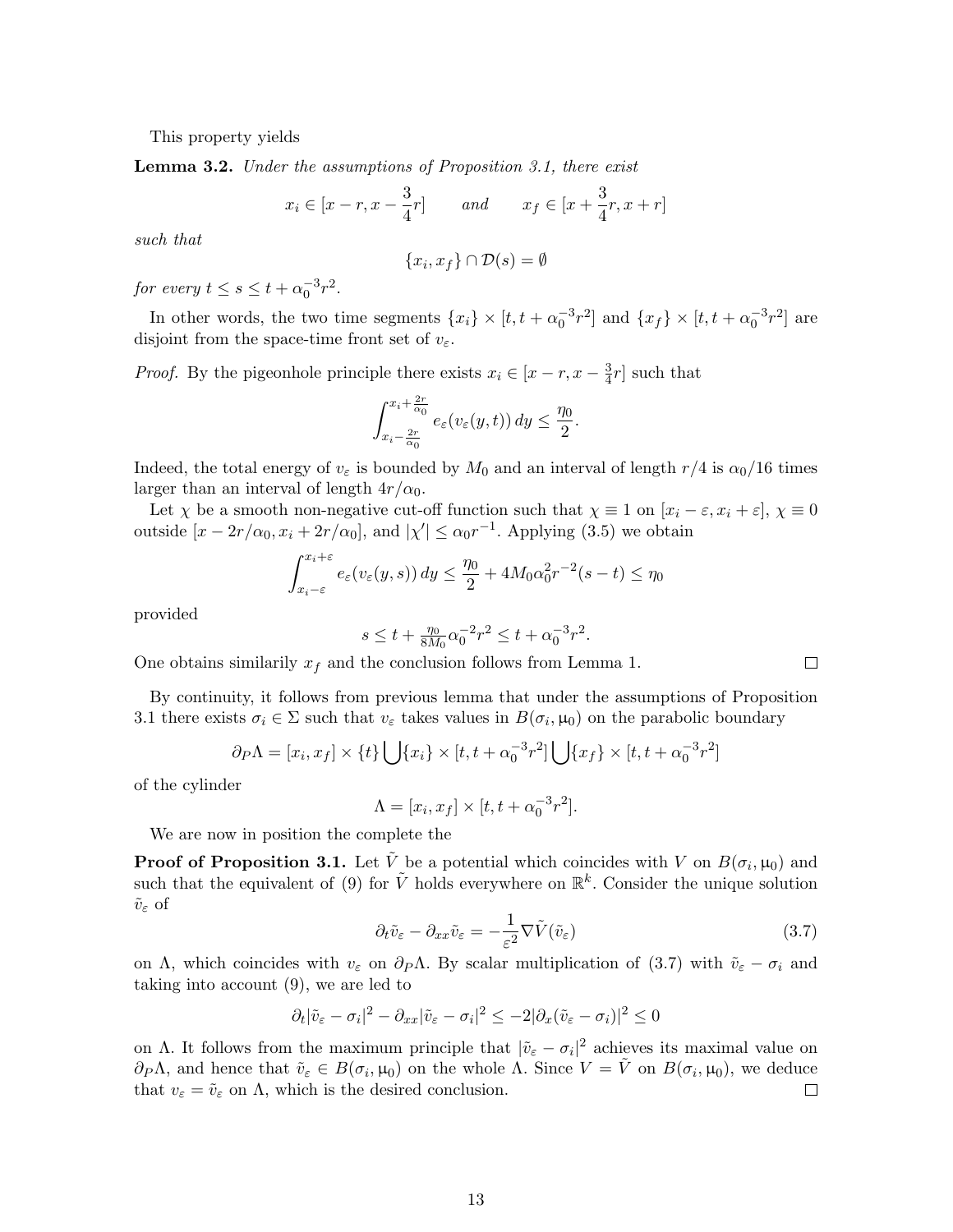## 4 Estimates off the front set

In the previous section, we have proved Proposition 3.1 which corresponds to the first part of the claim (namely (29)) in Proposition 1. The purpose of this section is to present a result which will yield the second part of the claim, namely (30).

**Proposition 4.1.** Let  $v_{\varepsilon}$  be a solution to (17) verifying assumption  $(H_0)$ . Let  $x \in \mathbb{R}$ ,  $t \ge 0$ ,  $r > 0$  and  $s > t$  such that

$$
v_{\varepsilon}(y,\tau) \in B(\sigma_i,\mu_0) \quad \text{for all} \quad (y,\tau) \in [x - 3r/4, x + 3r/4] \times [t,s].
$$

Then

$$
\int_{x-r/2}^{x+r/2} e_{\varepsilon}(v_{\varepsilon}(y,s)) dy \leq M_0(1+4\frac{\lambda_i^+}{\lambda_i^-}) \left[ \exp(-\frac{\lambda_i^-}{\varepsilon^2}(s-t) + 2^{14}\frac{s-t}{r^2}\exp(-\sqrt{\frac{\lambda_i^-}{2}}\frac{1}{12}\frac{r}{\varepsilon}) \right].
$$

*Proof.* Let  $0 \leq \varphi \leq 1$  be a smooth cut-off function such that<sup>7</sup>  $\varphi \equiv 0$  outside  $[x-3r/4, x+3r/4]$ ,  $\varphi \equiv 1$  on  $[x - 2r/3, x + 2r/3], |\varphi'| \leq 6\pi/r$  and  $|\varphi''| \leq 72\pi^2/r^2$ . Let  $w_{\varepsilon} = \partial_x v_{\varepsilon}$ , so that  $w_{\varepsilon}$ satisfies the equation

$$
\partial_t w_{\varepsilon} - \partial_{xx} w_{\varepsilon} = -\frac{1}{\varepsilon^2} \nabla^2 V(v_{\varepsilon}) w_{\varepsilon}.
$$
\n(4.1)

We set<sup>8</sup>  $f_{\varepsilon} = \varphi w_{\varepsilon}$ , so that

$$
\partial_t f_{\varepsilon} - \partial_{xx} f_{\varepsilon} + \frac{1}{\varepsilon^2} \nabla^2 V(v_{\varepsilon}) f_{\varepsilon} = -2\varphi' \partial_x w_{\varepsilon} - \varphi'' w_{\varepsilon}
$$
\n(4.2)

on  $\mathbb{R} \times [t, s]$ . By scalar multiplication with  $2f_{\varepsilon}$  we are led to

$$
\partial_t |f_{\varepsilon}|^2 - \partial_{xx} |f_{\varepsilon}|^2 + \frac{2}{\varepsilon^2} \nabla^2 V(v_{\varepsilon}) f_{\varepsilon} \cdot f_{\varepsilon} = -2 |\partial_x f_{\varepsilon}|^2 - 4\varphi \varphi' w_{\varepsilon} \partial_x w_{\varepsilon} - 2\varphi'' \varphi |w_{\varepsilon}|^2. \tag{4.3}
$$

Since  $\varphi \partial_x w_\varepsilon = -\varphi' w_\varepsilon + \partial_x f_\varepsilon$ , we have

$$
\varphi^2 |\partial_x w_\varepsilon|^2 \leq 2 |\partial_x f_\varepsilon|^2 + 2(\varphi')^2 |w_\varepsilon|^2,
$$

and since

$$
-4\varphi\varphi' w_{\varepsilon}\partial_x w_{\varepsilon} \leq \varphi^2 |\partial_x w_{\varepsilon}|^2 + 4(\varphi')^2 |w_{\varepsilon}|^2,
$$

we obtain

$$
\partial_t |f_{\varepsilon}|^2 - \partial_{xx} |f_{\varepsilon}|^2 + \frac{2}{\varepsilon^2} \nabla^2 V(v_{\varepsilon}) f_{\varepsilon} \cdot f_{\varepsilon} \le (6(\varphi')^2 + 2|\varphi''| \varphi) |w_{\varepsilon}|^2.
$$

In view of the pointwise bounds on  $\varphi$  and its derivatives, as well as of (9), we are led to

$$
\partial_t |f_{\varepsilon}|^2 - \partial_{xx} |f_{\varepsilon}|^2 + \frac{2}{\varepsilon^2} \nabla^2 V(v_{\varepsilon}) f_{\varepsilon} \cdot f_{\varepsilon} \le 360 \pi^2 r^{-2} |w_{\varepsilon}|^2 1_A,\tag{4.4}
$$

where  $A = \frac{x - 3r}{4, x - 2r/3} \cup \frac{x + 2r}{3, x + 3r/4}$  contains the support of  $\varphi'$ .

<sup>7</sup>The constants hereafter were computed for a sine transition function.

<sup>&</sup>lt;sup>8</sup>Notice that  $f_{\varepsilon}$  is implicitely defined on the whole  $\mathbb{R} \times [t, s]$ .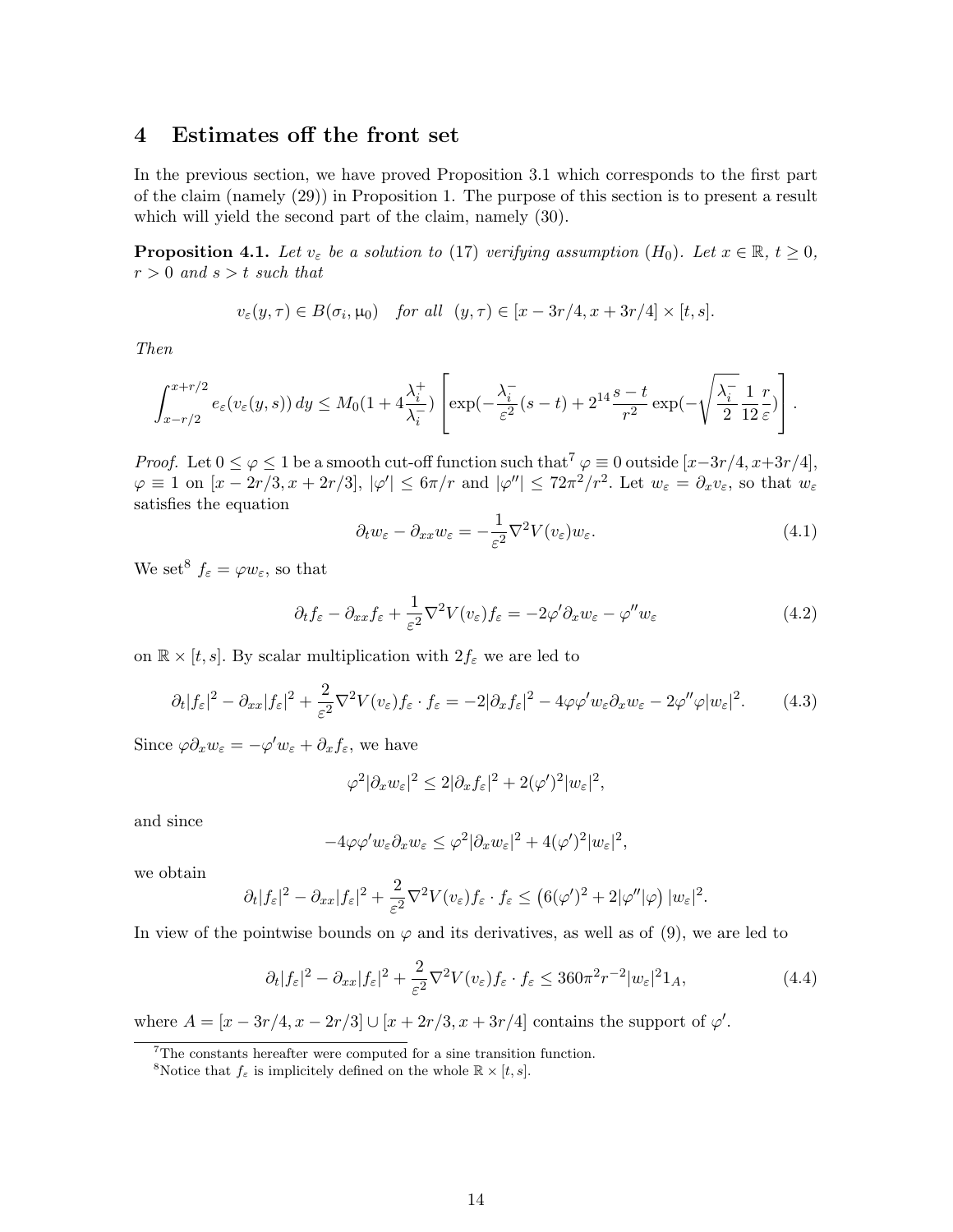It follows from the comparison principle and Duhamel's formula that

$$
|f_{\varepsilon}|^{2}(\cdot,s) \le \exp\left(-\frac{\lambda_{i}^{-}}{\varepsilon^{2}}(s-t)\right)G_{s-t} * |f_{\varepsilon}|^{2}(\cdot,t)
$$
  
+ 
$$
360\pi^{2}r^{-2}\int_{t}^{s}\exp\left(-\frac{\lambda_{i}^{-}}{\varepsilon^{2}}(s-\tau)\right)G_{s-\tau} * |w_{\varepsilon}|^{2}1_{A}(\cdot,\tau) d\tau,
$$
\n
$$
(4.5)
$$

where

$$
G_{\tau}(y) = \frac{1}{\sqrt{4\pi\tau}} \exp(-\frac{y^2}{4\tau}).
$$

In particular, it follows from the triangle inequality that

$$
||f_{\varepsilon}(\cdot,s)||_{L^{2}(B)}^{2} \le \exp(-\frac{\lambda_{i}^{-}}{\varepsilon^{2}}(s-t))||f_{\varepsilon}(\cdot,t)||_{L^{2}(\mathbb{R})}^{2}
$$
  
+ 360 $\pi^{2}r^{-2}\int_{t}^{s}\exp(-\frac{\lambda_{i}^{-}}{\varepsilon^{2}}(s-\tau))||G_{s-\tau}*|w_{\varepsilon}|^{2}1_{A}(\cdot,\tau)||_{L^{1}(B)}d\tau,$  (4.6)

where  $B = [x - r/2, x + r/2].$ 

Since  $d(A, B) \ge r/6$ , we have, for  $t < \tau < s$ ,

$$
||G_{s-\tau} * |w_{\varepsilon}|^{2} 1_{A}(\cdot, \tau)||_{L^{1}(B)} \leq |B| ||G_{s-\tau} * |w_{\varepsilon}|^{2} 1_{A}(\cdot, \tau)||_{L^{\infty}(B)}
$$
  
\n
$$
\leq |B| \max_{x \in B} ||G_{s-\tau}||_{L^{\infty}(A)} |||w_{\varepsilon}|^{2} 1_{A}(\cdot, \tau)||_{L^{1}(B)}
$$
  
\n
$$
\leq r \frac{1}{\sqrt{4\pi(s-\tau)}} \exp(-\frac{r^{2}}{144(s-\tau)}) 2\varepsilon^{-1} M_{0},
$$
\n(4.7)

where we have used the convolution inequality  $||g * h||_{\infty} \le ||g||_{\infty} ||h||_1$  and assumption  $(H_0)$ .

Combining  $(4.6)$  with  $(4.7)$  we obtain

$$
||f_{\varepsilon}(\cdot,s)||_{L^{2}(B)}^{2} \leq 2\varepsilon^{-1} M_{0} \exp\left(-\frac{\lambda_{i}^{-}}{\varepsilon^{2}}(s-t)\right) + 360\pi^{\frac{3}{2}}r^{-2}\varepsilon^{-1} M_{0} \int_{t}^{s} \exp\left(-\frac{\lambda_{i}^{-}}{\varepsilon^{2}}(s-\tau) - \frac{r^{2}}{144(s-\tau)}\right) \frac{r}{\sqrt{s-\tau}} d\tau.
$$
\n(4.8)

We next use the inequality  $x \leq \frac{12}{\sqrt{2}}$  $\frac{2}{e}$  exp( $x^2/288$ ) in order to bound

$$
\exp\left(-\frac{r^2}{144(s-\tau)}\right)\frac{r}{\sqrt{s-\tau}} \le \frac{12}{\sqrt{e}}\exp\left(-\frac{r^2}{288(s-\tau)}\right),
$$

and then the inequality

$$
\frac{\lambda_i^-}{\varepsilon^2}(s-\tau) + \frac{r^2}{288(s-\tau)} \ge \sqrt{\frac{\lambda_i^-}{2}} \frac{r}{6\varepsilon}
$$

in order to obtain

$$
\exp\left(-\frac{\lambda_i^-}{\varepsilon^2}(s-\tau) - \frac{r^2}{144(s-\tau)}\right) \frac{r}{\sqrt{s-\tau}} \le \exp(-\sqrt{\frac{\lambda_i^-}{2}} \frac{r}{6\varepsilon}).
$$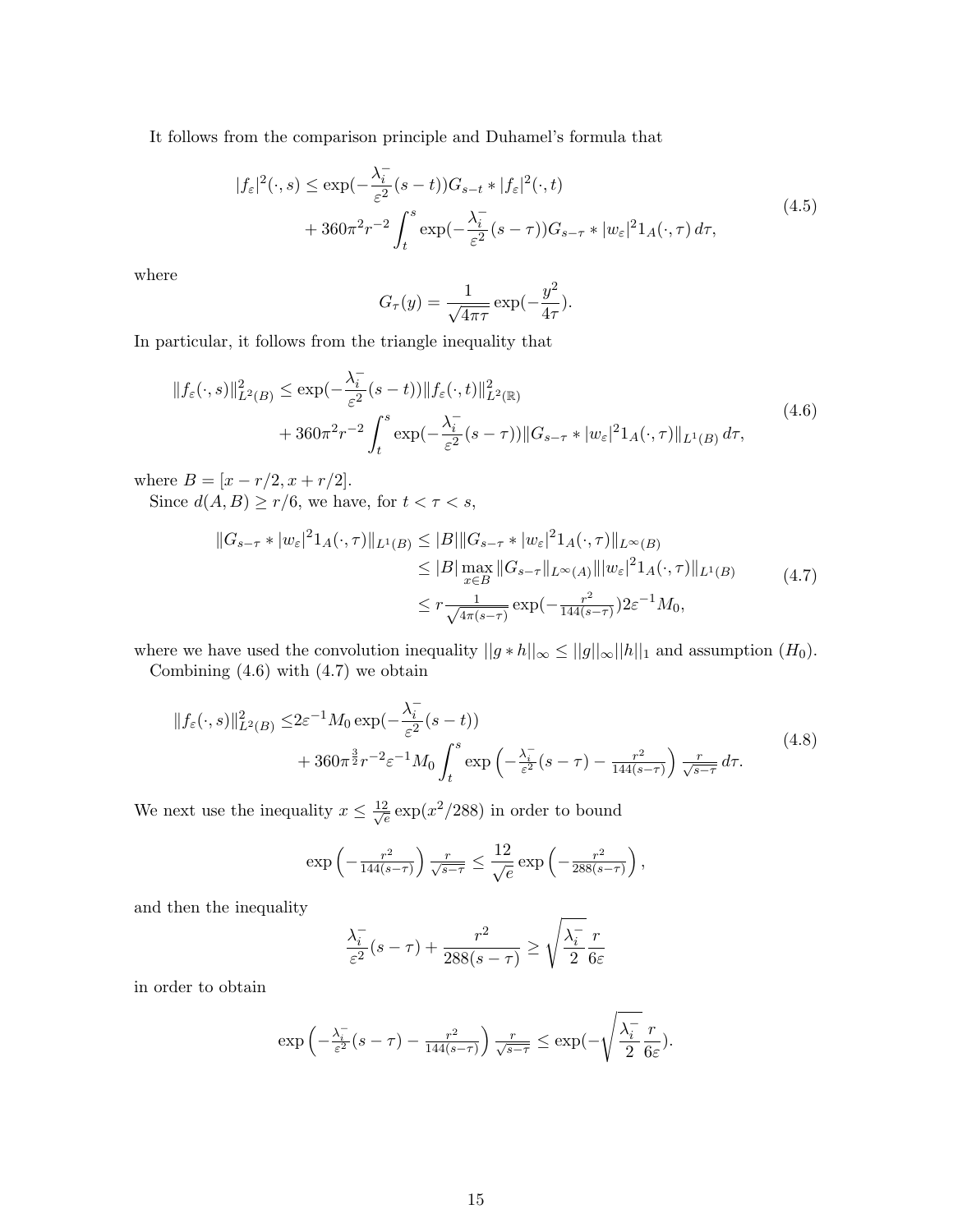Inserting the last inequality in (4.8), multiplying by  $\frac{\varepsilon}{2}$  and integrating yields therefore

$$
\int_{x-r/2}^{x+r/2} \varepsilon \frac{|\partial_x v_{\varepsilon}|^2}{2} (y, s) dy \le M_0 \left[ \exp\left(-\frac{\lambda_i^-}{\varepsilon^2} (s-t)\right) + 2^{14} \frac{s-t}{r^2} \exp\left(-\sqrt{\frac{\lambda_i^-}{2}} \frac{r}{6\varepsilon}\right) \right]. \tag{4.9}
$$

A completely similar computation for the function  $g_{\varepsilon} = \varphi(v_{\varepsilon} - \sigma_i)$ , in view of (9) yields the estimate

$$
\int_{x-r/2}^{x+r/2} \frac{V(v_{\varepsilon})}{\varepsilon}(y,s) \, dy \le 4 \frac{\lambda_i^+}{\lambda_i^-} M_0 \left[ \exp\left(-\frac{\lambda_i}{\varepsilon^2}(s-t)\right) + 2^{14} \frac{s-t}{r^2} \exp\left(-\sqrt{\frac{\lambda_i}{2}} \frac{r}{6\varepsilon}\right) \right]. \tag{4.10}
$$

The conclusion follows by summation.

Proof of Proposition 1 completed. It is an immediate consequence of Proposition 3.1 and Proposition 4.1.  $\Box$ 

## 5 The notion of  $\kappa$ -confinement and optimal coverings

**Definition 1.** Let X be a metric space and  $S \subset X$ . Given a collection of distinct points J in X,  $\rho > 0$  and  $0 < \kappa < 1$ , we say that  $(J, \rho)$  is a  $\kappa$ -confined covering of S at scale  $\rho$  if

$$
S \subset \bigcup_{a \in J} B(a, \kappa \rho), \qquad S \cap B(a, \kappa \rho) \neq \emptyset \ \forall \, a \in J \tag{5.1}
$$

and

$$
dist(a, b) \ge \kappa^{-1} \rho \qquad \forall a \ne b \text{ in } J \tag{5.2}
$$

 $\Box$ 

We would like to draw the attention of the reader to the fact that Definition 1 involves in particular two parameters: the first one,  $\rho$  is the typical length scale at which the confinement takes place, whereas the second one,  $\kappa$ , controls the rate of the confinement.

A simple combinatorial argument yields

**Lemma 5.1.** Let X be a metric space, and consider  $\ell$  distinct points  $a_1, ..., a_\ell$  in X. Let  $\delta > 0$  and  $0 < \kappa < 1$  be given. Then there exists  $\rho > 0$  such that

$$
\delta \le \rho \le \kappa^{-2(\ell-1)}\delta \tag{5.3}
$$

and a subset J of  $\{a_i\}_{1\leq i\leq \ell}$  such that  $(J, \rho)$  is a  $\kappa$ -confined covering of  $S = \{a_1, \dots, a_\ell\}$  at scale ρ.

Proof. The proof is by iteration of mergings in a finite number of steps. First, consider the collection  $J = \{a_1, \dots, a_\ell\}$ . Obviously, (5.1) is satisfied whatever our choice of  $\rho > 0$  is. If (5.2) is verified with the choice  $\rho = \delta$  then there is nothing else to do. Otherwise, there are two points, say  $a_1$  and  $a_2$  after a possible relabelling, such that

$$
dist(a_1, a_2) < \kappa^{-1}\delta. \tag{5.4}
$$

We then consider the collection  $J = \{a_2, \ldots, a_\ell\}$  and set  $\rho = \kappa^{-2}\delta$ . Since by assumption (5.4)

$$
a_1 \in B(a_2, \kappa \rho),
$$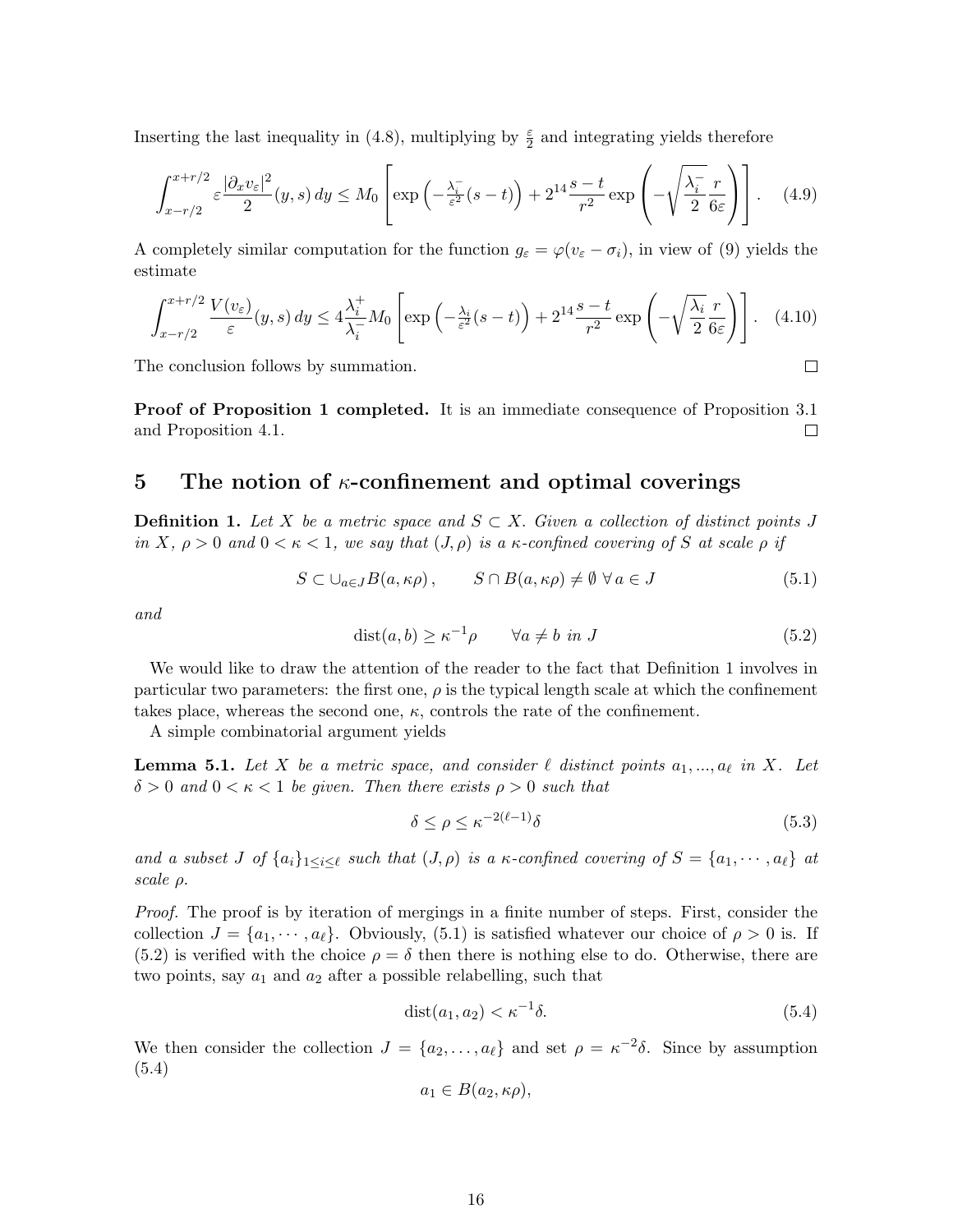condition (5.1) is therefore verified. As above, either (5.2) is verified for this choice of  $\rho$  and J or we go on in the same way. If the process does not stop in  $\ell - 1$  steps, at the  $(\ell - 1)$ <sup>th</sup> step we are left with one single element in J and  $\rho = \kappa^{-2(\ell-1)}\delta$ . At that point (5.2) becomes void and hence satisfied.  $\Box$ 

We now apply the previous result to the front set. An easy consequence of Corollary 1 and Lemma 5.1 is

**Lemma 5.2.** Let  $\varepsilon > 0$  and u be such that

$$
\mathcal{E}_{\varepsilon}(u) \leq M_0 < +\infty.
$$

Given  $\delta > 0$  and  $0 < \kappa < 1$  verifying  $\kappa \delta > 2\varepsilon$ , there exist

$$
\delta \le \rho \le (\frac{\kappa}{2})^{-2M_0/\eta_0} \delta
$$

and a finite subset  $J \subset \mathcal{D}(u)$  such that  $\sharp(J) \leq M_0/\eta_0$  and  $(J, \rho)$  is a  $\kappa$ -confined covering at scale  $\rho$  of  $\mathcal{D}(u)$ .

*Proof.* By Corollary 1 and (18) we deduce that there exist  $\ell \leq \frac{M_0}{m_0}$  $\frac{M_0}{\eta_0}$  and  $\ell$  points  $x_1, ..., x_\ell$ such that  $\mathcal{D}(u) \subset \bigcup_{i=1}^{\ell} [x_i - \varepsilon, x_i + \varepsilon]$ . Lemma 5.1 used with  $\frac{\kappa}{2}$  yields a  $\frac{\kappa}{2}$ -confined covering  $(J, \rho)$  of  $\{x_1, ..., x_\ell\}$  at scale  $\rho$ , with  $\delta \leq \rho \leq \delta(\frac{\kappa}{2})$  $\frac{\kappa}{2}$ )<sup>-2 $\frac{M_0}{\eta_0}$  since  $\sharp J \leq \ell \leq \frac{M_0}{\eta_0}$ </sup>  $\frac{M_0}{\eta_0}$ . Therefore,  $\mathcal{D}(u) \subset \bigcup_{x_j \in J} [x_j-h, x_j+h],$  where  $h = \frac{\kappa}{2}$  $\frac{\kappa}{2}\rho+\varepsilon \leq \kappa\rho$ . Since moreover  $|x_j-x_k| \geq 2\kappa^{-1}\rho > \kappa^{-1}\rho$ ,  $(J, \rho)$  yields a  $\kappa$ -confined covering at scale  $\rho$  for  $\mathcal{D}(u)$ .

**Definition 2.** For  $\varepsilon$ ,  $u$ ,  $\delta$  and  $\kappa$  as in Lemma 5.2, we set

$$
n(u, \kappa, \delta) = \inf\{\sharp(J)\},\
$$

where the infimum ranges over the sets J for which  $(J, \rho)$  is a  $\kappa$ -confined covering of  $\mathcal{D}(u)$ for some  $\delta \leq \rho \leq (\frac{\kappa}{2})$  $(\frac{\kappa}{2})^{-2M_0/\eta_0}\delta.$ 

## 6 Stopping times

In this section we define a notion of exit time for the front set, state and establish a result which is the core of the proof to Theorem 1.

In the whole section,  $v_{\varepsilon}$  denotes a solution to (17) verifying  $(H_0^{\varepsilon})$ . We fix a time  $t \ge 0$  and a length scale  $\delta > 0$ . We also fix the value of  $\kappa$  to

$$
\kappa_0 = 2\alpha_0^{-1} = \frac{\eta_0}{16M_0} \le \frac{1}{16}.
$$

We assume that  $\kappa_0 \delta > 2\varepsilon$ , so that Lemma 5.2 yields the existence of  $\rho$  such that

$$
\delta \le \rho \le (\alpha_0)^{2M_0/\eta_0} \delta
$$

and  $J = \{a_1, \dots, a_\ell\} \subset \mathcal{D}(t)$  such that  $(J, \rho)$  is a  $\kappa_0$ -confined covering of  $\mathcal{D}(t)$  at scale  $\rho$ . Without loss of generality, we may assume that this covering is optimal in the sense of Definition 2, i.e.  $\sharp(J) = n(v_{\varepsilon}(\cdot, t), \kappa_0, \delta)$ .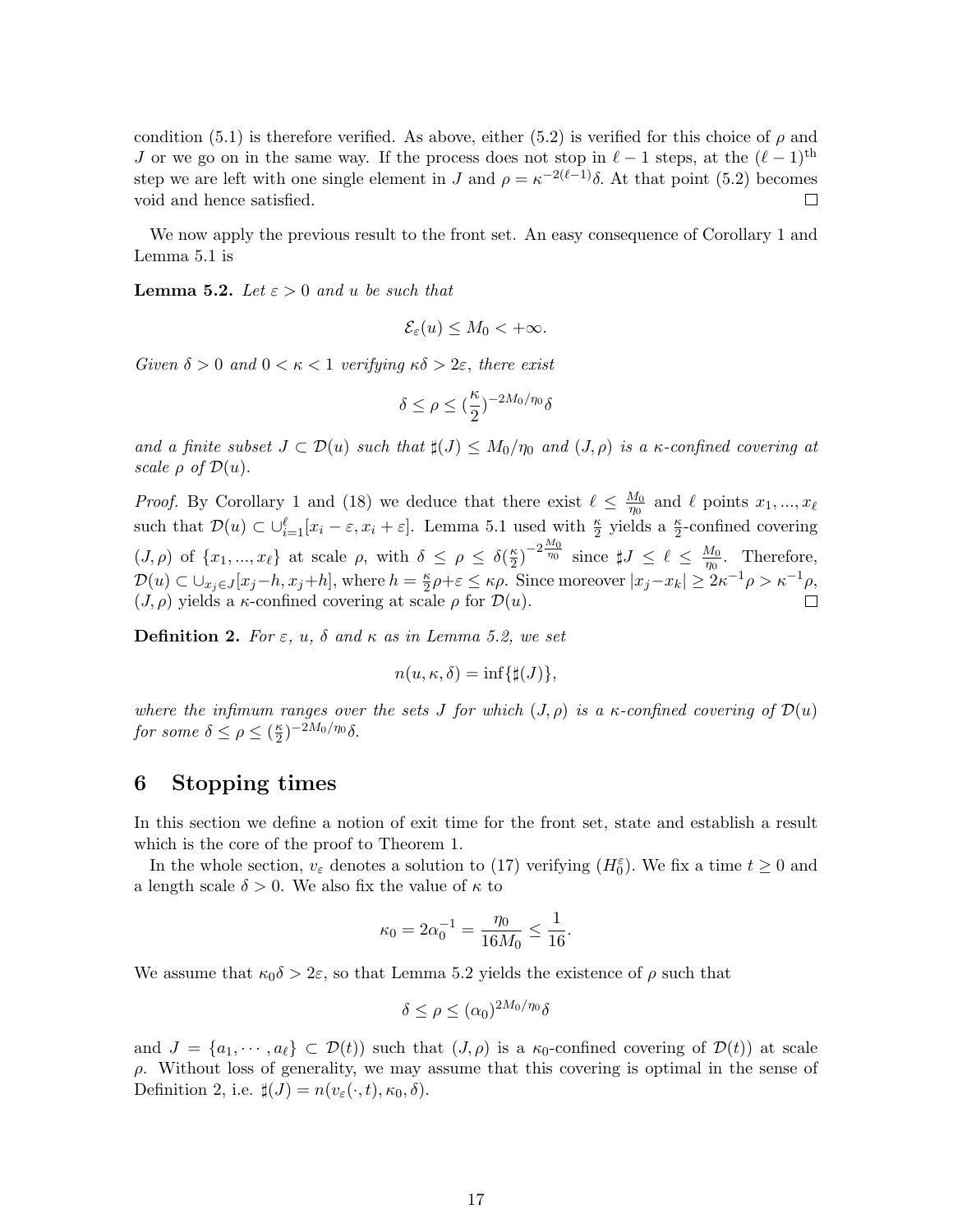### 6.1 Defining stopping and exit times

We define the exit time  $T_1 \in [t, +\infty]$  by

$$
T_1 \equiv T_1(v_{\varepsilon}, t, (J, \rho)) = \inf\{s \ge t \text{ s.t. } \mathcal{D}(s) \not\subset \cup_{a \in J} B(a, \rho)\},\
$$

and the dissipation time  $T_2 \in [t, +\infty]$  by

$$
T_2 \equiv T_2(v_{\varepsilon}, t) = \inf\{s \ge t \text{ s.t. } \varepsilon \int_t^s \int_{\mathbb{R}} |\partial_\tau v_{\varepsilon}|^2(x, \tau) dx d\tau \ge \frac{\eta_0}{8}\}.
$$

Finally, we define the target time  $T_3$  by

$$
T_3 \equiv T_3(t, \varepsilon, \rho, M_0) = t + \rho^2 \frac{1}{2\sqrt{6K_V \alpha_0}} \exp(\frac{k_V \rho}{2 \varepsilon}),
$$

where

$$
K_V = 2^{15} (1 + 4 \max_{i=1}^q \frac{\lambda_i^+}{\lambda_i^-}), \qquad k_V = \min_{i=1}^q \{ \min(\lambda_i^-, \sqrt{\frac{\lambda_i^-}{2}} \frac{1}{6}) \}.
$$

### 6.2 Dissipation or splitting

Set  $\beta_0 = 4\alpha_0 \frac{\alpha_0}{16}$  and

$$
\gamma_0 = \max\{\alpha_0\beta_0, \frac{\alpha_0^3}{k_V}\log(4\alpha_0^2 K_V), \sqrt{6K_V\alpha_0/k_V}\}.
$$

The main result of this section is

**Proposition 6.1.** Assume that  $\delta \geq \gamma_0 \varepsilon$ . If  $T_1 < T_2$  and  $T_1 < T_3$ , then

$$
n(v_{\varepsilon}(\cdot, T_1^-), \kappa_0, \frac{\delta}{\beta_0}) \ge n(v_{\varepsilon}(\cdot, t), \kappa_0, \delta) + 1,
$$
\n(6.1)

where  $T_1^- = T_1 - 4\kappa_0 \alpha_0^{-3} \delta^2 \geq t$ .

In other words, if dissipation does not occur for a sufficiently long time, a front may exit the confinement if and only if has already split before to yield an addition al (well separated at a finer scale) front. The small shift in time in the definition of  $T_1^-$  is motivated only by technical reasons.

**Proof of Proposition 6.1.** We divide the proof in a number of steps. **Step 1:** lower bound on the exit time. Set  $t^+ = t + 4\kappa_0^2 \alpha_0^{-3} \rho^2$ . We have

$$
T_1^- \ge t^+
$$
, or equivalently,  $T_1 \ge t + 8\kappa_0^2 \alpha_0^{-3} \rho^2$ .

*Proof.* By definition of  $T_1$ , it suffices to prove that for  $t \leq s \leq t + 8\kappa_0^2\alpha_0^{-3}\rho^2$ ,  $\mathcal{D}(s) \subset$  $\cup_{a\in J}B(a,\rho)$ . If  $x \notin \cup_{a\in J}B(a,\rho)$ , then since  $\mathcal{D}(t) \subset \cup_{a\in J}B(a,\kappa_0\rho)$  and  $\kappa_0 \leq \frac{1}{16}$ , we have  $[x - 4\kappa_0 \rho, x + 4\kappa_0 \rho] \cap \mathcal{D}(t) = \emptyset$ . It follows from Proposition 1 that  $x \notin \mathcal{D}(s)$  for  $t \leq s \leq$  $t + 16\kappa_0^2 \alpha_0^{-3} \rho^2$ .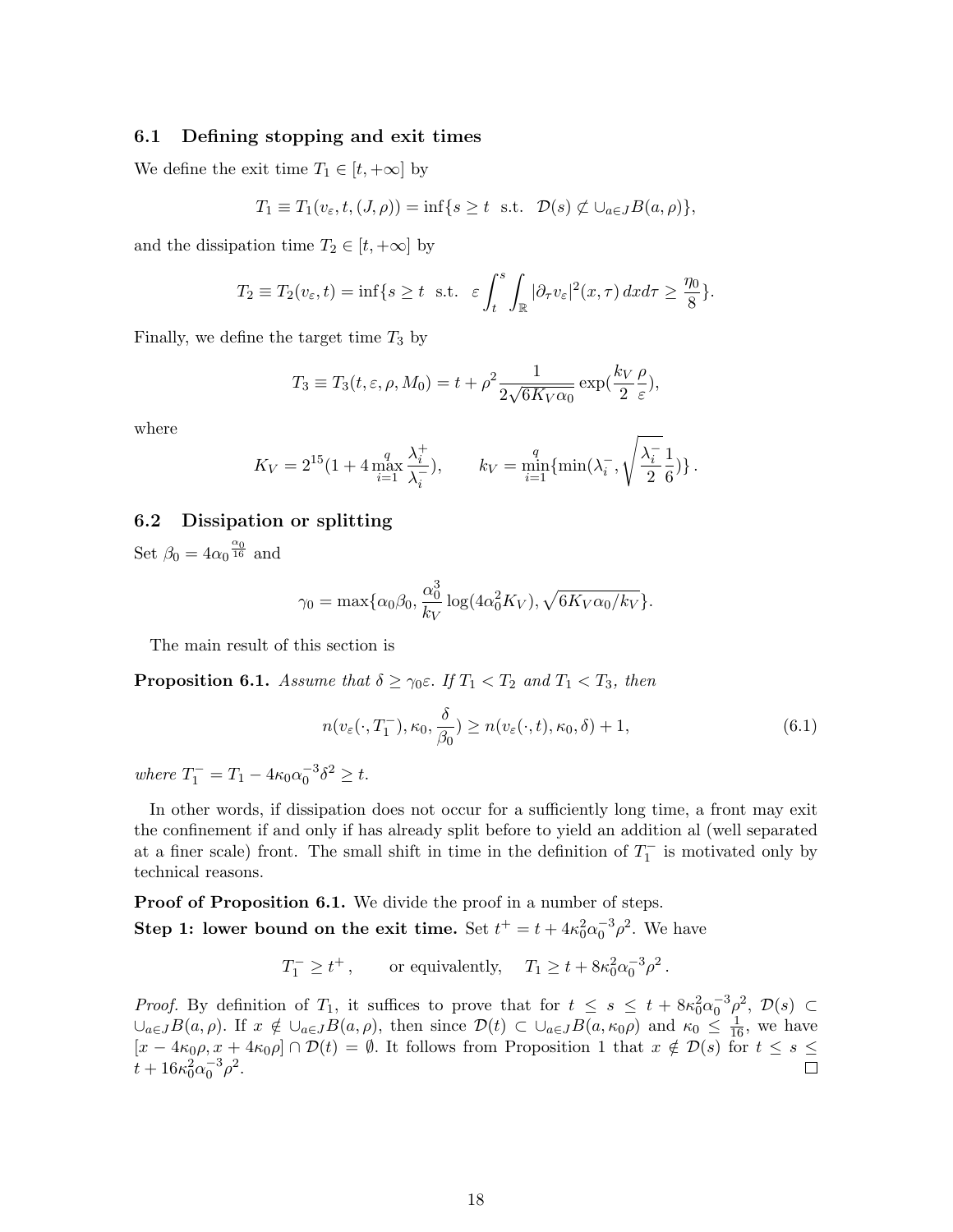Step 2: localising an exit point. There exist  $b_* \in \mathcal{D}(T_1)$  and  $i_* \in \{1, \dots, \ell\}$  such that

$$
dist(b_*, a_{i_*}) \in [\rho, (1+3\kappa_0)\rho]. \tag{6.2}
$$

Proof. Let  $x \in \mathbb{R} \setminus \bigcup_{a \in J} B(a, \rho + 3\kappa_0 \rho)$ . Since  $T_1^- < T_1$ , it follows that  $[x - 3\kappa_0 \delta, x + 3\kappa_0 \delta] \cap$  $\mathcal{D}(T_1^-) = \emptyset$ . We induce from Proposition 1 that  $x \notin \mathcal{D}(s)$  for  $t \leq s \leq T_1 + 5\kappa_0^2 \alpha_0^{-3} \rho^2$ . By definition of  $T_1$ , this implies that there exist a sequence of times  $(t_j)_{j\in\mathbb{N}}$  in  $[T_1, T_1 + 5\kappa_0^2\alpha_0^{-3}\delta^2]$ such that  $t_j$  decreases to  $T_1$  as  $j \to +\infty$  and a sequence of points  $(b_j)_{j\in\mathbb{N}}$  such that  $b_j \in \mathcal{D}(t_j)$ and dist $(b_j, \cup_{i=1}^{\ell} \{a_i\}) \in [\rho, (1+3\kappa_0)\rho]$  for each  $j \in \mathbb{N}$ . Let  $b_*$  be an accumulation point of the sequence  $(b_j)_{j\in\mathbb{N}}$ . Then  $b_*\in\mathcal{D}(T_1)$  and there exists  $i_*\in\{1,...,\ell\}$  such that  $dist(a_{i_*},b_*)=$ dist $(b_* \cup_{i=1}^{\ell} \{a_i\}) \in [\rho, (1+3\kappa_0)\rho].$  $\Box$ 

**Step 2bis:** There exist  $c_* \in \mathcal{D}(T_1^-)$  such that

$$
dist(c_*, b_*) \le 2\kappa_0 \rho. \tag{6.3}
$$

In particular,

$$
dist(c_*, a_{i_*}) \in [\frac{2}{3}\rho, \frac{4}{3}\rho].
$$
\n(6.4)

*Proof.* Inequality (6.3) follows directly from Proposition 1 applied at time  $T_1^-$  with  $r = 2\kappa_0\delta$ . Since  $\kappa_0 \leq 1/16$ , (6.4) then follows from (6.2) and (6.3). П

Step 3: confinement of the energy after a boundary layer in time. Let  $x \in \mathbb{R} \setminus \mathbb{R}$  $\cup_{a\in J}B(a,3\kappa_0\rho)$ , then

$$
\int_{x-\kappa_0\rho}^{x+\kappa_0\rho} e_{\varepsilon}(v_{\varepsilon}(y,t^+)) dy \le K_V M_0 \exp(-k_V \alpha_0^{-3} \frac{\rho}{\varepsilon}), \tag{6.5}
$$

where  $t^+ = t + 4\kappa_0^2 \alpha_0^{-3} \rho^2$ .

*Proof.* Since  $\mathcal{D}(t) \subset \bigcup_{a \in J} B(a, \kappa_0 \rho)$ , it follows that  $[x - 2\kappa_0 \rho, x + 2\kappa_0 \rho] \cap \mathcal{D}(t) = \emptyset$ . Applying Proposition 1 with  $r = 2\kappa_0 \rho$  we therefore obtain at  $s = t^+$ 

$$
\int_{x-\kappa_0\rho}^{x+\kappa_0\rho} e_{\varepsilon}(v_{\varepsilon}(y,t^+)) dy \leq M_0(1+4\frac{\lambda_j^+}{\lambda_j^-}) \left[ \exp(-\lambda_j^- \alpha_0^{-3} \frac{4\kappa_0^2 \rho^2}{\varepsilon^2}) + 2^{14} \alpha_0^{-3} \exp(-\sqrt{\frac{\lambda_j^-}{2}} \frac{\kappa_0 \rho}{3\varepsilon}) \right],
$$

where  $j \in \{1, \dots, q\}$  is such that  $v_{\varepsilon}(x, t) \in B(\sigma_i, \mu_0)$ . The conclusion follows from the definition of  $K_V$  and  $k_V$  noticing that since  $\kappa_0 \delta \geq 2\alpha_0 \varepsilon$ , we have

$$
\frac{4\kappa_0^2 \rho^2}{\varepsilon^2} \ge 4\alpha_0 \frac{2\kappa_0 \rho}{\varepsilon}.
$$

Step 4: energy estimates off the front set. For  $t \leq s \leq T_1$  and for  $i \in \{1, \dots, \ell\}$  we have

$$
\int_{a_i + \frac{4}{3}\rho}^{a_i + 2\rho} e_\varepsilon(v_\varepsilon(y, s)) dy \le K_V M_0 \left( \exp(-k_V \frac{s - t}{\varepsilon^2}) + \frac{s - t}{\rho^2} \exp(-k_V \frac{\rho}{\varepsilon}) \right). \tag{6.6}
$$

The same estimate holds for integration on the interval  $[a_i - 2\rho, a_i - \frac{4}{3}]$  $rac{4}{3}\rho$ .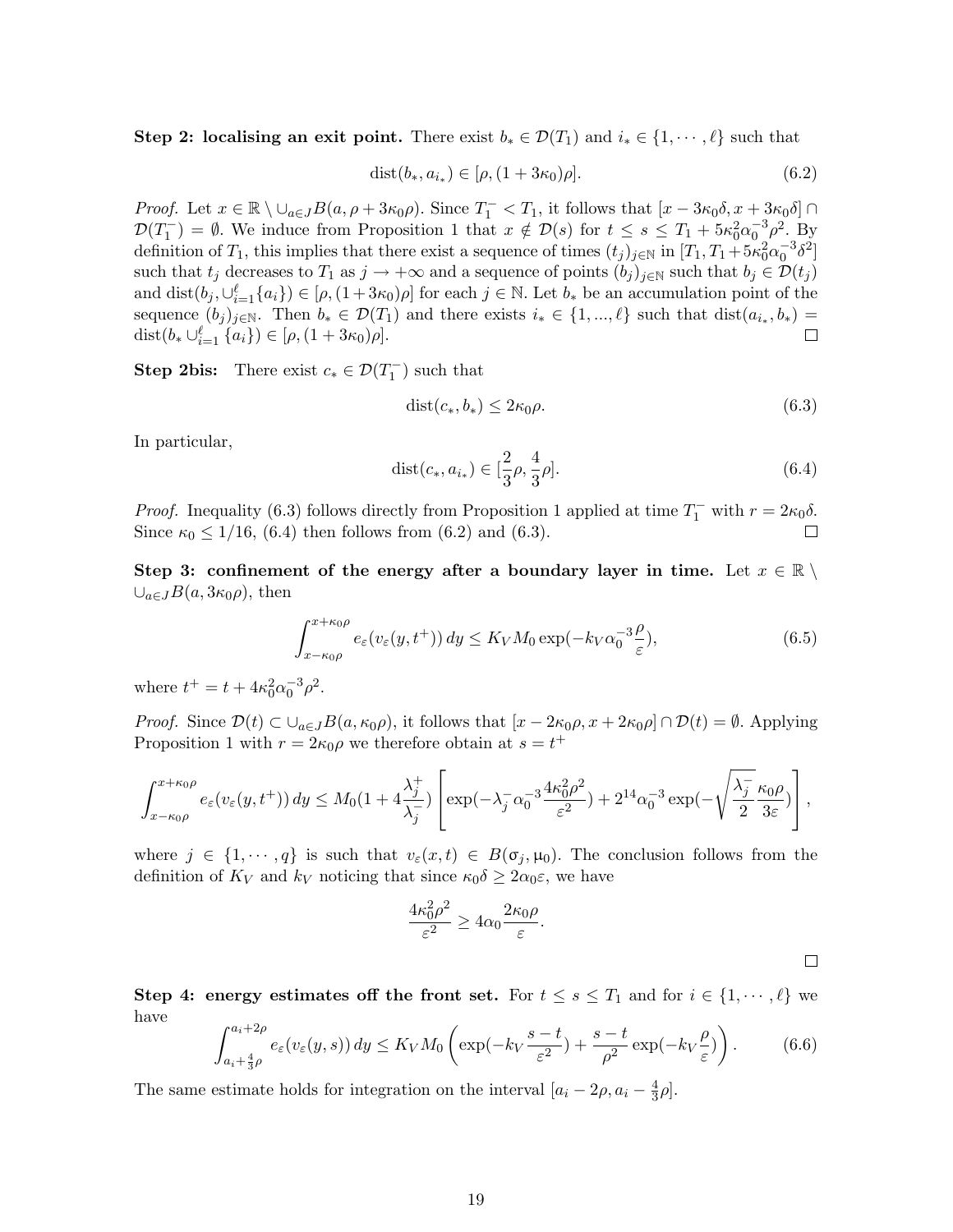*Proof.* It suffices to apply Proposition 4.1 with  $x = a_i + 2\rho$  and  $r = \frac{4}{3}$  $\frac{4}{3}\rho$ . Indeed, we have  $\left[x-\frac{3}{4}\right]$  $\frac{3}{4}r, x + \frac{3}{4}$  $\frac{3}{4}r] = [a_i + \rho, a_i + 3\rho]$ , and this set is disjoint from  $\mathcal{D}(s)$  whenever  $t \leq s \leq T_1$ , by definition of  $T_1$ .  $\Box$ 

The next step contains the core of the argument. Step 5: existence of a splitting. There exists  $c^* \in \mathcal{D}(T_1^-) \cap B(a_{i_*}, 3\rho)$  such that

$$
dist(c_*, c^*) \ge \frac{\rho}{2}.\tag{6.7}
$$

*Proof.* Assume by contradiction that there are no such  $c^*$ . We will obtain a contradiction using the evolution equation (24) for a suitable test function  $\chi$ . We distinguish two cases. If  $c_* \ge a_{i_*}$ , we have  $c_* \ge a_{i_*} + \frac{2}{3}$  $\frac{2}{3}\rho$  by (6.4), and this implies that

$$
\mathcal{D}(T_1^-) \cap [a_{i_*} - 2\rho - 2\kappa_0\rho, a_{i_*} + 2\kappa_0\rho] = \emptyset.
$$

We may thus apply Proposition 1 exactly as in the proof of Step 3, obtaining

$$
\int_{x-\kappa_0\rho}^{x+\kappa_0\rho} e_{\varepsilon}(v_{\varepsilon}(y,T_1)) dy \le K_V M_0 \exp(-k_V \alpha_0^{-3} \frac{\rho}{\varepsilon})
$$
\n(6.8)

for every  $x \in [a_{i_*} - 2\rho, a_{i_*}].$ 

In case  $c_* < a_{i_*}$ , we have therefore  $c_* \leq a_{i_*} - \frac{2}{3}$  $\frac{2}{3}\rho$  by (6.4), and this implies

$$
\mathcal{D}(T_1^-) \cap [a_{i_*} - 2\kappa_0 \rho, a_{i_*} + 2\rho + 2\kappa_0 \rho] = \emptyset,
$$

so that we obtain as before

$$
\int_{x-\kappa_0\rho}^{x+\kappa_0\rho} e_{\varepsilon}(v_{\varepsilon}(y,T_1)) dy \le K_V M_0 \exp(-k_V \alpha_0^{-3} \frac{\rho}{\varepsilon})
$$
\n(6.9)

for every  $x \in [a_{i_*}, a_{i_*} + 2\rho].$ 

Since  $b_* \in \mathcal{D}(T_1)$ , we have by the clearing-out lemma,

$$
\int_{b_*-\varepsilon}^{b_*+\varepsilon} e_\varepsilon(v_\varepsilon(y,T_1)) dy \ge \eta_0.
$$
\n(6.10)

Let  $\chi$  be a smooth function with compact support in  $[a_{i_*}-2\rho, a_{i_*}+2\rho]$  such that  $\chi(y)$  =  $y-a_{i_*}$  for  $y \in [a_{i_*}-\frac{4}{3}]$  $\frac{4}{3}\rho$ ,  $a_{i_*}+\frac{4}{3}$  $\frac{4}{3}\rho, \chi(y)(y-a_{i_*}) \ge 0$  for  $y \in \mathbb{R}$ , and<sup>9</sup>  $||\chi||_{\infty} \le 2\rho, ||\chi''||_{\infty} \le 24\rho^{-1}$ .

We integrate equality (24) between  $t^+$  and  $T_1$  and estimate each of its terms.

Combining (6.8) or (6.9) with (6.10), using the fact that by (6.2)  $|a_{i_*} - y| \geq \frac{1}{2}\rho$  for  $y \in$  $[b<sub>*</sub> - \varepsilon, b<sub>*</sub> + \varepsilon]$ , and in view of the properties of  $\chi$ , we are led to

$$
\left| \int_{\mathbb{R}} e_{\varepsilon}(v_{\varepsilon}(y,T_1)) \chi(y) \, dy \right| \ge \frac{1}{2} \eta_0 \rho - 2\kappa_0^{-1} K_V M_0 \exp(-k_V \alpha_0^{-3} \frac{\rho}{\varepsilon}) \rho. \tag{6.11}
$$

We now estimate the same integral at time  $t^+$ . Combining (6.5) outside  $\cup_{a \in J} B(a, 3\kappa_0 \rho)$ with the bound  $(H_0^{\varepsilon})$  inside  $\cup_{a \in J} B(a, 3\kappa_0 \rho)$ , we are led to

$$
\left| \int_{\mathbb{R}} e_{\varepsilon}(v_{\varepsilon}(y, t^+)) \chi(y) \, dy \right| \leq 3\kappa_0 M_0 \rho + 2\kappa_0^{-1} K_V M_0 \exp(-k_V \alpha_0^{-3} \frac{\rho}{\varepsilon}) \rho. \tag{6.12}
$$

<sup>9</sup>These last estimates are fulfilled for a (regularization of a) degree three interpolation polynomial.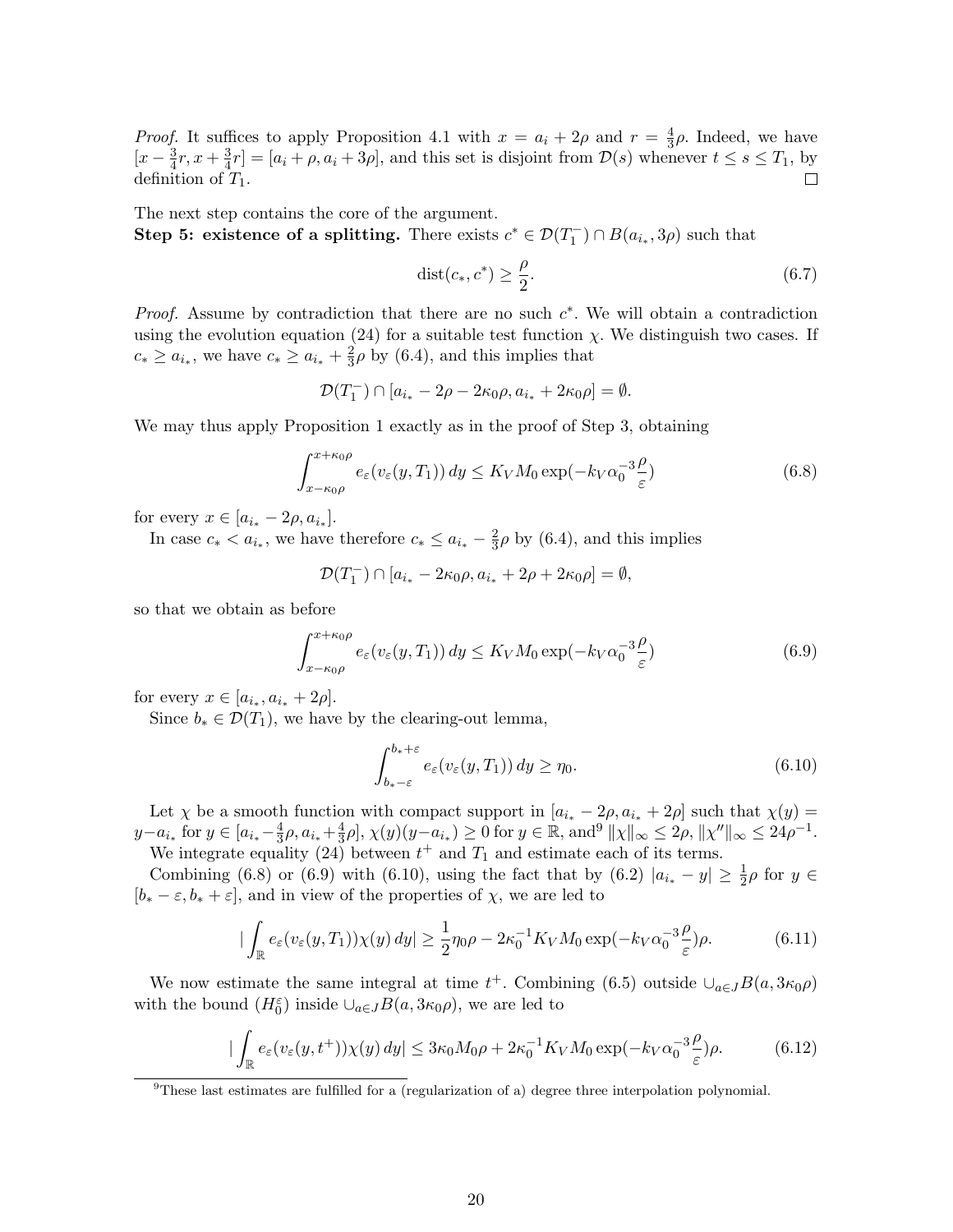We also have, since  $||\chi||_{\infty} \leq 2\rho$ ,

$$
\left|\int_{t^+}^{T_1} \int_{\mathbb{R}} \varepsilon |\partial_s v_{\varepsilon}(y, s)|^2 \chi(y) \, dy ds\right| \le 2\rho \frac{\eta_0}{8} \le \frac{1}{4} \eta_0 \rho,\tag{6.13}
$$

where we have used the fact that by assumption  $T_1 \leq T_2$ .

Finally, since  $\|\chi''\|_{\infty} \leq 24\rho^{-1}$ , since  $\chi''$  is supported in  $[a_{i_*}-2\rho, a_{i_*}-\frac{4}{3}]$  $\frac{4}{3}\rho$ ]∪ $[a_{i_*}+\frac{4}{3}]$  $rac{4}{3}\rho, a_{i_*}+2\rho],$ and since  $|\xi_{\varepsilon}(x)| \leq e_{\varepsilon}$  pointwise, we obtain from (6.6),

$$
\left|\int_{\mathbb{R}} \xi_{\varepsilon}(v_{\varepsilon}(y,s))\chi''(y)\,dy\right| \leq 48\rho^{-1}K_V M_0\left(\exp(-k_V\frac{s-t}{\varepsilon^2}) + \frac{s-t}{\rho^2}\exp(-k_V\frac{\rho}{\varepsilon})\right).
$$

provided  $t \leq s \leq T_1$ . Integrating the last inequality from  $t^+$  to  $T_1$  we are led to

$$
\left| \int_{t^+}^{T_1} \int_{\mathbb{R}} \xi_{\varepsilon}(v_{\varepsilon}(y,s)) \chi''(y) \, dyds \right| \leq 48\rho^{-1} K_V M_0 \left( \frac{\varepsilon^2}{k_V} + \frac{(T_1 - t)^2}{2\rho^2} \exp(-k_V \frac{\rho}{\varepsilon}) \right). \tag{6.14}
$$

Combining (6.11), (6.12), (6.13) and (6.14) with (24) we deduce

$$
\left(\frac{1}{2}\eta_0 - 3\kappa_0 M_0 - \frac{1}{4}\eta_0\right)\rho - 4\kappa_0^{-1}K_V M_0 \exp(-k_V \alpha_0^{-3}\frac{\rho}{\varepsilon})\rho
$$
  

$$
\leq 48\rho^{-1}K_V M_0 \left(\frac{\varepsilon^2}{k_V} + \frac{(T_1 - t)^2}{2\rho^2} \exp(-k_V \frac{\rho}{\varepsilon})\right). \quad (6.15)
$$

Since by assumption  $\frac{\rho}{\varepsilon} \geq \sqrt{6K_V \alpha_0/k_V}$ , we have

$$
48\rho^{-1}M_0 \frac{\varepsilon^2}{k_V} \le \frac{\eta_0}{64}\rho. \tag{6.16}
$$

Since by assumption  $\frac{\rho}{\varepsilon} \geq \frac{\alpha_0^3}{k_V} \log(4\alpha_0^2 K_V)$ , we also have

$$
4\kappa_0^{-1} K_V M_0 \exp(-k_V \alpha_0^{-3} \frac{\rho}{\varepsilon}) \rho \le \frac{\eta_0}{64} \rho.
$$
 (6.17)

Combining  $(6.15)$  with  $(6.16)$  and  $(6.17)$  we finally deduce

$$
48\rho^{-1}K_V M_0 \frac{(T_1 - t)^2}{2\rho^2} \exp(-k_V \frac{\rho}{\varepsilon}) \ge \frac{\eta_0}{32}\rho,
$$

so that

$$
T_1 \ge t + \rho^2 \frac{1}{2\sqrt{6K_V\alpha_0}} \exp(\frac{k_V}{2}\frac{\rho}{\varepsilon}) \ge T_3,
$$

the desired conclusion.

Step 6: persistence of the other fronts. For  $i \in \{1, \dots, \ell\} \setminus \{i_*\},\$ 

$$
\mathcal{D}(T_1^-) \cap [a_i - 2\rho, a_i + 2\rho] \neq \emptyset.
$$

 $\Box$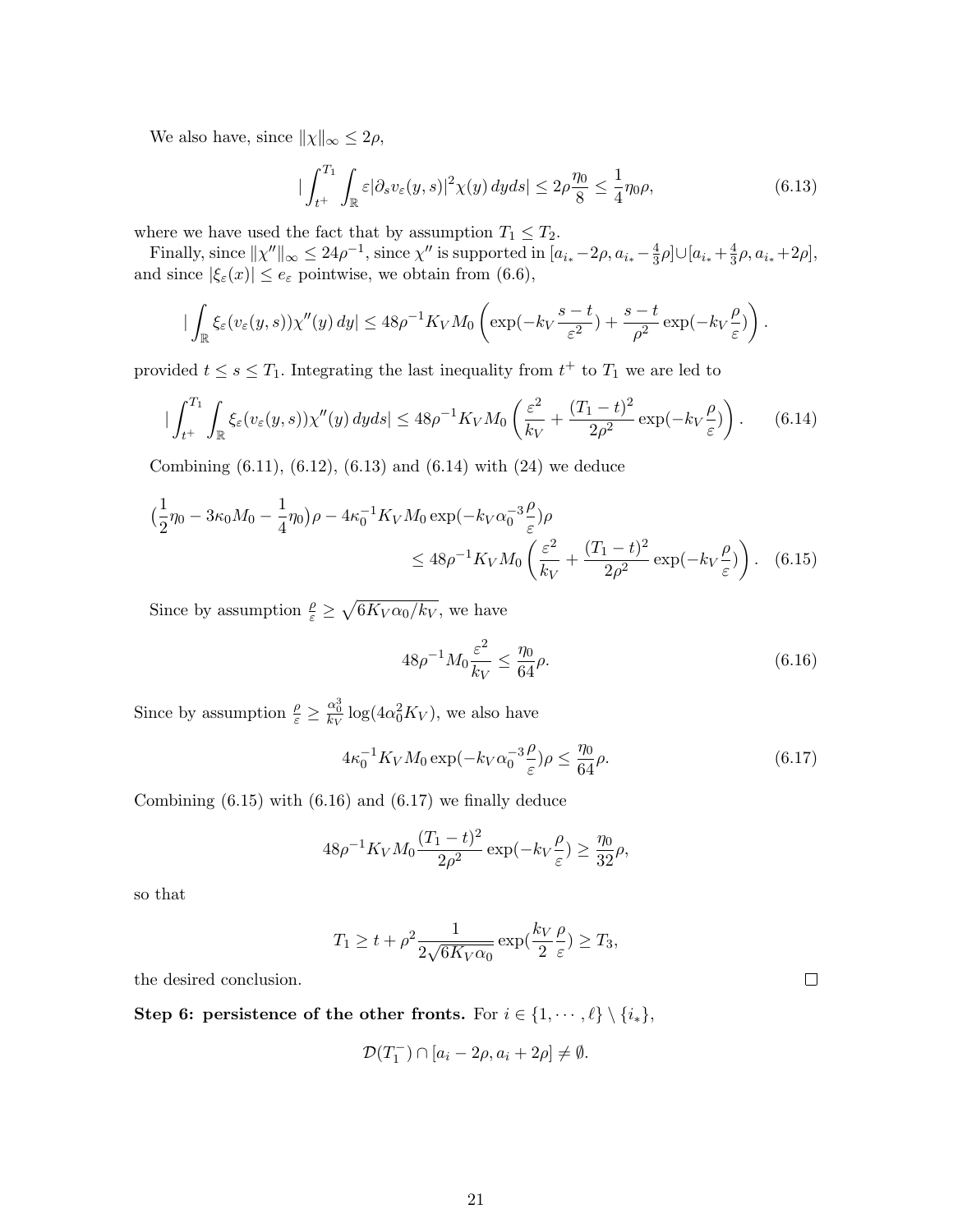Proof. The proof is by contradiction, very similar and actually simpler than the one of Step 5, so that we only briefly sketch it. It relies also on equation (24), with a function  $\chi$  which is here taken to be non negative, identically equal to 1 in  $[a_i - \frac{4}{3}]$  $\frac{4}{3}\rho, a_i + \frac{4}{3}$  $(\frac{4}{3}\rho)$ , with compact support in  $[a_i - 2\rho, a_i + 2\rho]$  and verifying  $||\chi||_{\infty} \leq 1$  and  $||\chi''||_{\infty} \leq 14\delta^{-2}$ . This time, the dominant term is given by  $\int e_{\varepsilon} \chi$  taken at the initial time t, and not at the exit time.  $\Box$ 

**Step 7: proof of** (6.1). In view of Step 5 and Step 6, there exists  $\ell + 1$  points in  $\mathcal{D}(T_1^-)$ such that the mutual distance between any two of them is bounded from below by  $\frac{\rho}{2}$ . Any covering of  $\mathcal{D}(T_1^-)$  with balls of radius smaller than  $\rho/4$  must therefore contain at least  $\ell+1$ balls. Notice that the existence of a  $\kappa_0$ -confined covering of  $\mathcal{D}(T_1^-)$  at scale  $\rho' \leq \rho/4$  follows by Lemma 5.2 with  $\delta$  replaced by  $\delta' = \delta/\beta_0$ : by assumption we have  $\kappa_0 \delta' \geq 2\varepsilon$  and the scale  $\rho'$  of the κ<sub>0</sub>-confined covering does not exceed  $\delta'(\frac{\kappa_0}{2}^{-2M_0/\eta_0}) \leq \delta/4 \leq \rho/4$ . The conclusion follows.  $\Box$ 

## 7 Proof of Theorem 1bis

We distinguish between two cases, depending on the value of the ratio  $\frac{R}{\varepsilon}$ .

Case I : R is sufficiently large<sup>10</sup> with respect to  $\varepsilon$ .

This is the most interesting case, where we apply the analysis of the previous sections. In Section 6, the initial time t as well as the typical length scale  $\delta$  were fixed. In order to prove Theorem 1bis in the present case, we will use Proposition 6.1 inside an iteration argument, containing a finite and bounded from above number of steps, each step corresponding to a new time  $t_n$  and a new length scale  $\delta_n$ .

More precisely, we set  $t_0 = 0$  and will fix the value of  $\delta_0$  at the end of the argument. It remains to define the times  $t_n$  and the scales  $\delta_n$  iteratively.

Let  $n \geq 0$  be fixed. In view of Section 6, provided  $\delta_n \geq \gamma_0 \varepsilon$  there exist

$$
\delta_n \le \rho_n \le (\frac{\kappa_0}{2})^{-2M_0/\eta_0} \delta_n \tag{7.1}
$$

and  $J_n = \{a_1^n, \dots, a_{\ell_n}^n\}$  such that  $(J_n, \rho_n)$  is an optimal  $\kappa_0$ -covering of  $\mathcal{D}(t_n)$  at scale  $\rho_n$ . Define the corresponding stopping and exit times  $T_{1,n}, T_{2,n}, T_{3,n}$  according to Section 6.1.

We distinguish three cases :

(Case 1)<sub>n</sub>:  $T_{3,n} < T_{1,n}$  In that case, we define  $t_{n+1} \equiv t_{fin} = T_{3,n}$  and the iteration process stops.

(Case 2)<sub>n</sub>:  $T_{3,n} \geq T_{1,n}$  and  $T_{2,n} < T_{1,n}$  In that case, corresponding to a dissipation time, we set  $t_{n+1} = T_{2,n}$  and  $\delta_{n+1} = \delta_0$  (we reset the resolution scale to its initial value).

(Case 3)<sub>n</sub>:  $T_{1,n} \n\t\leq \min(T_{2,n}, T_{3,n})$  In that case, corresponding to a splitting, we set  $t_{n+1} = T_{1,n}^-$  and  $\delta_{n+1} = \frac{1}{\beta_0}$  $\frac{1}{\beta_0}\delta_n.$ 

By construction, in each case,

$$
\mathcal{D}(s) \subset \mathcal{D}(t_n) + [-2\rho_n, 2\rho_n] \qquad \text{for } t_n \le s \le t_{n+1}.
$$
 (7.2)

<sup>&</sup>lt;sup>10</sup>The actual limiting ratio is given by  $(7.5)$ .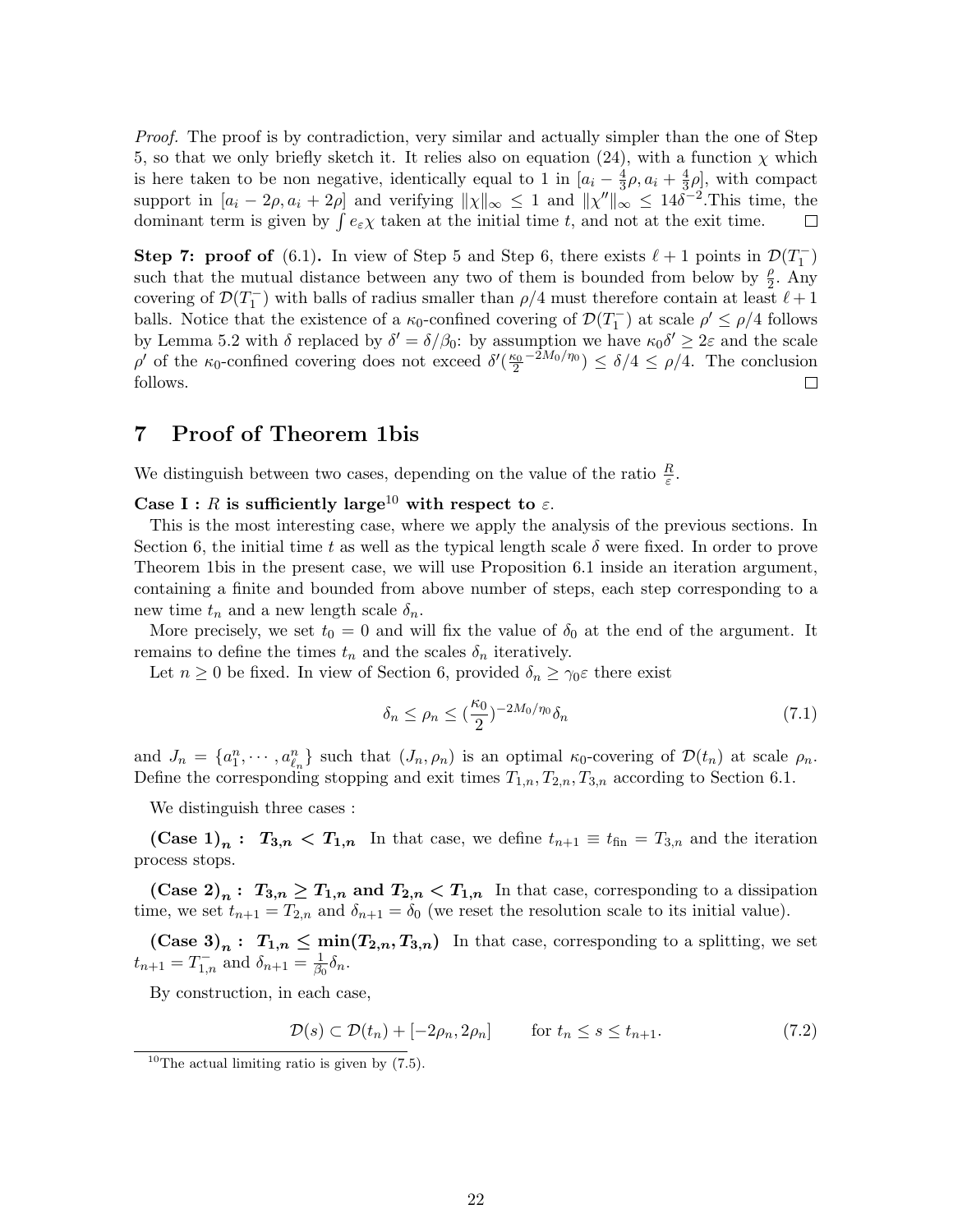Moreover, if  $(Case 3)<sub>n</sub>$  holds, then by Proposition 6.1

$$
n(v_{\varepsilon}(\cdot, t_{n+1}), \kappa_0, \delta_{n+1}) \ge n(v_{\varepsilon}(\cdot, t_n), \kappa_0, \delta_n) + 1. \tag{7.3}
$$

Since  $\delta_{n+1} \geq \varepsilon$  by assumption,  $n(v_{\varepsilon}(\cdot, t_{n+1}), \kappa_0, \delta_{n+1}) \leq \frac{M_0}{n_0}$  $\frac{M_0}{\eta_0}$  by Corollary 1. It follows by (7.3) that  $(\text{Case } 3)_n$  may only occur for at most  $\frac{M_0}{\eta_0}$  consecutive values of n, provided  $\delta_n$ remains greater than  $\gamma_0 \varepsilon$ . In view of the iteration process, this also implies that  $\delta_n$  is bounded from below by

$$
\delta_n \ge \beta_0^{-\frac{M_0}{\eta_0}} \delta_0. \tag{7.4}
$$

On the other hand, since the total dissipation is bounded from above by the total energy of the initial datum,  $(\text{Case } 2)_n$ , in view of the definition of  $T_{2,n}$ , may only occur for at most  $4\frac{M_0}{n_0}$  distinct values of *n*.

 $\frac{n_0}{n_0}$  distinct values of *n*.<br>We induce from the two previous limitations that the process may contain at most

$$
(\frac{M_0}{\eta_0}+1)(4\frac{M_0}{\eta_0})+1
$$

steps, so that  $t_{fin}$  is well defined. Moreover by (7.2), (7.1), the fact that  $\sum_{k=0}^{\infty} \beta_0^{-k} \leq 2$ , and the triangular inequality, we obtain

$$
\mathcal{D}(s) \subset \mathcal{D}(0) + [-r_{\text{fin}}, r_{\text{fin}}] \quad \text{for } 0 \le s \le t_{fin},
$$

where

$$
r_{\text{fin}} = 4\left(\frac{\kappa_0}{2}\right)^{-2\frac{M_0}{\eta_0}} \left(4\frac{M_0}{\eta_0} + 1\right) \delta_0 = \alpha_0^{\frac{\alpha_0}{16}} \left(\frac{\alpha_0}{2} + 4\right) \delta_0.
$$

We may now define the value of  $\delta_0$  to be

$$
\delta_0 = R\alpha_0^{-\frac{\alpha_0}{16}}(\frac{\alpha_0}{2} + 4)^{-1}.
$$

If

$$
R \ge (\alpha_0)^{\frac{\alpha_0}{16}}(\frac{\alpha_0}{2} + 4)\beta_0^{\frac{M_0}{\eta_0}}\gamma_0\varepsilon,\tag{7.5}
$$

we infer from (7.4) that the condition  $\delta_n \geq \gamma_0 \varepsilon$  is met along the whole process. We also infer from  $(7.4)$  and the definition of  $T_{3,n}$  that

$$
t_{\text{fin}} \ge \left(\frac{R}{K_0}\right)^2 \exp\left(\frac{1}{K_0}\frac{R}{\varepsilon}\right)
$$

where where

$$
K_0 = \beta_0^{\frac{M_0}{\eta_0}} \alpha_0^{\frac{\alpha_0}{16}} (\frac{\alpha_0}{2} + 4) \max\{\sqrt[4]{24K_V\alpha_0}, \frac{2}{k_V}\}\
$$
  

$$
\geq 2^{10} \left(32 \frac{M_0}{\eta_0}\right)^{2(\frac{M_0}{\eta_0})(1 + \frac{M_0}{\eta_0})} \max_{i=1}^q \{\max\{\sqrt[4]{\frac{\lambda_i^+}{\lambda_i^-}}, \frac{1}{\lambda_i^-}\}\}.
$$

The proof is then completed in case (7.5) holds.

#### Case II : (7.5) does not hold but  $R \ge \alpha_0 \varepsilon$ .

In that case, it suffices to invoke Proposition 1. The conclusion follows adjusting the constant  $K_0$  if necessary.  $\Box$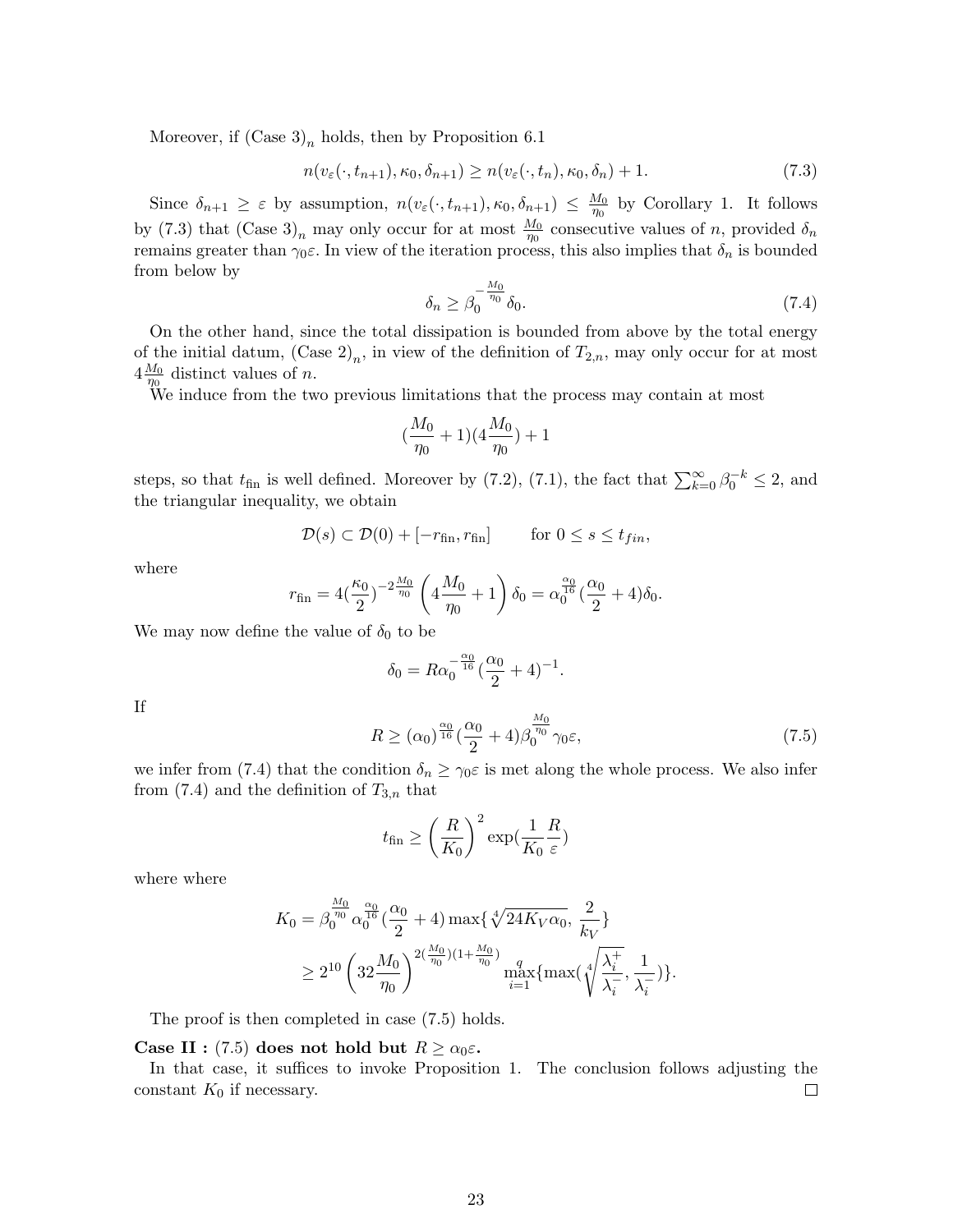# 8 Proof of Theorem 2

It is a direct consequence of Theorem 1bis and Proposition 4.1 that for  $0 \le t \le (\frac{R}{K})$  $(\frac{R}{K_0})^2 \exp(\frac{R}{K_0 \varepsilon})$ and  $x \in [x_0 - \frac{1}{2}R, x_0 + \frac{1}{2}R]$ ,

$$
\int_{x-\varepsilon}^{x+\varepsilon} e_{\varepsilon}(v_{\varepsilon}(y,t)) dy \le KM_0 \left[ \exp\left(-\frac{t}{K\varepsilon^2}\right) + \frac{t}{R^2} \exp\left(-\frac{R}{K\varepsilon}\right) \right],
$$
 (8.1)

for some constant K depending only on V. To derive the pointwise bounds given by  $(21)$ , it suffices then to invoke parabolic regularization and scaling. Indeed, if v is a solution of (1) on a cylinder of the type  $[y-1, y+1] \times [s-1, s]$ , such that  $v \in B(\sigma_i, \mu_0)$  for some  $i \in \{1, \dots, q\}$ on that cylinder, then

$$
|\partial_t v(y,s)|^2 + e(v(y,s)) \le K' \int_{s-1}^s \int_{y-1}^{y+1} e(v(z,\tau)) \, dz \, d\tau.
$$

Therefore, by scaling if  $v_{\varepsilon}$  is a solution of (17) on a cylinder of the type  $[y-\varepsilon, y+\varepsilon] \times [s-\varepsilon^2, s]$ , such that  $v_{\varepsilon} \in B(\sigma_i, \mu_0)$  for some  $i \in \{1, \dots, q\}$  on that cylinder, then

$$
\varepsilon^4 |\partial_t v_\varepsilon(y,s)|^2 + \varepsilon e_\varepsilon(v_\varepsilon(y,s)) \le K' \varepsilon^{-2} \int_{s-\varepsilon^2}^s \int_{y-\varepsilon}^{y+\varepsilon} e_\varepsilon(v_\varepsilon(z,\tau)) \, dz d\tau. \tag{8.2}
$$

The conclusion (21) with  $K_1 = 2K \max(K', 1)$  follows combining (8.1) and (8.2).  $\Box$ 

## 9 Relaxation to stationary fronts

The aim of this section is to provide a proof to Theorem 3. The starting idea is to determine a good time slice for which the integral of the dissipation  $|\partial_t v_\varepsilon|^2$  is small. Then, the main part of the proof is devoted to the study of solutions to the perturbed ordinary differential equation

$$
u_{xx} = \varepsilon^{-2} \nabla V(u) + f \quad \text{on } \mathbb{R},\tag{9.1}
$$

where the function f belongs to  $L^2(\mathbb{R})$ .

## 9.1 Study of the perturbed equation (9.1) : initial value problem

It is useful to recast equation (9.1) as a system of two differential equations of first order. For that purpose, we set  $w = \varepsilon u_x$  so that (9.1) is equivalent to the system

$$
u_x = \frac{1}{\varepsilon} w
$$
  
\n
$$
w_x = \frac{1}{\varepsilon} \nabla V(u) + \varepsilon f,
$$
\n(9.2)

which we may write in the condensed form

$$
U_x = \frac{1}{\varepsilon} G(U) + \varepsilon F \text{ on } \mathbb{R},\tag{9.3}
$$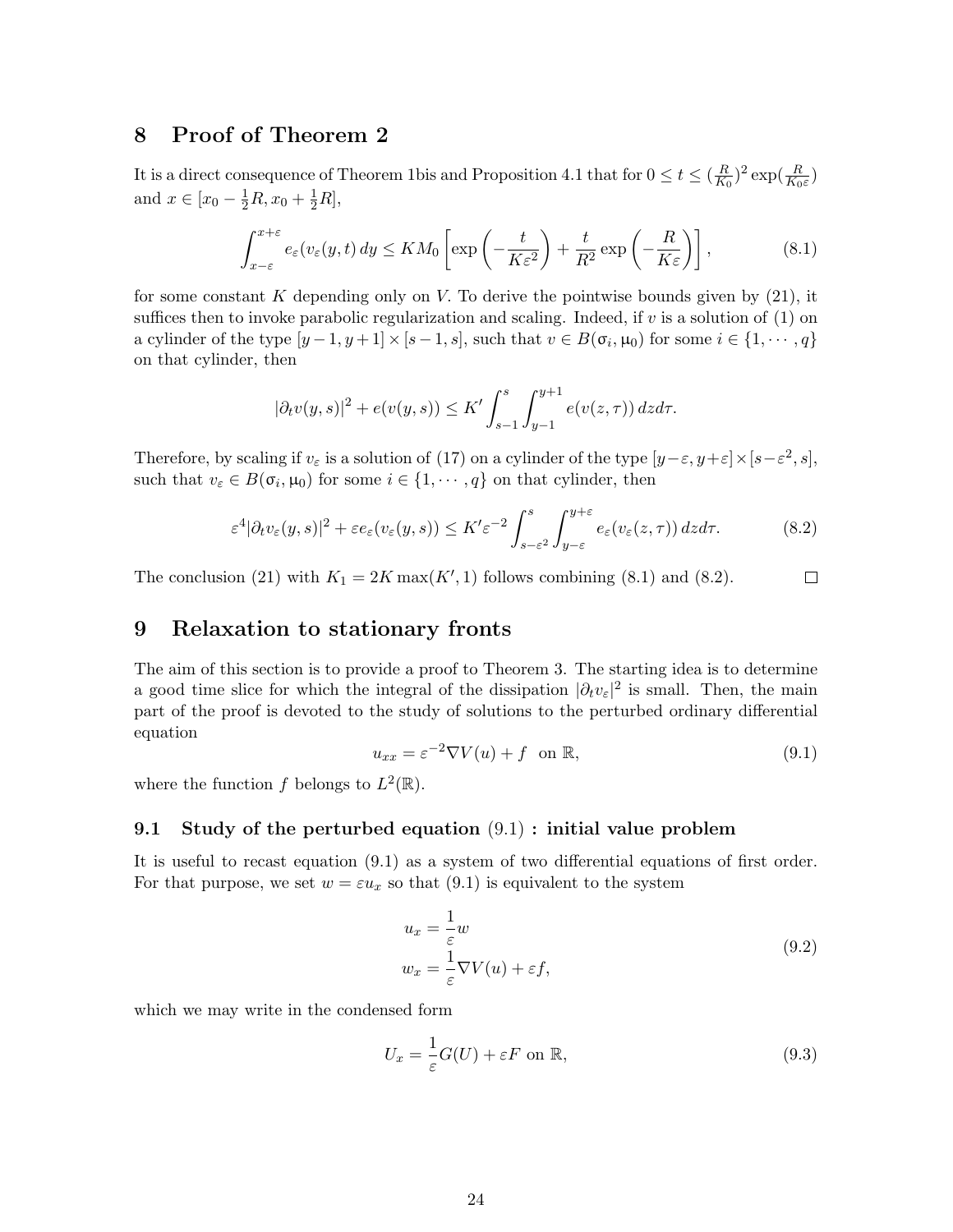where, for x in R, we have set  $U(x) = (u(x), w(x))$  and  $F(x) = (0, f(x))$ , and where G denotes the vector field on  $\mathbb{R}^{2k}$  given by  $G(u_1, u_2) = (u_2, \nabla V(u_1))$ . Notice that

$$
|\nabla G(u_1, u_2)| \le A(|u_1|),
$$

where  $A \geq 1$  is some continuous non-decreasing scalar function. We next compare a given global bounded solution u of (9.1) to a solution  $u^0$  of the unperturbed equation

$$
u_{xx} = \varepsilon^{-2} \nabla V(u) \tag{9.4}
$$

with similar initial condition at some point  $x_0 \in \mathbb{R}$ . We denote accordingly  $U^0 = (u^0, \varepsilon^{-1} u_x^0)$ on its maximal interval of existence.

As a consequence of Gronwall's identity, we have

**Lemma 9.1.** Let u and u<sub>0</sub> be as above. Assume that for some  $x_0 \in \mathbb{R}$  and  $a > 0$ ,

$$
|U(0) - U^{0}(0)| + \frac{\varepsilon^{\frac{3}{2}}}{\sqrt{2A(\|u\|_{\infty} + 1)}} \|f\|_{2} \le \exp\left(-\frac{A(\|u\|_{\infty} + 1)a}{\varepsilon}\right).
$$
 (9.5)

Then  $u^0$  is well defined on  $[x_0 - a, x_0 + a]$  and we have

$$
||U - U^{0}||_{L^{\infty}([x_0 - a, x_0 + a])} \leq \left( |U(0) - U^{0}(0)| + \frac{\varepsilon^{\frac{3}{2}}}{\sqrt{2A(||u||_{\infty} + 1)}} ||f||_2 \right) \exp\left(\frac{A(||u||_{\infty} + 1)a}{\varepsilon}\right).
$$
\n(9.6)

*Proof.* Without loss of generality, we may assume that  $x_0 = 0$ . Let I be the largest interval containing 0 and such that

$$
||u^0||_{L^{\infty}(I)} \le ||u||_{\infty} + 1.
$$
\n(9.7)

 $\Box$ 

On *I*, since  $(U - U^0)_x = G(U) - G(U^0) + \varepsilon F$  we obtain the inequality

$$
|(U - U^0)_x| \le \frac{A (||u||_{\infty+1})}{\varepsilon} |U - U^0| + \varepsilon |F|.
$$

It follows from Gronwall's inequaity, that, for  $x \in I$ ,

$$
|(U - U^0)(x)| \le \exp\left(\frac{A\left(\|u\|_{\infty} + 1\right)|x|}{\varepsilon}\right) |(U - U^0)(0)| + |\int_0^x \varepsilon |F(x - y)| \exp\left(\frac{A\left(\|u\|_{\infty} + 1\right)|x|}{\varepsilon}\right) dy|,
$$

so that by the Cauchy-Schwarz inequality, we are led to the bound, for  $x \in I$ ,

$$
||(U - U^{0})(x)|| \leq \left(|U(0) - U^{0}(0)| + \frac{\varepsilon^{\frac{3}{2}}}{\sqrt{2A(||u||_{\infty} + 1)}} ||f||_{2}\right) \exp\left(\frac{A(||u||_{\infty} + 1)|x|}{\varepsilon}\right). \tag{9.8}
$$

Hence, if (9.5) is verified, then  $[-a, a] \subset I$  and (9.6) follows.

We will combine the previous lemma with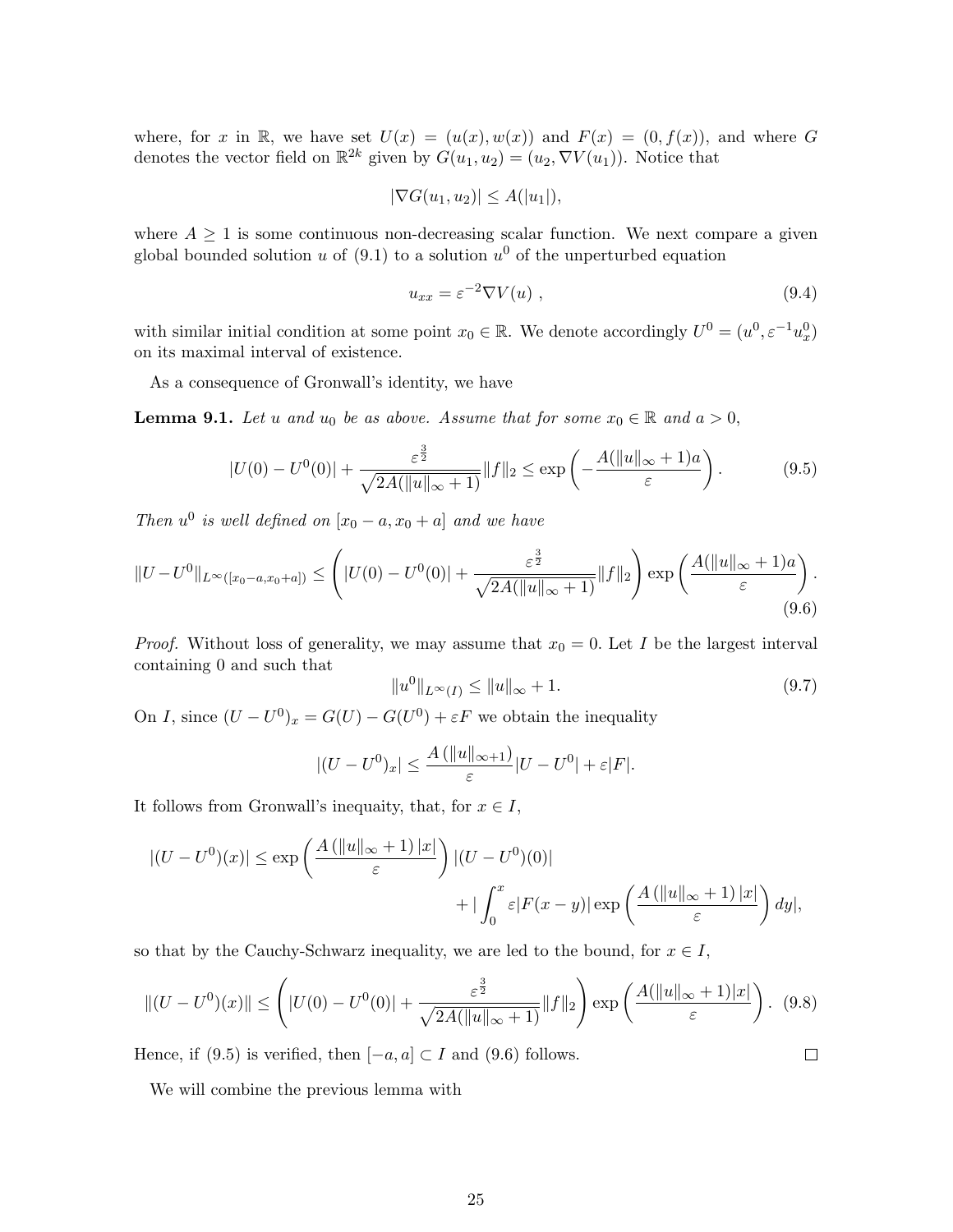**Lemma 9.2.** Let u be a global solution of (9.1) such that  $\mathcal{E}_{\varepsilon}(u) \leq M_0 < +\infty$ . Then

$$
\|\xi_{\varepsilon}(u)\|_{\infty} \leq \sqrt{2}\varepsilon M_0 \|f\|_2.
$$

Proof. This is a direct consequence of the equality

$$
\frac{d}{dx}\xi_{\varepsilon}(u) = \varepsilon f \frac{d}{dx}u,
$$

Cauchy-Schwarz inequality, and the fact that  $\xi_{\varepsilon}(u)$  tends to zero at infinity since u has finite energy.  $\Box$ 

**Corollary 9.1.** Let u be a global solution of (9.1) such that  $\mathcal{E}_{\varepsilon}(u) \leq M_0 < +\infty$ . There exist a constant  $C_0 > 0$  depending only on  $M_0$  and V such that if  $x_0 \in \mathcal{D}(u)$  and if

$$
b = \frac{\varepsilon}{A(\|u\|_{\infty} + 1)} \log \left( \frac{1}{C_0 \varepsilon^{\frac{3}{2}} \|f\|_2} \right) > 0,
$$
\n(9.9)

then there exists a solution  $u^0$  of (9.4) defined on  $[x_0 - b, x_0 + b]$  and veryfing

$$
\xi_{\varepsilon}(u^{0}) \equiv 0,\tag{9.10}
$$

$$
||U - U^{0}||_{L^{\infty}([x_0 - a, x_0 + a])} \le \exp\left(-\frac{A(||u||_{\infty} + 1)}{\varepsilon}(b - a)\right),
$$
\n(9.11)

for every  $0 < a < b$ .

*Proof.* Since  $x_0 \in \mathcal{D}(u)$ , there exist a constant  $c_0 > 0$  (depending only on the choice of  $\mu_0$ and the eigenvalues  $\lambda_i^-$ ) such that

$$
\varepsilon |u_x(x_0)|^2/2 = \frac{V(u(x_0)}{\varepsilon} + \xi_{\varepsilon}(u)(x_0) \ge \frac{c_0}{\varepsilon} + \xi_{\varepsilon}(u)(x_0)
$$

so that by Lemma 9.2,

$$
\varepsilon |u_x(x_0)|^2/2 \geq \frac{c_0}{\varepsilon} - \sqrt{2\varepsilon}M_0||f||_2.
$$

Since  $a > 0$ , we infer that  $C_0 \varepsilon^{\frac{3}{2}} ||f||_2 < 1$  and therefore

$$
\varepsilon |u_x(x_0)|^2/2 \ge \frac{c_0}{\varepsilon} - \sqrt{2}\varepsilon M_0 C_0^{-1} \varepsilon^{-\frac{3}{2}}.
$$

We first require  $C_0 \geq 2$ √  $2M_0/c_0$  so that we obtain, since  $0 < \varepsilon \leq 1$ ,

$$
\varepsilon |u_x(x_0)| \ge \sqrt{c_0}.\tag{9.12}
$$

We let  $u^0(x_0) = u(x_0)$  and we wish to define  $u_x^0(x_0)$  in such a way that  $\xi_{\varepsilon}(u^0)(x_0) = 0$ . This may be achieved in general in a non unique way. We choose the unique  $u_x^0(x_0)$  as the unique positive multiple of  $u_x(x_0)$ . It follows from the equality

$$
\varepsilon |u_x(x_0)|^2 - \varepsilon |u_x^0(x_0)|^2 = 2\xi_{\varepsilon}(u)(x_0),
$$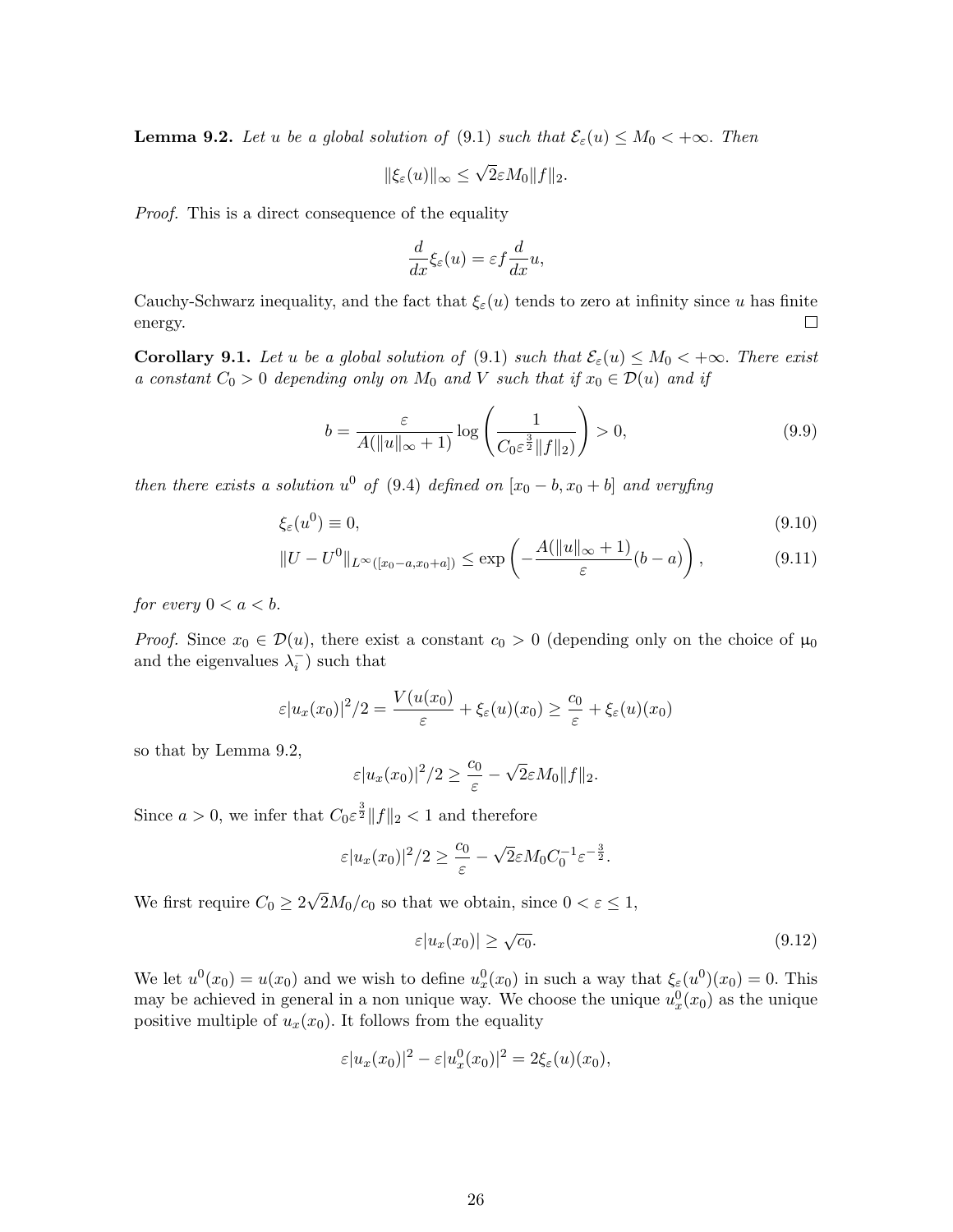from the bound (9.12), and from Lemma 9.2, that

$$
\left|\varepsilon\left(u_x - u_x^0\right)(x_0)\right| \le 2\sqrt{2} \frac{M_0}{\sqrt{c_0}} \varepsilon^2 \|f\|_2,
$$

or, since  $u(x_0) = u^0(x_0)$ , that

$$
\left| U(x_0) - U^0(x_0) \right| \le 2\sqrt{2} \frac{M_0}{\sqrt{c_0}} \varepsilon^2 \| f \|_2.
$$
\n(9.13)

In order to apply Lemma 9.1, we estimate

$$
|U(0) - U^0(0)| + \frac{\varepsilon^{\frac{3}{2}}}{\sqrt{2A(\|u\|_{\infty} + 1)}} \|f\|_2 \leq \left(2\sqrt{2}\frac{M_0}{\sqrt{c_0}} + \frac{1}{2}\right)\varepsilon^{\frac{3}{2}} \|f\|_2.
$$

We next require that  $C_0 \geq 2$ √  $\overline{2}\frac{M_0}{\sqrt{c}}$  $\frac{I_0}{c_0}+\frac{1}{2}$  $\frac{1}{2}$  so that by definition of b,

$$
|U(0) - U^0(0)| + \frac{\varepsilon^{\frac{3}{2}}}{\sqrt{2A(\|u\|_{\infty} + 1)}} \|f\|_2 \le \exp\left(-\frac{A(\|u\|_{\infty} + 1)b}{\varepsilon}\right).
$$

The conclusion then follows from Lemma 9.1.

## 9.2 Study of the perturbed equation (9.1) : boundary value problem

In this subsection, which may be viewed as the elliptic counterpart of Section 4, we prove estimates regarding a solution  $u$  of  $(9.1)$  on some interval, provided that this interval has an empty intersection with the front set of  $u$ .

More precisely, we have

**Lemma 9.3.** Let u be a solution to (9.1) such that  $\mathcal{E}_{\varepsilon}(u) \leq M_0 < +\infty$ , and let  $x_0 \in \mathbb{R}, r > 0$ be such that

$$
[x_0 - r, x_0 + r] \cap \mathcal{D}(u) = \emptyset.
$$

There exist a constant  $C_1 > 0$  depending only on  $M_0$  and V such that

$$
\varepsilon e_{\varepsilon}(u) \le C_1 \left( \varepsilon^{\frac{3}{2}} \|f\|_2 + \frac{\varepsilon}{r} \exp(-\frac{r}{C_1 \varepsilon}) \right) \tag{9.14}
$$

on  $[x_0 - r/2, x_0 + r/2].$ 

Proof. The proof is very similar to the one of Proposition 4.1, so that we skip part of the details. In the sequel,  $C$  denotes a constant which depends only on  $V$  and whose actual value may vary from line to line. If  $i \in \{1, \dots, q\}$  is such that  $u(x) \in B(\sigma_i, \mu_0)$  on  $[x_0 - r, x_0 + r]$ , then the function  $w$  defined by

$$
w(x) = (u - \sigma_i)^2 \chi^2,
$$

where  $0 \leq \chi \leq 1$  is a smooth cut-off function equal to one on  $[x_0 - \frac{3}{4}]$  $\frac{3}{4}r, x_0 + \frac{3}{4}$  $\frac{3}{4}r$  and with compact support in  $(x_0 - r, x_0 + r)$ , satisfy on R the differential inequality

$$
-w_{xx} + \frac{\lambda_i^-}{2\varepsilon^2} w \leq C f + C r^{-2} K * 1_{\text{supp}(\chi')}.
$$

 $\Box$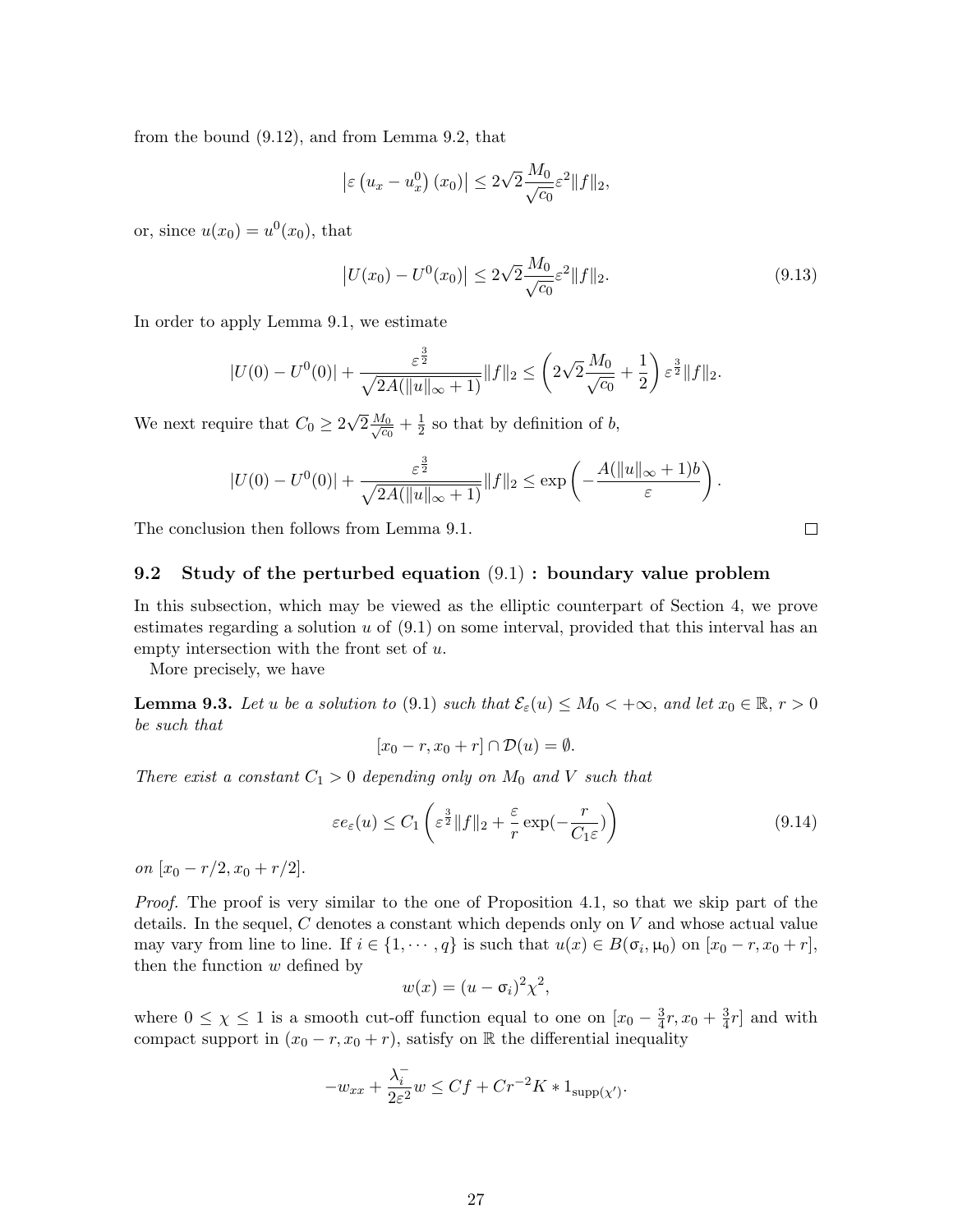By the comparison principle, we obtain

$$
w \le C(K * f + r^{-2}1_{\text{supp}(\chi')}),
$$

where

$$
K(x) = \frac{\varepsilon}{\sqrt{2\lambda_i}} \exp\left(-\frac{\sqrt{\lambda_i^-/2}}{\varepsilon}|x|\right).
$$

We then estimate

$$
||K * f||_{\infty} \le ||K||_2 ||f||_2 \le C\varepsilon^{\frac{3}{2}} ||f||_2,
$$

and since  $dist([x_0 - r/2, x_0 + r/2], supp(\chi')) \ge r/4$ ,

$$
||r^{-2}K * 1_{\text{supp}(\chi')}||_{L^{\infty}([x_0 - \frac{r}{2}, x_0 + \frac{r}{2}])} \leq r^{-2}||K||_{L^{\infty}(\mathbb{R}\setminus[-\frac{r}{4}, \frac{r}{4}])}\text{meas}(\text{supp}(\chi'))
$$
  

$$
\leq C\frac{\varepsilon}{r}\exp\left(-\sqrt{\frac{\lambda_{\overline{i}}}{{32}}\frac{r}{\varepsilon}}\right).
$$

Since  $\chi \equiv 1$  on  $[x_0 - r/2, x_0 + 2]$ , we therefore obtain, for  $x \in [x_0 - r/2, x_0 + 2]$ ,

$$
V(u(x)) \le C \left( \varepsilon^{\frac{3}{2}} \|f\|_2 + \frac{\varepsilon}{r} \exp(-\frac{r}{C\varepsilon}) \right). \tag{9.15}
$$

Finally, by definition of  $\xi_\varepsilon$  we have

$$
\varepsilon^2 \frac{|u_x|^2}{2} = \varepsilon \xi_{\varepsilon}(u) + V(u)
$$

so that for  $x \in [x_0 - r/2, x_0 + 2]$ , by (9.15) and Lemma 9.2,

$$
\varepsilon^2 |u_x|^2(x) \le \sqrt{2} M_0 \varepsilon^2 \|f\|_2 + C \left(\varepsilon^{\frac{3}{2}} \|f\|_2 + \frac{\varepsilon}{r} \exp(-\frac{r}{C_1 \varepsilon})\right). \tag{9.16}
$$

Combining (9.15), (9.16) and the fact that  $\varepsilon \leq 1$ , the conclusion follows for the choice  $C_1 = C + \sqrt{2M_0}.$  $\Box$ 

### 9.3 Proof of Theorem 3

Since the total dissipation of energy is bounded from above by  $M_0$ , by averaging, there exist

$$
0\leq T\leq (\frac{R}{K_0})^2\exp\left(\frac{R}{K_0\varepsilon}\right)
$$

such that

$$
\varepsilon \int_{\mathbb{R}} |\partial_t v_{\varepsilon}(x,T)|^2 dx \leq K_0^2 M_0 R^{-2} \exp\left(-\frac{R}{K_0 \varepsilon}\right).
$$

Hence,  $v_{\varepsilon}(\cdot, T)$  satisfies equation (9.1) where

$$
||f||_2 \leq K_0 \sqrt{M_0} R^{-1} \varepsilon^{-\frac{1}{2}} \exp\left(-\frac{R}{2K_0 \varepsilon}\right).
$$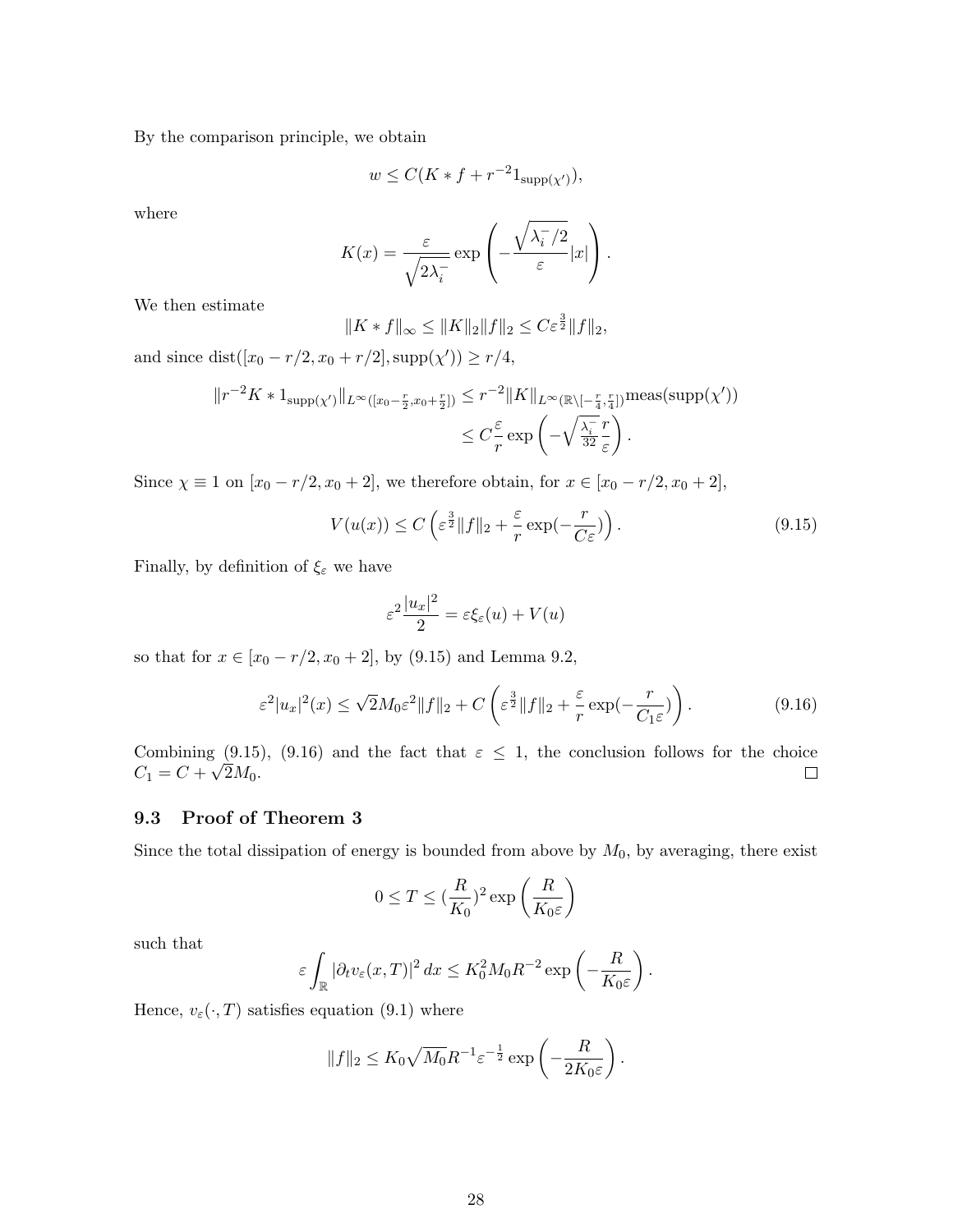In order to apply Corollary 9.1, and in view of (9.9), we first estimate

$$
b \equiv \frac{\varepsilon}{A(\|v_{\varepsilon}(\cdot,T)\|_{\infty}+1)} \log\left(\frac{1}{C_0 \varepsilon^{\frac{3}{2}} \|f\|_2}\right)
$$
  
\n
$$
\geq \frac{\varepsilon}{A(\|v_{\varepsilon}(\cdot,T)\|_{\infty}+1)} \log\left(\frac{1}{C_0 K_0 \sqrt{M_0}} \frac{R}{\varepsilon} \exp\left(\frac{R}{2K_0 \varepsilon}\right)\right)
$$
  
\n
$$
\geq 2\frac{R}{K_2},
$$
\n(9.17)

provided  $K_2$  is large enough depending only on  $M_0$  and V. Next, we apply Lemma 5.2 with  $\kappa = \frac{1}{4}$  $\frac{1}{4}$  and  $\delta = \frac{R}{K_2}$  $\frac{R}{K_2}2^{-4\frac{M_0}{\eta_0}}$ . This yields

$$
\frac{R}{K_2} 2^{-4\frac{M_0}{\eta_0}} \le r \le \frac{R}{K_2}
$$

and a collection of points  $\{a_j\}_{j\in J}$  such that

$$
\mathcal{D}(T) \subset \cup_{j \in J} (a_j - r/4, a_j + r/4)
$$

and

$$
dist(a_i, a_j) \ge 4r \qquad \forall i \ne j \in J.
$$

In particular,  $2r \leq b$  and for each  $j \in J$  we may apply Corrolary 9.1 with  $x_0 = a_j$  and  $a = r$ . This yields, after rescaling, the collection  ${U_j}_{j\in J}$  and the estimates

$$
||v_{\varepsilon}(\cdot,T) - U_j(\frac{\cdot - a_j}{\varepsilon})|| + \varepsilon ||\partial_x \left( v_{\varepsilon}(\cdot,T) - U_j(\frac{\cdot - a_j}{\varepsilon}) \right)|| \le \exp\left( -A(||v_{\varepsilon}||_{\infty} + 1)\frac{r}{\varepsilon} \right)
$$
  

$$
\le K_2 \exp\left( -\frac{r}{K_2 \varepsilon} \right)
$$

in the space  $L^{\infty}([a_j - r, a_j + r])$ , provided  $K_2$  is large enough, depending only on  $M_0$  and V.

Consider now  $x_0 \in \mathbb{R}$  such that  $dist(x, \cup_{j\in J}\{a_j\}) \geq r$ . Since  $[x_0 - \frac{3}{4}]$  $\frac{3}{4}r, x_0+\frac{3}{4}$  $\frac{3}{4}r]\cap \mathcal{D}(T)=\emptyset$ by construction, we obtain by Lemma 9.3

$$
\varepsilon e_{\varepsilon}(v_{\varepsilon}(x_0,T)) \leq C_1 \left( K_0 \sqrt{M_0} \frac{\varepsilon}{R} \exp\left(-\frac{R}{2K_0 \varepsilon}\right) + \frac{4\varepsilon}{3r} \exp\left(-\frac{3r}{4C_1 \varepsilon}\right) \right),
$$

so that

$$
||v_{\varepsilon}(x_0,T)-\sigma_j||+\varepsilon||\partial_x(v_{\varepsilon}(x_0,T)||\leq K_2\exp\left(-\frac{r}{K_2\varepsilon}\right),
$$

 $\Box$ 

provided  $K_2$  is large enough, depending only on  $M_0$  and V. The conclusion follows.

## References

[1] N.D Alikakos, P. Bates, and G. Fusco, Slow motion for the Cahn-Hilliard equation in one space dimension, J. Differential Equations 90 (1991), 81–135.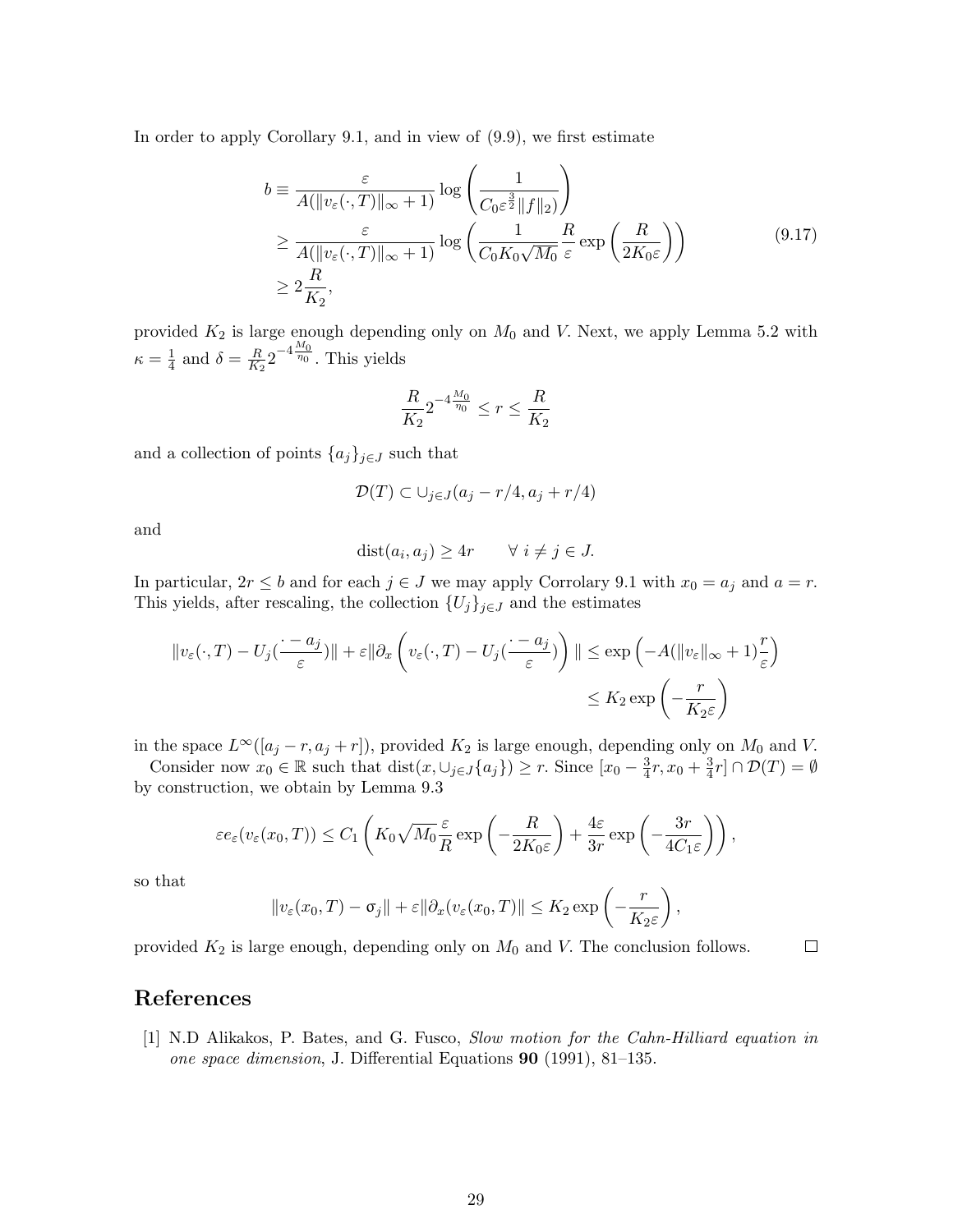- [2] N.D Alikakos, L. Bronsard, and G. Fusco, Slow motion in the gradient theory of phase transitions via energy and spectrum, Calc. Var. Partial Differential Equations  $6$  (1998), 39–66.
- [3] F. Bethuel, G. Orlandi and D. Smets, Collisions and phase-vortex interaction in dissipative Ginzburg-Landau dynamics, Duke Math. J. 130 (2005), 523-614.
- [4] F. Bethuel, G. Orlandi and D. Smets, Quantization and motion law for Ginzburg-Landau vortices, Arch. Rational Mech 183 (2007), 315–370
- [5] L. Bronsard and R.V. Kohn, On the slowness of phase boundary motion in one space dimension, Comm. Pure Appl. Math. 43 (1990), 983–997.
- [6] J.Carr, and R.L. Pego, Metastable patterns in solutions of  $u_t = \epsilon^2 u_{xx} f(u)$ . Comm. Pure Appl. Math. 42 (1989), 523–576
- [7] J.Carr, and R.L. Pego, *Invariant manifolds for metastable patterns in*  $u_t = \epsilon^2 u_{xx} f(u)$ . Proc. Roy. Soc. Edinburgh Sect. A 116 (1990), 133–160
- [8] X. Chen, Generation, propagation, and annihilation of metastable patterns. J. Differential Equations 206 (2004), no. 2, 399–437.
- [9] X-Y Chen, Dynamics of interfaces in reaction diffusion systems. Hiroshima Math. J.21 (1991), 47–83.
- [10] S.-I. Ei, The motion of weakly interacting pulses in reaction-diffusion systems, J. Dynam. Differential Equations 14 (2002), 85–137.
- [11] P. Fife and J.B. McLeod. The approach of solutions of nonlinear diffusion equations to travelling front solutions. Arch. Ration. Mech. Anal. 65 (1977), no. 4, 335–361.
- [12] G.Fusco, J.K Hale, . Slow-motion manifolds, dormant instability, and singular perturbations. J. Dynam. Differential Equations 1 (1989), 75–94.
- [13] T.Gallay and E. Risler, A variational proof of global stability for bistable travelling waves, Differential Integral Equations 20 (2007) 901–926.
- [14] C.P. Grant, Slow motion in one-dimensional Cahn-Morral systems, SIAM J. Math. Anal. 26 (1995), 21–34.
- [15] R.L. Jerrard and H.M. Soner, Dynamics of Ginzburg-Landau vortices, Arch. Rational Mech. Anal. 142 (1998), 99-125.
- [16] J. Keller, J. Rubinstein and P. Sternberg, Front interaction and nonhomogeneous equilibria for tristable reaction-diffusion equations SIAM J. Appl. Math. 53 (1993), 1669–1685.
- [17] F.H. Lin, Some dynamical properties of Ginzburg-Landau vortices, Comm. Pure Appl. Math. 49 (1996), 323–359.
- [18] H. Hattori and K. Mischaikow, On the slow motions of phase boundaries in the Korteweg theory of capillarity, Dynam. Systems Appl. 1 (1992), 441–452.